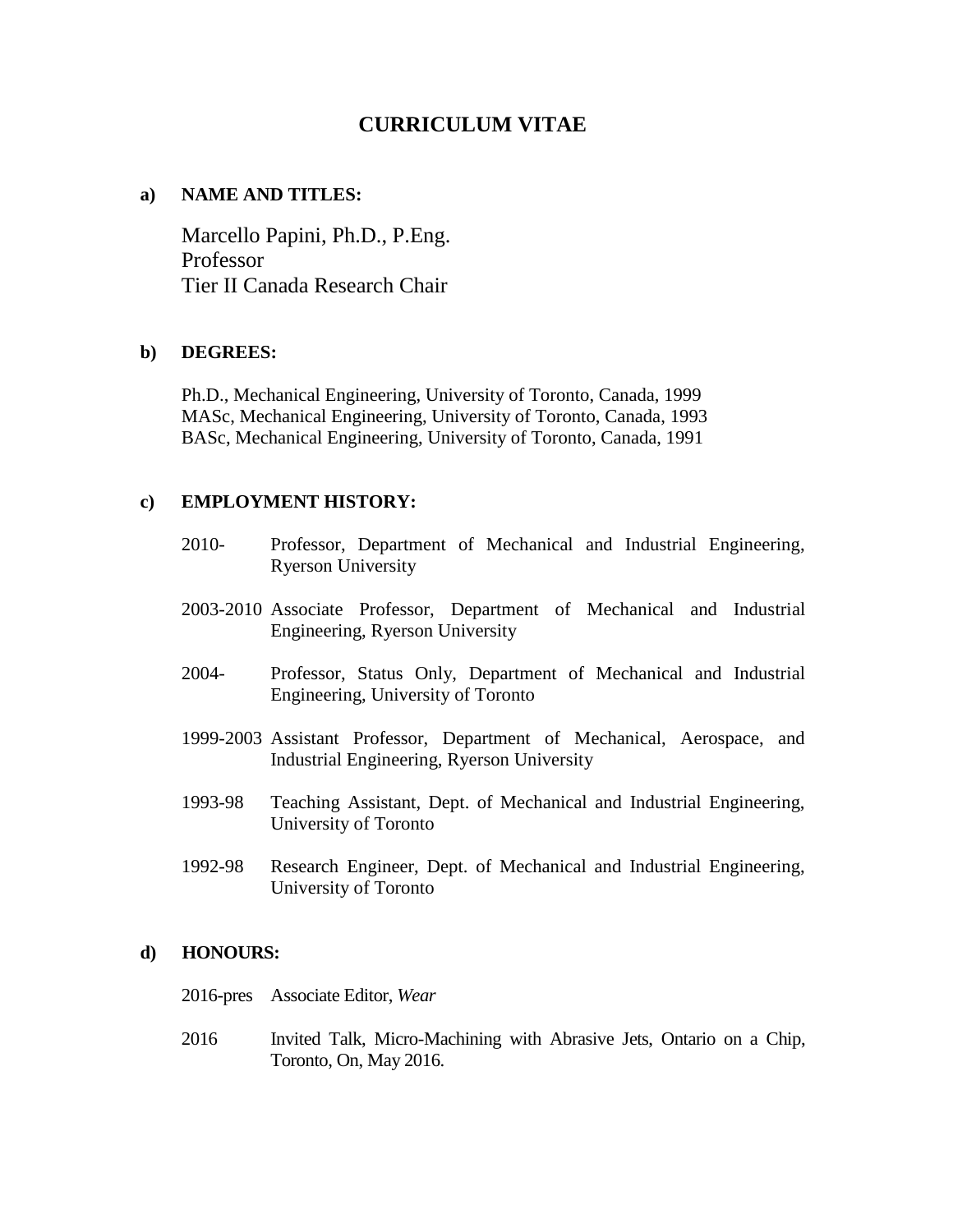- 2015-pres Member, Editorial Board, *Wear*
- 2013-15 Member, E.W.R. Steacie Memorial Fellowship Evaluation Committee. This committee recommends the top award in Science and Engineering in Canada.
- 2013 Fellow, Canadian Society for Mechanical Engineering
- 2012 Tier II Canada Research Chair in Abrasive Jet Technology (renewal)
- 2011 Ryerson University Scholarly Research and Creativity (SRC) award
- 2011 Invited speaker, Asia-Pacific Workshop On Materials Characterization, Anna University, Chennai, India (Could not attend due to visa problems)
- 2010 Faculty of Engineering, Architecture, and Science Faculty Convocation Address.
- 2009-11 Natural Sciences and Engineering Research Council (NSERC) Discovery Accelerator Supplement
- 2009 Ryerson University Scholarly Research and Creativity (SRC) award
- 2009-12 Member, Natural Sciences and Engineering Research Council (NSERC), Discovery Grant Evaluation Group 1512. This committee evaluates all base funding (Discovery) grants for Mechanical Engineering in Canada. I was co-chair in 2012.
- 2007 Tier II Canada Research Chair in Abrasive Jet Technology
- 2006 Best Paper Award at the London Hip Meeting, May  $18<sup>th</sup>$ , 2006 (see conference publications)
- 2005 Ryerson University Research Award
- 2004 Ryerson Faculty of Engineering and Applied Science Research Excellence Award
- 2003 Invited speaker, International Conference on Erosive and Abrasive Wear (ICEAW II), Sept. 22-25, 2003, Churchill College, Cambridge University, Cambridge, UK
- 2002 Early tenure (3 years)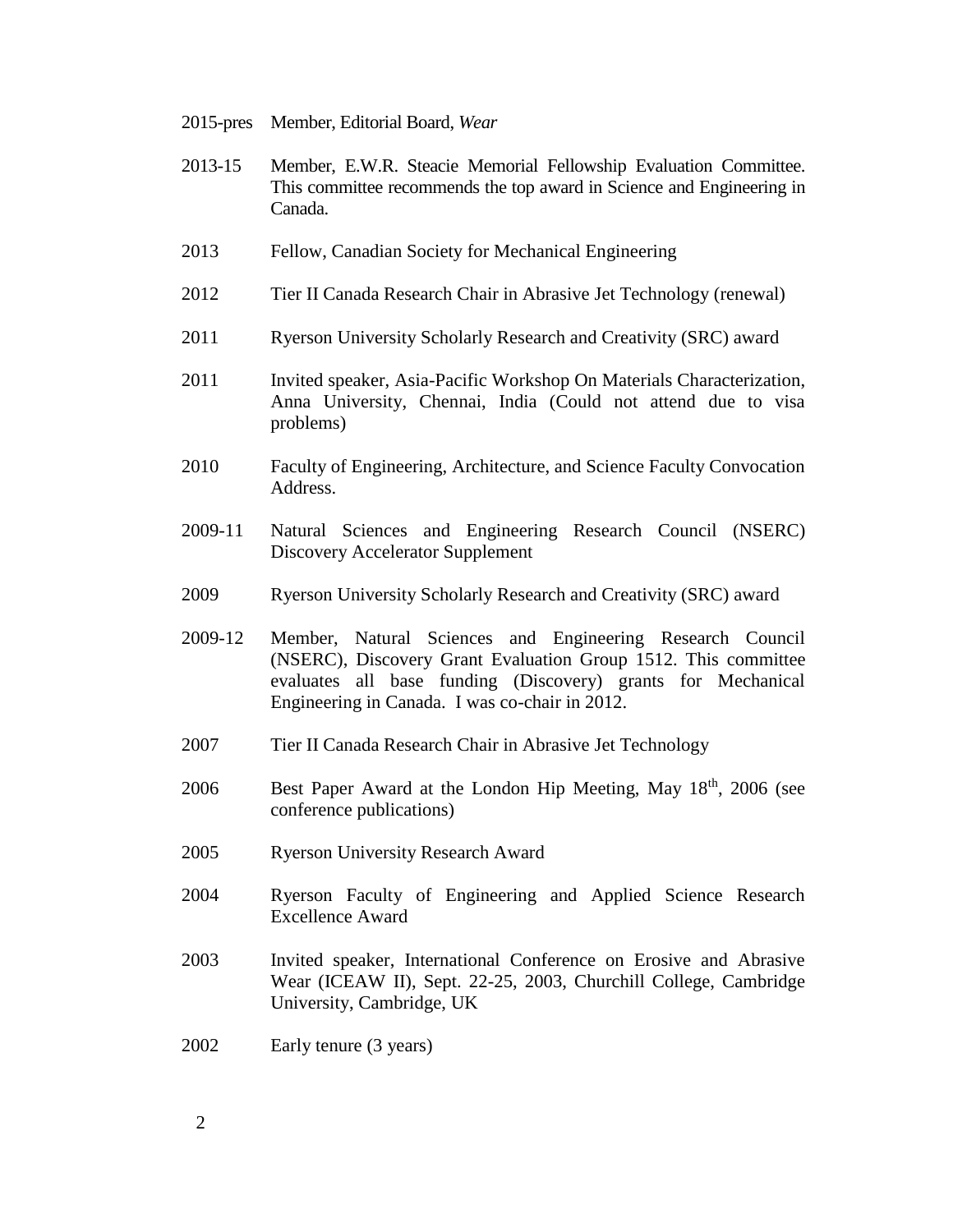#### **Scholarships:**

1997-98 University of Toronto Open Fellowship.

- 1995-97 Natural Sciences and Engineering Research Council of Canada (NSERC) PGS-B scholarship.
- 1991-93 Natural Sciences and Engineering Research Council of Canada (NSERC) PGS-A scholarship.
- 1990 Natural Sciences and Engineering Research Council of Canada (NSERC) University Undergraduate Research award.

### **e) SCHOLARLY AND PROFESSIONAL ACTIVITIES:**

#### **Research Interests:**

Solid particle erosion, abrasive jet micromachining, wear, particle impact, fatigue and fracture, solid mechanics, orthopaedic biomechanics

## **Grant Reviewing, Editorships, Publication Reviewing and Conference Organization**

- 2016-pres Associate Editor, *Wear*
- 2015-16 Member, Editorial Board, *Wear*
- 2015 Co-chair of 2 technical sessions at 2015 Wear of Materials conference, Toronto, ON, April, 2015
- 2013-15 Member, Steacie Fellowship Evaluation Committee, NSERC. Responsibilities: Reviewing, scoring and discussing (two day meeting) approximately 25 applications for the most prestigious award in Science and Engineering in Canada.
- 2014 Member, Common CV Consultation Group, NSERC/CIHR. Responsibilities:Testing and providing feedback for the implementation of the new Canada-wide standardized CV for grant applications in Science, Engineering, Health, and the Social Sciences/Humanities.
- 2013 Appeal advisor, NSERC Discovery Grants Responsibilities: Reviewing appeals arising from NSERC Discovery Grant funding decisions and providing recommendations on whether specific appeals should be granted or rejected.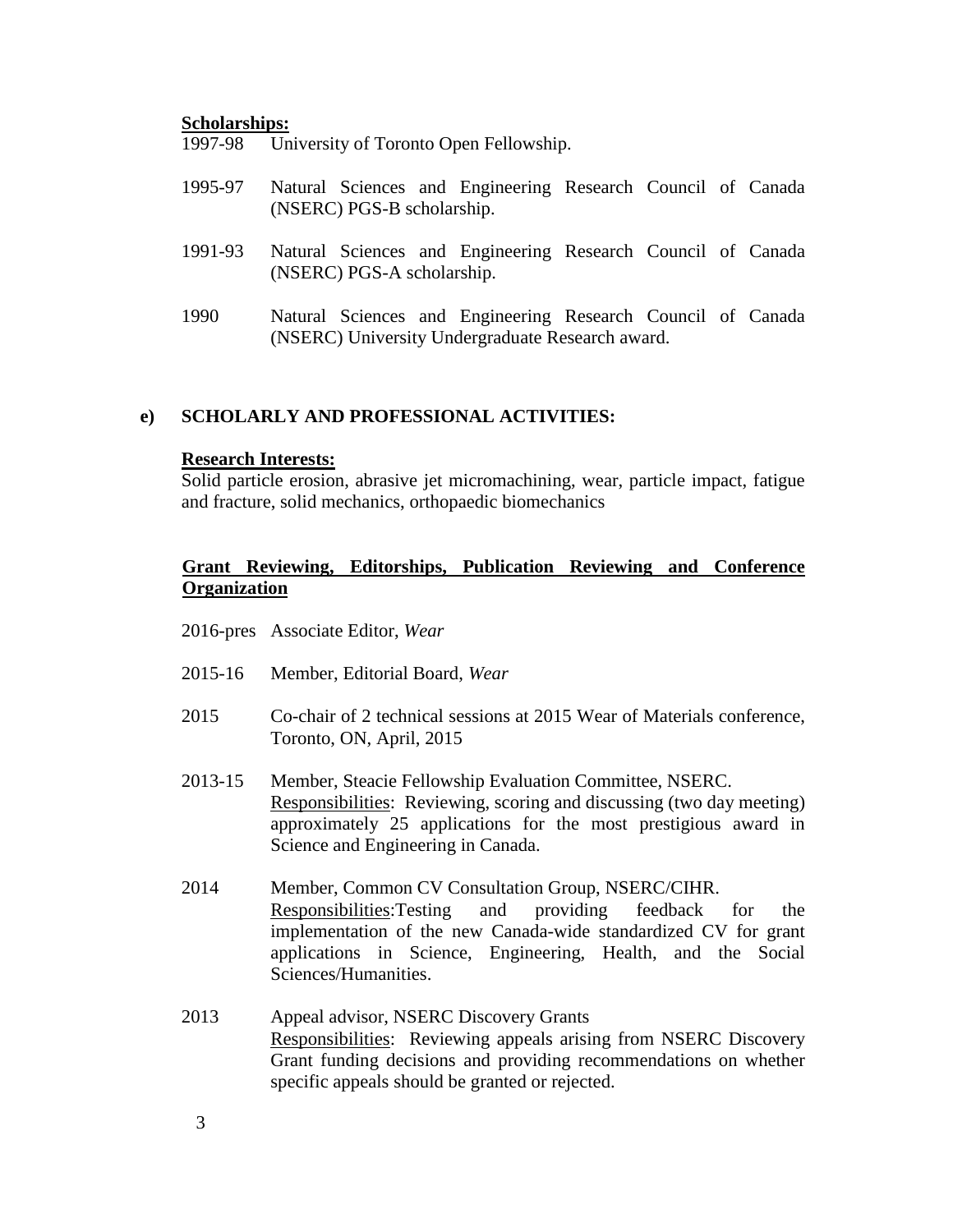- 2013 Co-chair of 2 technical sessions at 2013 Wear of Materials conference, Portland, Or, USA, April, 2013.
- 2012 Co-chair, Natural Sciences and Engineering Research Council of Canada (NSERC) Evaluation Group 1512 (Mechanical Engineering: Solid Mechanics). Responsibilities: Reviewing and scoring approximately 70 research tools and instruments and discovery grants for mechanical engineering from across Canada. Meeting for a week long evaluation meeting in Ottawa each year. Additional co-chair duties include attending 2 day training/orientation meeting for newly recruited committee members, and the chairing of the week long evaluation meetings in Ottawa.
- 2011 Co-chair of 2 technical sessions at 2011 Wear of Materials conference, Philadelphia, PA, USA, April, 2011.
- 2011-pres Wear of Materials (WOM) Category Field Editor for Erosion, Cavitation, and Impact Wear. Responsibilities: Collecting, selecting reviewers and editing papers submitted in this category to WOM conferences, for publication in a special issue of the journal *Wear*. For the 2015 conference, I was in a small group of editors to meet in Massachusetts and review hundreds of abstracts to be selected for invitation to WOM.
- 2009-12 Member, NSERC Evaluation Group 1512 (Mechanical Engineering: Solid Mechanics). Responsibilities: Reviewing and scoring approximately 70 Research Tools and Instruments and Discovery Grants for mechanical engineering from across Canada. Meeting for a week long evaluation meeting in Ottawa each year.
- 2009-pres Member, Wear of Materials (WOM) Steering Committee, one of the largest and most important conferences in Wear. Responsibilities: Publicity Chair in charge of WOM website design and maintenance, and other activities to promote WOM. Voting member for WOM policy and organization issues.
- 2009 Co-chair of 3 technical sessions at 2009 Wear of Materials conference, Las Vegas, Nevada, April, 2009.
- 2007 Co-chair of the Biomechanics Symposium, 2007 CANCAM conference, Ryerson University, June, 2007.
- 2006 Co-chair of the Biomechanics Symposium at the 2006 CSME Forum in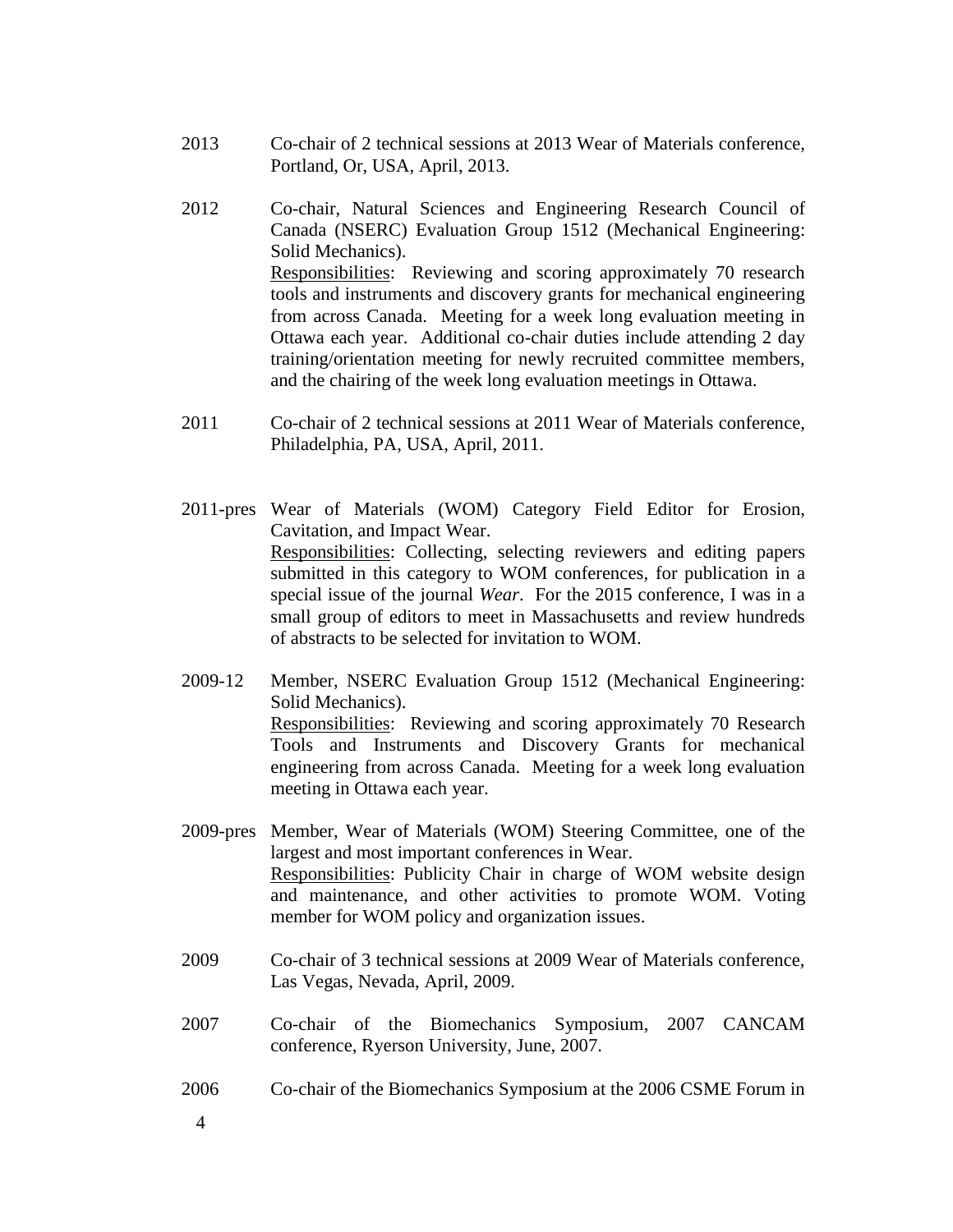Kananaskis, Alberta

- 2006 Member of Technical Committee, Co-editor of conference proceedings, 21<sup>st</sup> Canadian Congress of Applied Mechanics (CANCAM), June 3-7, 2007, Toronto, Ontario, Canada. Responsibilities: Researched and negotiated contract for production of CD-ROM proceedings; established guidelines for submission, numbering and tracking of approximately 400 papers in 7 symposiums.
- 1999-pres Referee for numerous manuscripts for various journals including: *Wear, ASME Journal of Biomedical Engineering, Journal of Materials Processing Technology, Journal of Polymer Research, Applied Composite Materials, Clinical Biomechanics, Computer Methods and Programs in Biomedicine, Journal of Micromechanics and Microengineering, Journal of Biomechanics, Materials Science and Engineering, Medical Engineering and Physics, Journal of Biomedical Materials Research B, International Journal of Machine Tools and Manufacture, International Journal of Advanced Manufacturing Technology, ASME Journal of Tribology, Tribology International, Precision Engineering, International Journal of Mechanical Sciences, Journal of Manufacturing Processes.*
- 1999-pres Reviewer of numerous grant proposals, including: NSERC CFI (including site visits), NSERC Discovery Grant (average of 3 per year), NSERC Strategic Project, NSERC Collaborative Health Research Project, NSERC Collaborative Research and Development Grant, Tier I and II Canada Research Chair Nominations and Renewals, Materials and Manufacturing Ontario Collaborative Grants, NSERC College and Community Innovation Programs, and Engineering Reports for Professional Engineers Ontario.

### **Service Activities (Dates are by Academic Year)**

University Level:

- 2014 Mentor, Ryerson University SRC Network
- 2014-15 Testified at tenure appeal hearing.
- 2014 Delivered seminar: "How to write a journal publication" attended by many researchers and graduate students university wide.
- 2012 Delivered presentation to MIE faculty at University of Toronto and Ryerson University on how to write an effective NSERC Discovery Grant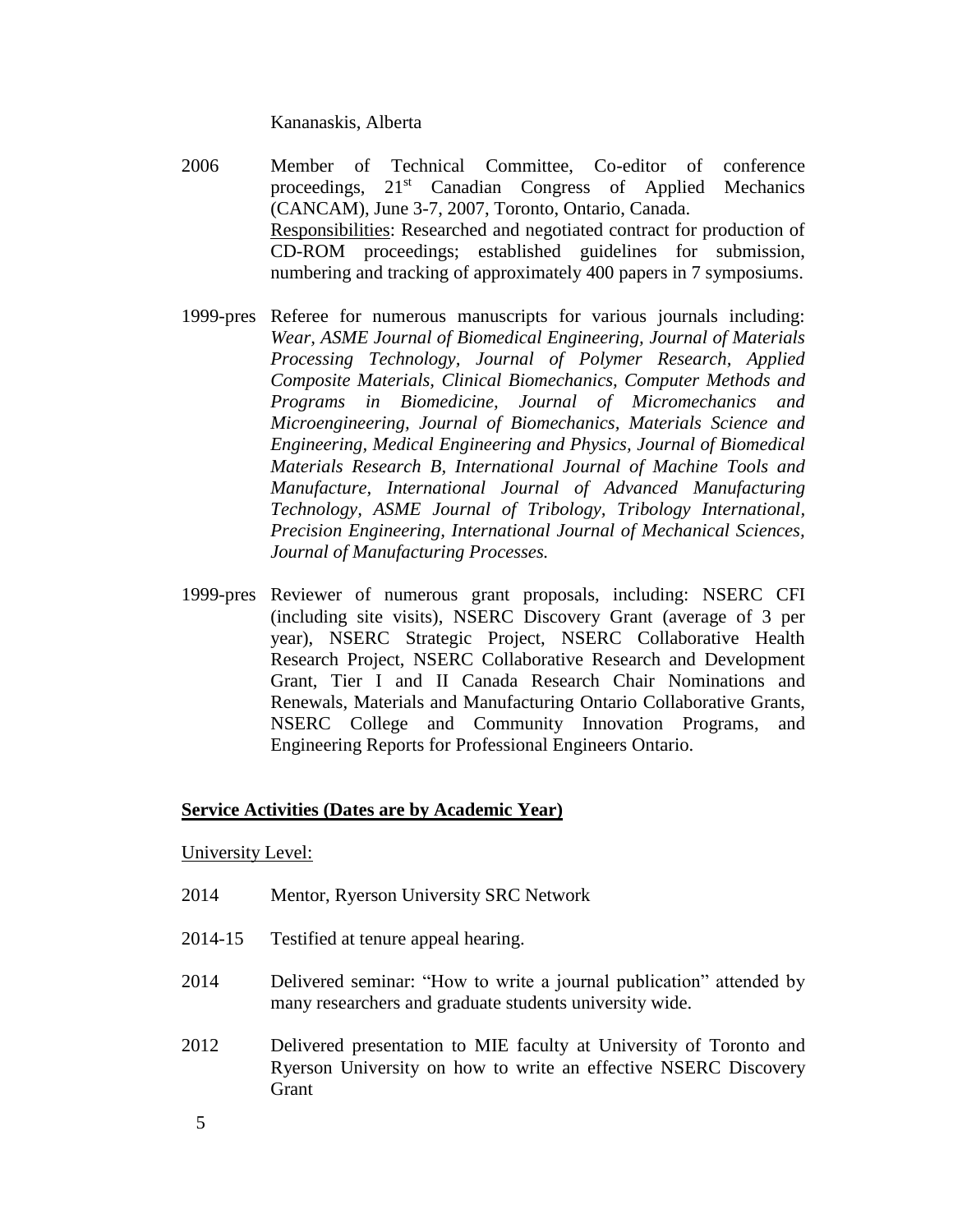- 2011-12 Member, Provost's Working Group on International Graduate Student Policies
- 2011 Member, VP Research's NSERC Boot Camp Workshop for writing effective NSERC grants
- 2011 Delivered seminar: "How to write a journal publication" attended by many researchers and graduate students university wide.
- 2010 Address to convocation, Faculty of Engineering, Architecture and Science, Ryerson University
- 2009-10 Delivered seminars on how to be successful on NSERC Discovery Grants at Ryerson (faculty-wide), as well as at the Department of Aerospace Engineering Retreat, and at the Department of Mechanical and Industrial Engineering Dept. Meeting.
- 2009-10 Photographed and interviewed for Ryerson University Corporate Brochure
- 2009-10 Photographed for Ryerson publicity related to my PhD student winning the Vanier Scholarship
- 2008-09 Member, CRC Policies Committee
- 2007-08 Member, Vice President of Research and Innovation Office Review
- 2007-08 Member, CFI Internal Strategy Committee
- 2004-05 Gave interviews to University Advancement for two features in FEAS annual report
- 2004-05 Gave interviews to Ryerson Journalism students for NSERC Spark program
- 2003-04 Gave seminar to faculty for Office of Research Service's Strategic Grant Writing Workshop

#### Faculty Level:

| 2015 | Member, FEAS Research Strategic Plan Committee |
|------|------------------------------------------------|
| 2014 | Mentor, FEAS Mentorship Program                |
| 2013 | Elected member, FEAS Dean Selection Committee  |
| - 6  |                                                |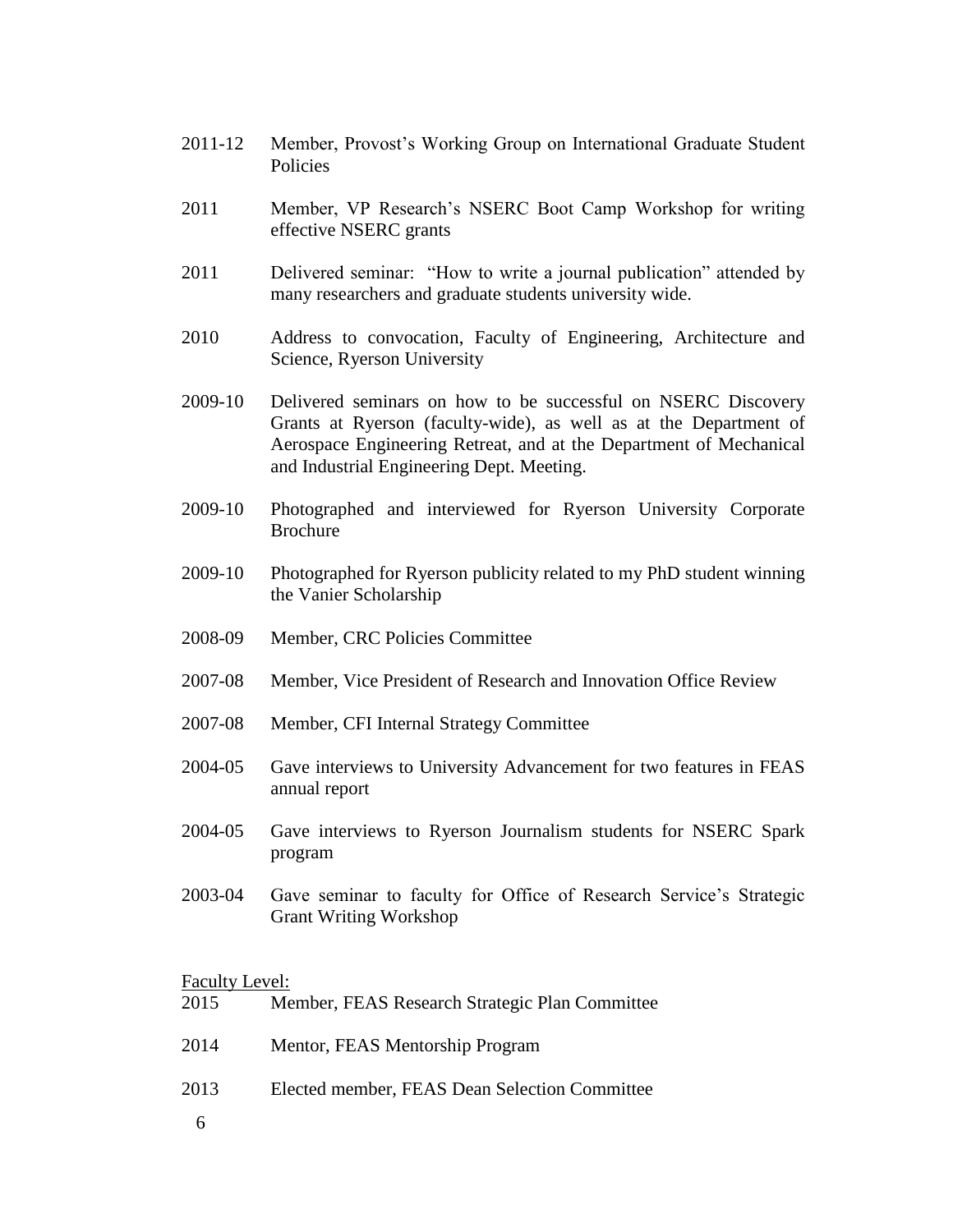- 2012 Member, Ontario Trillium Scholarship Selection Committee
- 2012 Member, Special Search Committee for Biomedical Engineering and Biomedical Science Faculty Members
- 2010 Member, Faculty of Engineering Architecture, and Science SRC Award Committee.
- 2009-10 Photographed and interviewed for FEAS Faculty Annual Report
- 2009-10 Chair, Ad-Hoc Committee on Workload Redress
- 2008-09 Member, Faculty of Engineering, Architecture, and Science (FEAS) Research Plan Committee
- 2008-09 Member, Faculty of Engineering, Architecture, and Science Merit Committee
- 2008-09 Member, Faculty of Engineering, Architecture, and Science Promotions Committee
- 2007-08 Member, Faculty of Engineering and Applied Science Merit **Committee**
- 2005-06 Member, Faculty of Engineering and Applied Science Merit **Committee**
- 2005-06 Interviewed by Ms. Laura Bil for a story on Collaborations in the Biosciences for the FEAS Annual Report
- 2004-05 Member, Faculty of Engineering and Applied Science Merit **Committee**
- 2004-05 Member, Faculty of Engineering and Applied Science Departmental Development Committee
- 2004-09 Member, Faculty of Engineering, Architecture, and Science, Biomedical Engineering Steering Committee
- 2003-04 Member, Department Appointments Committee
- 2003-04 Member, Faculty of Engineering and Applied Science Research Assistant Selection Committee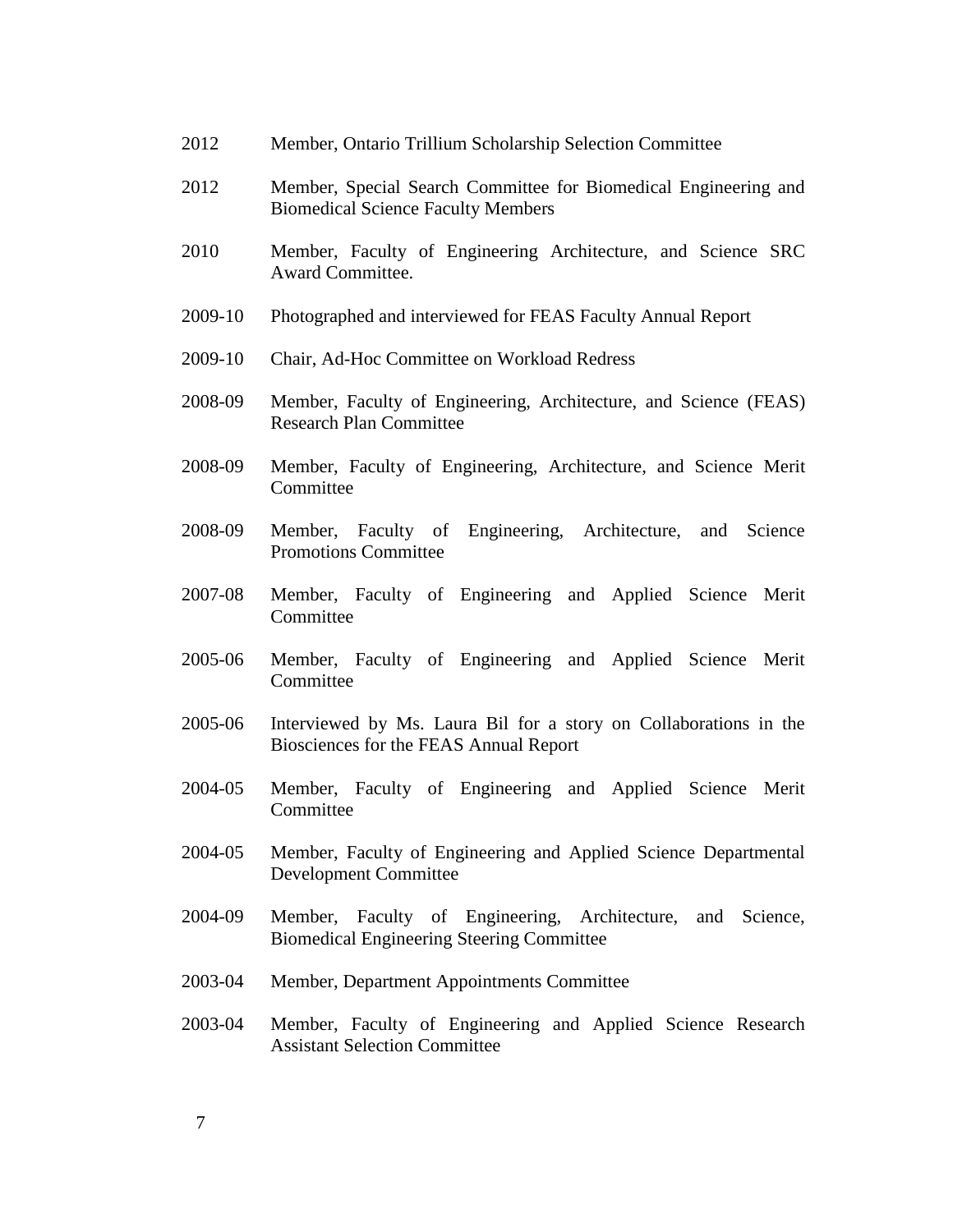#### Departmental Level:

- 2016 Member, Department Evaluation Committee (DEC), Department of Mechanical and Industrial Engineering
- 2015 Elected member, Department of Mechanical and Industrial Engineering Chair Search Committee
- 2015 Chair, Department of Mechanical and Industrial Engineering Strategic Research Plan Committee
- 2014-pres Editor of bimonthly Department of Mechanical and Industrial Engineering Newsletter.
- 2013 Elected member, Dept. Mech and Indus Eng, Department Evaluation Committee (DEC)
- 2011-12 Member, Search Committee for Chair of Dept. of Mechanical and Industrial Engineering
- 2011-14 Speaker of Departmental Council
- 2010-11 Member, Department Appointments Committee
- 2009-10 Member, Department Appointments Committee
- 2008-09 Member, Department Appointments Committee
- 2008-09 Master of Ceremonies, Department Awards Night
- 2007-08 Member, Department Appointments Committee
- 2005-06 Editor of biweekly Department of Mechanical and Industrial Engineering Newsletter.
- 2004-06 Speaker of Departmental Council
- 2004-05 Member, Department Appointments Committee
- 2004-05 Member of Departmental Instructor Appointment Committee
- 2004-05 Member of Appointments Committee for Department Office Staff
- 2004-05 Secretary, Departmental Retreat
- 8 2003-04 Member, Departmental Public Relations Committee – organized and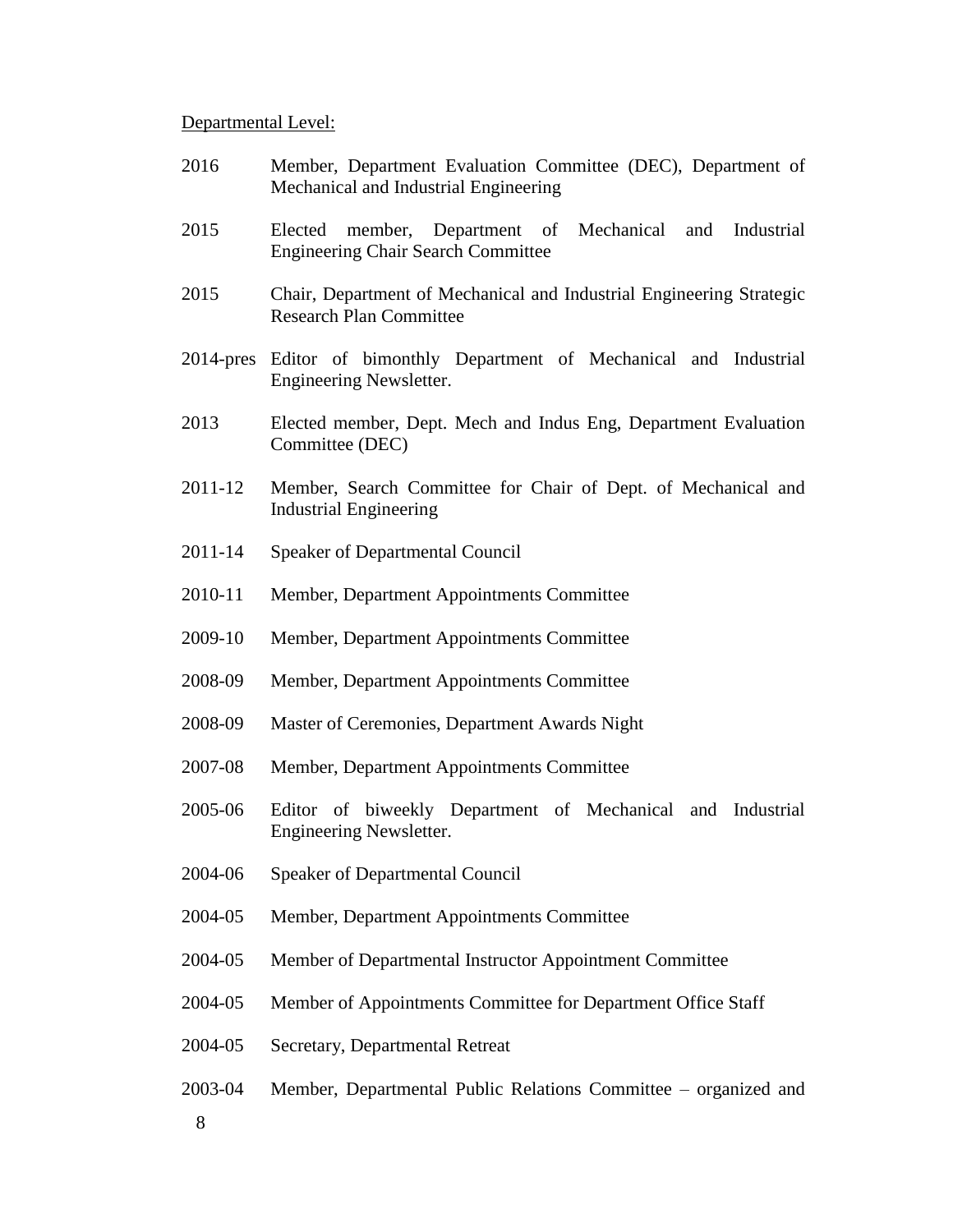set up faculty and support staff photographs

- 2002-03 Member, Departmental Public Relations Committee organized and set up faculty and support staff photographs
- 2002-03 Gave presentation on documentation to submit for tenure and promotion during the Department's Tenure Review Workshop.
- 2001-02 Member, Department Industrial Advisory Committee

#### **f) GRADUATE AND OTHER HQP SUPERVISION:**

#### **Summary**

Completed: 3 Postdoctoral Fellow 14 Ph.D. 31 M.A.Sc 3 M.Eng. 32 Undergraduate Research Assistants 1 Other

In Progress: 3 Postdoc 8 Ph.D 4 M.A.Sc 1 Undergraduate Research Assistant

#### **Supervision of Post-Doctoral Fellows:**

- 2016-pres Naser Haghbin, Department of Mechanical and Industrial Engineering, Ryerson University, "Masked abrasive waterjet micro-machining."
- 2016-pres Vahid Hadavi, Department of Mechanical and Industrial Engineering, Ryerson University, "Numerical simulation of multiple particle embedding in composite materials"
- 2016-pres Mohammad Reza Sookhaklari, Department of Mechanical and Industrial Engineering, Ryerson University, "Smoothing of abrasive jet micro-machined surfaces using inverse methods"
- 2015-16 Ihab El Sawi, Department of Mechanical and Industrial Engineering,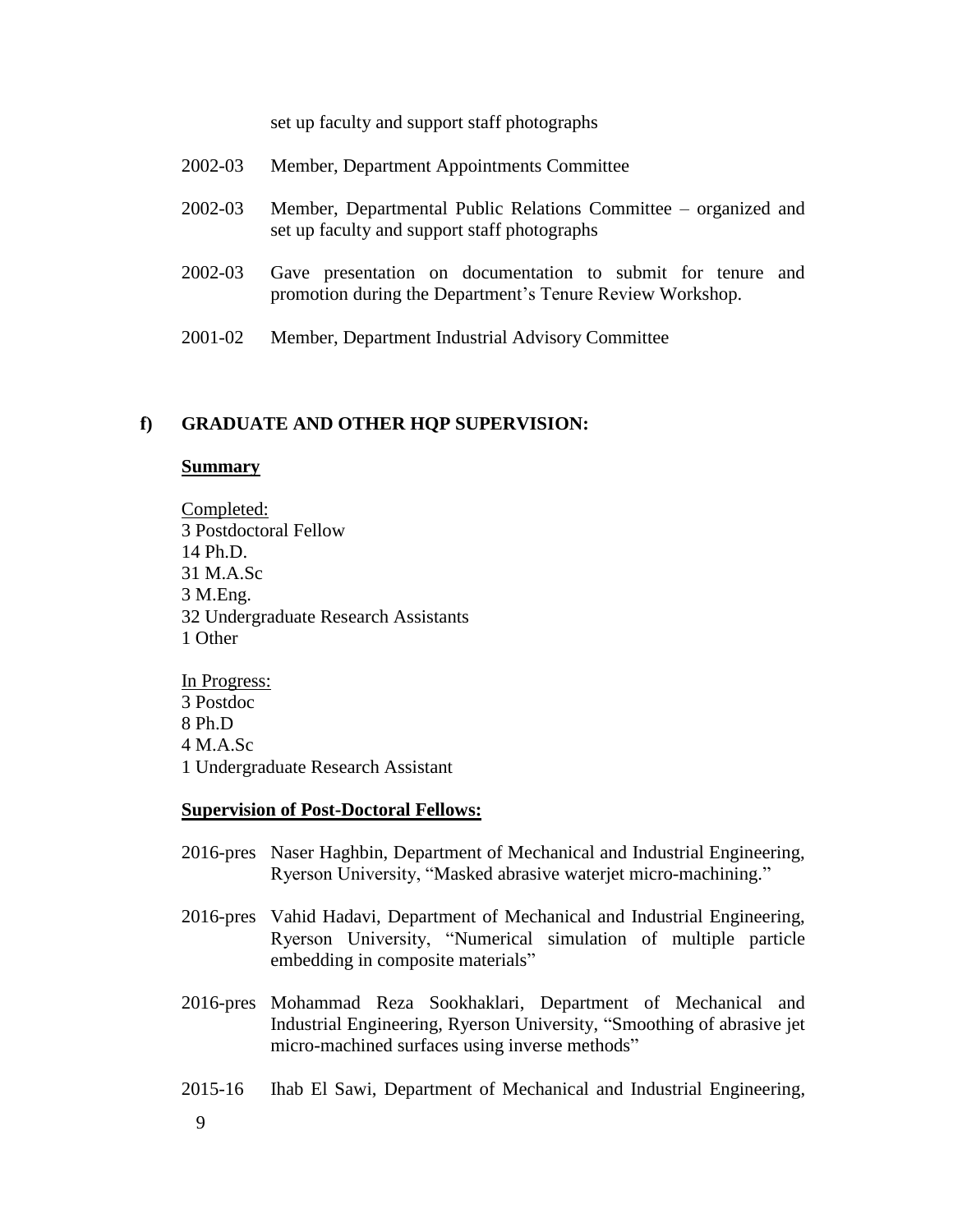Ryerson University, "Comparison of fatigue strength of composite panels machined using abrasive waterjets and traditional tools."

- 2008-11 David Ciampini, **Ryerson Post Doctoral Fellowship Award Winner**, Department of Mechanical and Industrial Engineering, Ryerson University, "Cellular automaton simulation of developing erosion profiles," sole supervisor, completed.
- 2009-12 Sharokh Azari, Department of Mechanical and Industrial Engineering, University of Toronto, "Prediction of S-N curves using fatigue crack growth data for adhesive joints", co-supervisor, completed.

#### **Supervision of PhD Students:**

- 2016-pres Navid Heydarzadeh, Department of Mechanical and Industrial Engineering, Ryerson University, "Numerical modeling of the erosion of composite materials", sole supervisor, in progress. Expected Completion Date: September 2020.
- 2016-pres Ehsan Azarsa, **2016 Ontario Trillium Scholarship Winner**, Department of Mechanical and Industrial Engineering, Ryerson University, "Roughness modeling for ductile materials", sole supervisor, in progress. Expected Completion Date: September 2020.
- 2014-pres Mike Matinmanesh, Department of Mechanical and Industrial Engineering, Ryerson University, "Analysis and testing of orthopaedic implants with bioglass coatings", principle supervisor, in progress. Expected Completion Date: September 2018.
- 2014-pres Yiming Li, Department of Mechanical and Industrial Engineering, Ryerson University, "Development of bioglasses for orthopaedic implants", co-supervisor, in progress. Expected Completion Date: September 2018.
- 2014-pres Omar Rodriguez, Department of Mechanical and Industrial Engineering, Ryerson University, "Bioglass coatings for orthopaedic implants", co-supervisor, in progress. Expected Completion Date: September 2018.
- 2013-pres Jeff Schwarzentruber, **2015 and 2016 Ontario Graduate Scholarship (OGS) Winner**. Department of Mechanical and Industrial Engineering, Ryerson University, "Abrasive waterjet machining of composites", principal supervisor, in progress. Expected Completion Date: September 2017.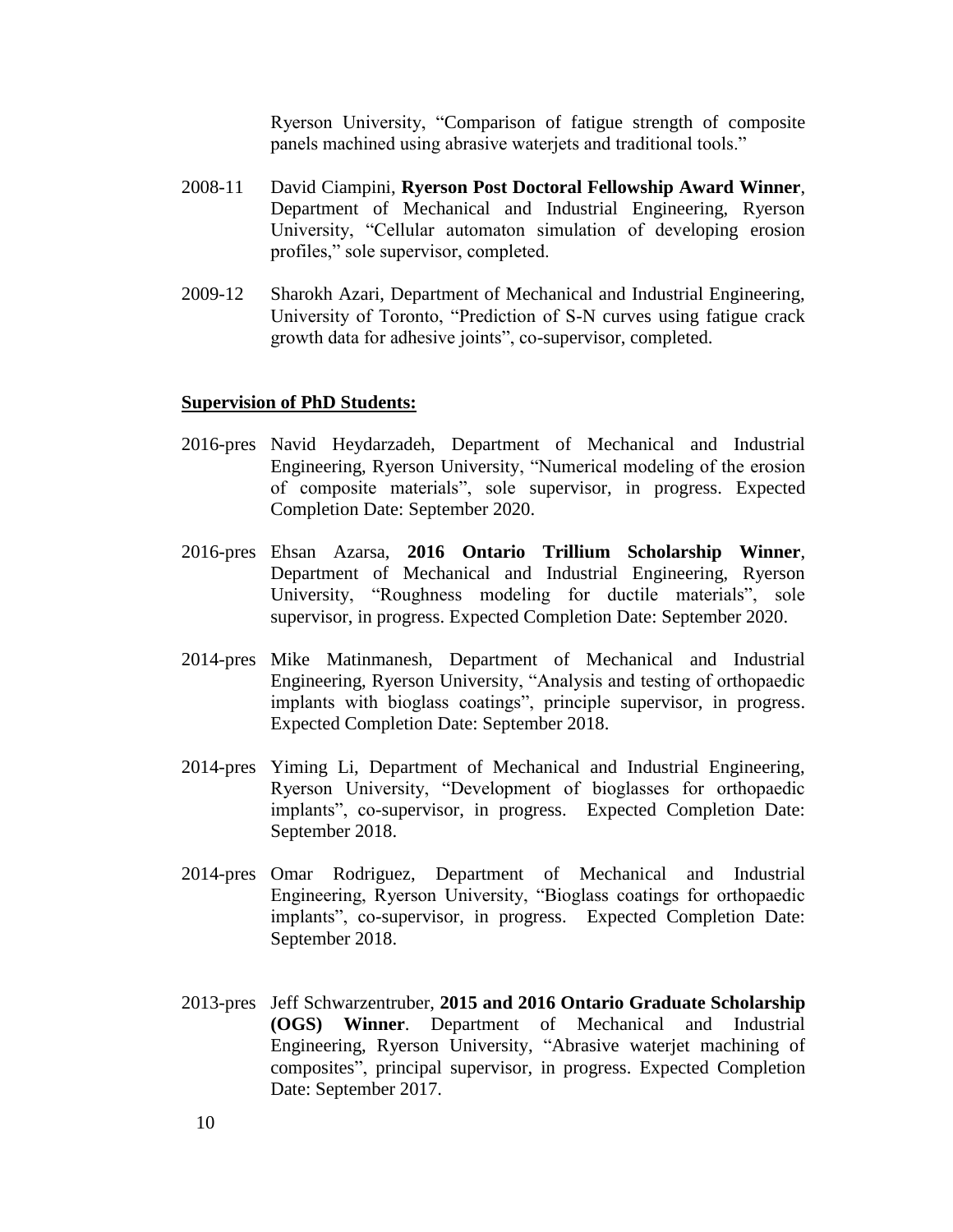- 2013-pres Kavin Kowsari, Department of Mechanical and Industrial Engineering, University of Toronto, "Abrasive slurry jet micromachining of ceramics and ceramic/metal constructs", co-supervisor, in progress. Expected Completion Date: June, 2017.
- 2013-pres Ali Nouhi, Department of Mechanical and Industrial Engineering, Ryerson University, "Abrasive jet micro-machining of highly curved surfaces", principal supervisor, in progress, Expected Completion Date: May 2017.
- 2012-16 Vahid Hadavi, Department of Mechanical and Industrial Engineering, Ryerson University, "Experimental Analysis and Numerical Modeling of Particle Embedment and Fracture in the Solid Particle Erosion of Ductile Materials", sole supervisor, completed.
- 2012-16 Mohammad Reza Sookhaklari, 2**015 Ontario Graduate Scholarship (OGS) Winner**, Department of Mechanical and Industrial Engineering, Ryerson University, "Inverse methods for sculpting abrasive jet machined5 surfaces", sole supervisor, completd.
- 2011-15 Naser Haghbin, Department of Mechanical and Industrial Engineering, Ryerson University, "Micro-channel milling using abrasive waterjets and high pressure abrasive slurry jets", principal supervisor, completed.
- 2010-15 Hooman Nouraei, Department of Mechanical and Industrial Engineering, University of Toronto, "The development of surface profile models in abrasive slurry jet micro-machining of brittle and ductile materials," co-supervisor, completed.
- 2008-13 Alireza Seifzadeh, **Queen Elizabeth Scholarship Winner,** PhD, Department of Mechanical and Industrial Engineering, Ryerson University, "Finite element modeling of articular cartilage," principal supervisor, completed.
- 2009-13 Reza Jaffar, PhD, Department of Mechanical and Industrial Engineering, University of Toronto, "Roughness modeling in abrasive jet micro-machining of brittle materials," co-supervisor, completed.
- 2008-12 Getu Hailu, **Vanier Canada Graduate Scholarship Winner**, PhD, Department of Mechanical and Industrial Engineering, Ryerson University, "Abrasive Jet Micromachining of Polymeric Materials," principal supervisor, completed. Has also won an **NSERC Industrial PDF** award. **Hailu is now an Assistant Professor at the University**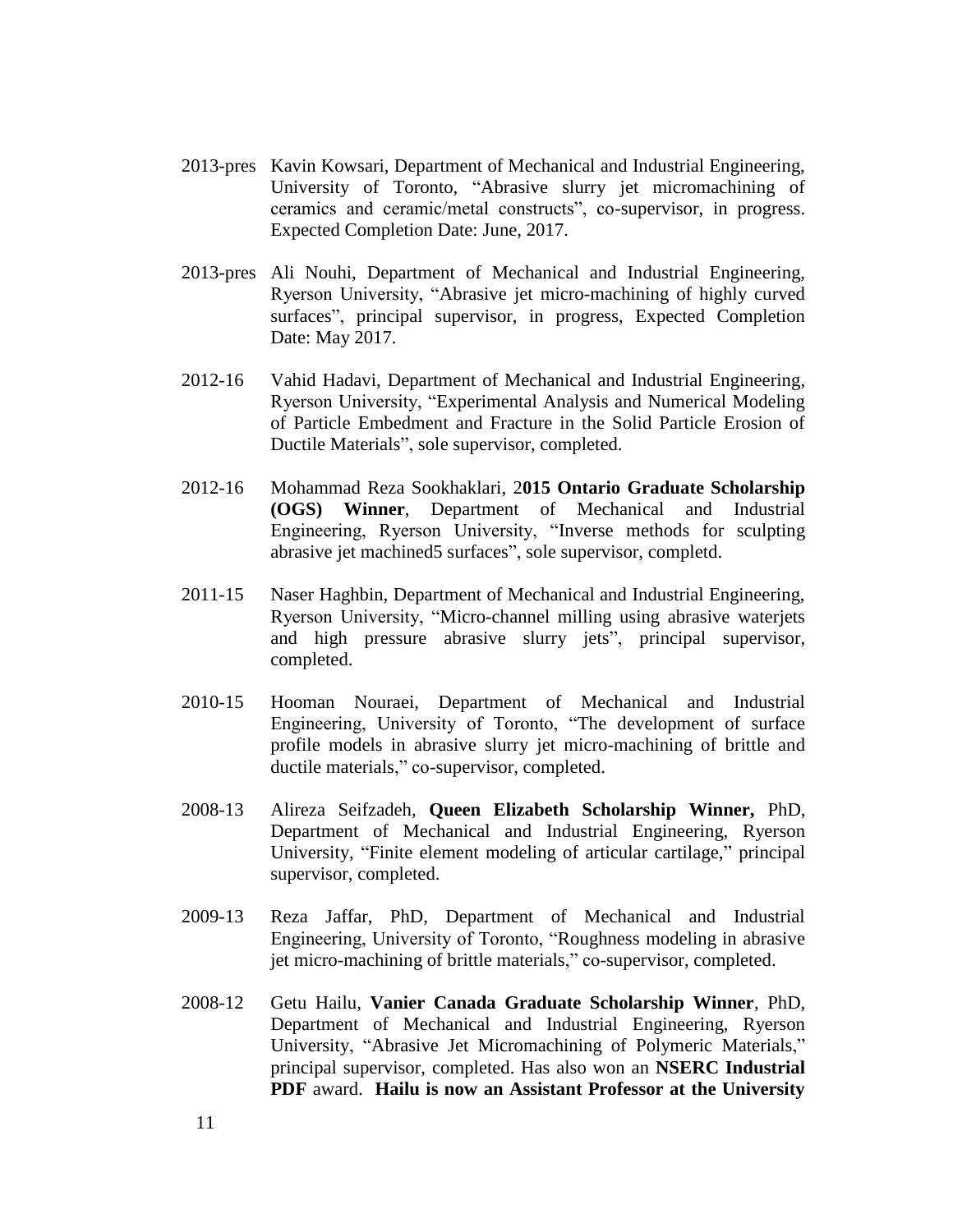#### **of Alaska.**

- 2007-12 Mahdi Takafolli, **OGS Scholarship Winner**, **NSERC PDF AWARD,**  PhD, Department of Mechanical and Industrial Engineering, Ryerson University, "Numerical modeling of single and multiple impacts of angular particles on ductile metals", sole supervisor, completed. After spending time in industry, **Takafolli is now completing a postdoctoral fellowship at MIT.**
- 2008-11 Tom Burzynski, **NSERC PGS D Postgraduate Scholarship Recipient**, PhD, Department of Mechanical and Industrial Engineering, Ryerson University, "Modeling surface evolution in abrasive jet micromachining using level set methods," sole supervisor, completed.
- 2006-10 Amir Ameli, PhD, Department of Mechanical and Industrial Engineering, University of Toronto, "Hygrothermal degradation of toughened adhesive joints: the characterization and prediction of fracture properties," co-supervisor, completed. Has won a **MITACS Elevate PDF Fellowship Award and NSERC PDF Award**. **Ameli is now an Assistant Professor at Washington State University.**
- 2006-10 Naresh Datla, PhD, Department of Mechanical and Industrial Engineering, University of Toronto, "Fatigue behavior in hygrothermally degraded toughened epoxy adhesives," co-supervisor, completed. **Datla is now an Assistant Professor at the Indian Institute of Technology Delhi**
- 2005-09 Shahrohk Azari, PhD, Department of Mechanical and Industrial Engineering, University of Toronto, "Near threshold fatigue of adhesive joints: Effect of mode ratio, bond strength, and bondline thickness," co-supervisor, completed. Has won an **NSERC PDF** award.
- 2004-08 Amin Ghobeity, PhD, Department of Mechanical and Industrial Engineering, University of Toronto, "The development of surface profile models in abrasive jet micro-machining," co-supervisor, completed. Has won an **NSERC Postdoctoral Fellow award. After completing a postdoctoral fellowship at MIT, Ghobeity is now an Assistant Professor at Sheridan College in Toronto.**
- 2003-08 David Ciampini, PhD, Department of Mechanical and Industrial Engineering, University of Toronto, "Impact velocity, almen strip curvature, and residual stess in vibratory finishing", co-supervisor, completed. Has won **Ryerson Post Doctoral Fellowship Award.**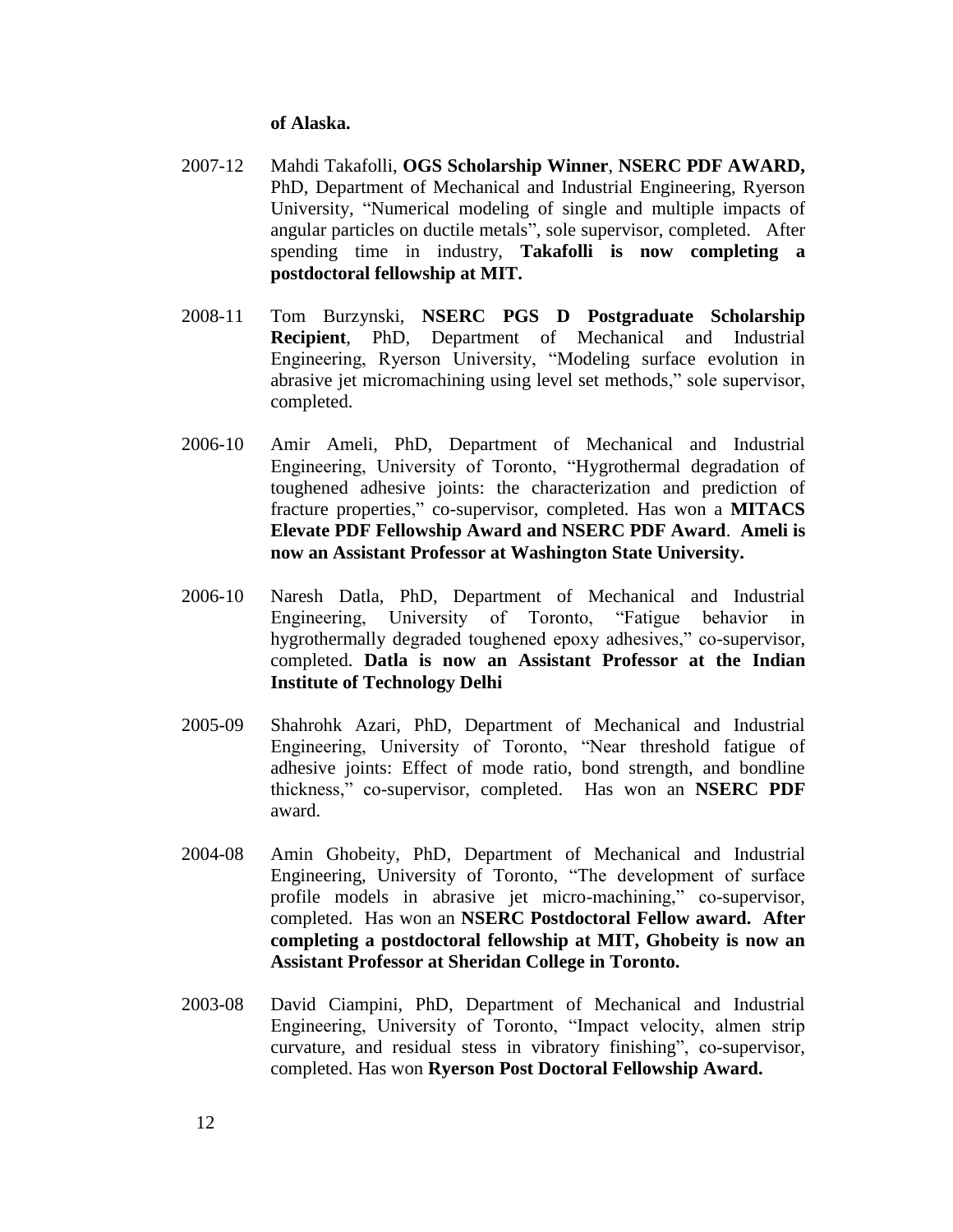### **Supervision of MASc/MEng Students:**

- 2016-pres Aria Ghasavi, MASc, Department of Mechanical and Industrial Engineering, Ryerson University, "Inverse modeling of high aspect ratio abrasive jet micro-machined features" sole supervisor, in progress. Expected Completion Date, Sept 2018.
- 2015-pres Michael Teti, MASc, Department of Mechanical and Industrial Engineering, University of Toronto, "Slurry jet micro-machining of ductile targets," co-supervisor, in progress. Expected Completion Date, Sept 2017.
- 2015-pres Ernst van Wijk, MASc, Department of Mechanical and Industrial Engineering, University of Toronto, "Nozzle design for reduced instabilities in abrasive slurry jet micro-machining applications utilizing polymer additives," co-supervisor, in progress. Expected Completion Date, Sept 2017.
- 2014-pres Farbod Razavi, MASc, Department of Mechanical and Industrial Engineering, Ryerson University, "Abrasive jet micro-machining of 3D components", co-supervisor, in progress. Expected Completion Date, Dec 2016.
- 2015-16 Arjun Baju, MEng, Department of Mechanical and Industrial Engineering, University of Toronto, "Focusing of abrasive air jets," cosupervisor, completed.
- 2013-14 Neda Tamannaee, MASc, Department of Mechanical and Industrial Engineering, University of Toronto, "Abrasive slurry jet micromachining of edges, planar and transitional slopes in a talc-filled copolymer", co-supervisor, completed.
- 2012-13 Mehdi Far, MEng, Department of Mechanical and Industrial Engineering, University of Toronto, "Computational fluid dynamics modeling of abrasive slurry jets ", co-supervisor, completed.
- 2011-13 Kavin Kowsari, MASc, Department of Mechanical and Industrial Engineering, University of Toronto, "The effects of dilute polymer solutions on the shape, size, and roughness of abrasive slurry jet micromachined channels and holes in brittle and ductile materials," cosupervisor, completed.
- 2011-13 Jeff Schwartzentruber, MASc, Department of Mechanical and Industrial Engineering, Ryerson University, "Abrasive waterjet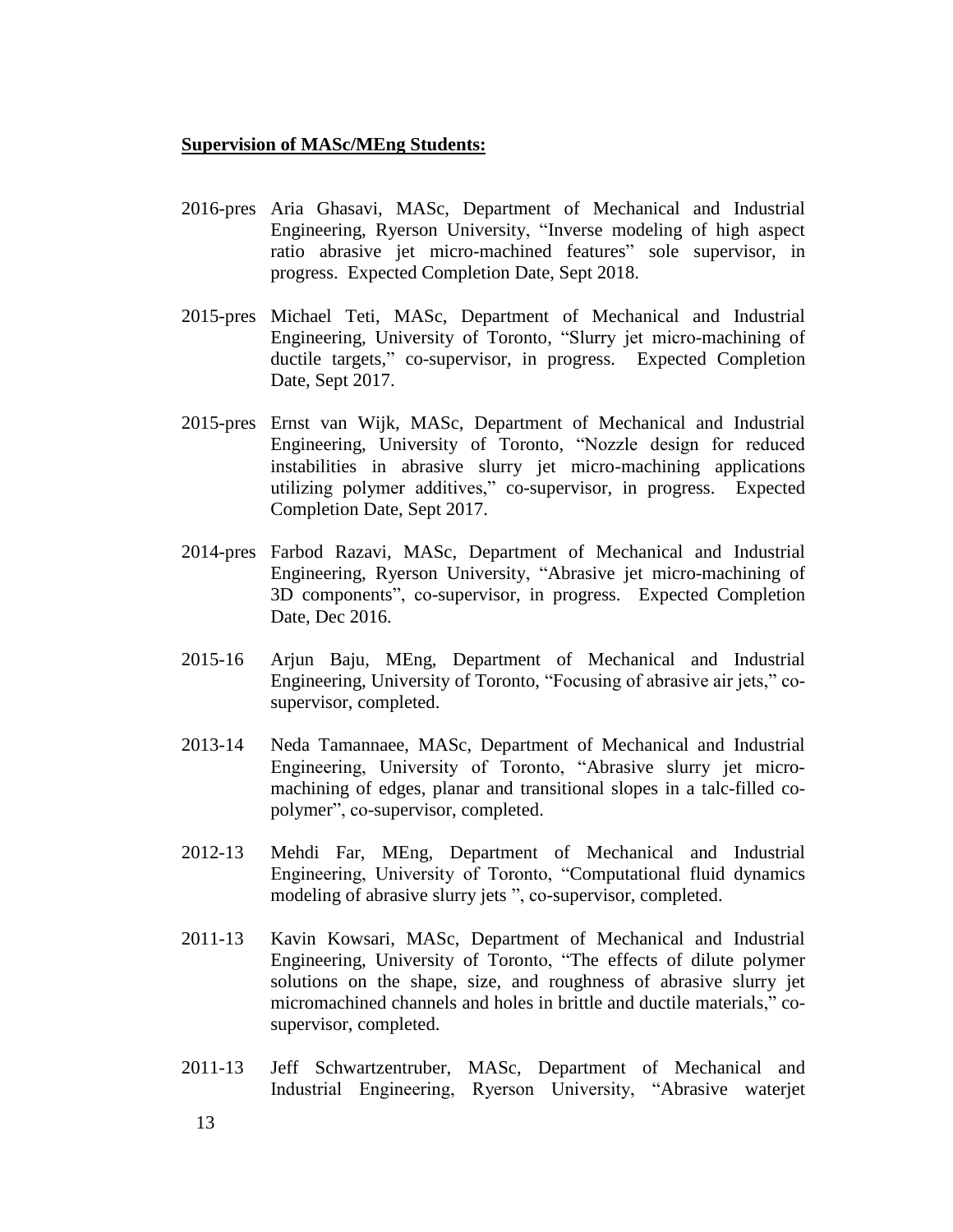micromachining of holes in borosilicate glass", sole supervisor, completed.

- 2010-12 Tristan Radzikowski, MASc, Department of Mechanical and Industrial Engineering, Ryerson University, "Transdermal powder injection: penetration of angular particles into the dermis," withdrew due to personal reasons.
- 2009-12 Greg Jhin, MASc, Department of Mechanical and Industrial Engineering, University of Toronto, "Crack growth rate and crackpath in adhesively bonded joints: Comparison of creep, fatigue and fracture, co-supervisor, completed.
- 2010-12 Abul Hasem, MASc, Department of Mechanical and Industrial Engineering, Ryerson University, "The effect of tangential velocity component in abrasive jet micromachining of borosilicate glass," sole supervisor, completed.
- 2009-11 Aaron Gradeen, MASc, Department of Mechanical and Industrial Engineering, Ryerson University, "Cryogenic abrasive jet machining of polydimethylsiloxane and polytetrafluoroethyleane at different temperatures," principal supervisor, completed.
- 2010-11 Andrew Wodoslawsky, MEng, Department of Mechanical & Industrial Engineering, University of Toronto, "Focusing of maskless abrasive jets", co-supervisor, completed.
- 2010-11 Sayeed Ally, MASc, **NSERC CGS M Postgraduate Scholarship Recipient,** Department of Mechanical and Industrial Engineering, Ryerson University, "Abrasive jet micromachining of metals.," principal supervisor, completed.
- 2009-11 Damon Dehnadfar, MASc, Department of Mechanical and Industrial Engineering, Ryerson University, "Laser shadowgraphy measurement of abrasive particle mass, size and velocity distributions through micromasks used in abrasive jet micro-machining," principal supervisor, completed.
- 2008-10 Ehsan Akbarzadeh, MASc, Department of Mechanical and Industrial Engineering, Ryerson University, "Solid particle erosion of materials for use in gas pipeline control valves," principal supervisor, completed.
- 2008-10 Mohsen Hedayati-Dezfooli, MASc, Department of Mechanical and Industrial Engineering, Ryerson University, "CFD analysis of black powder flow in gas pipelines," co-supervisor, completed.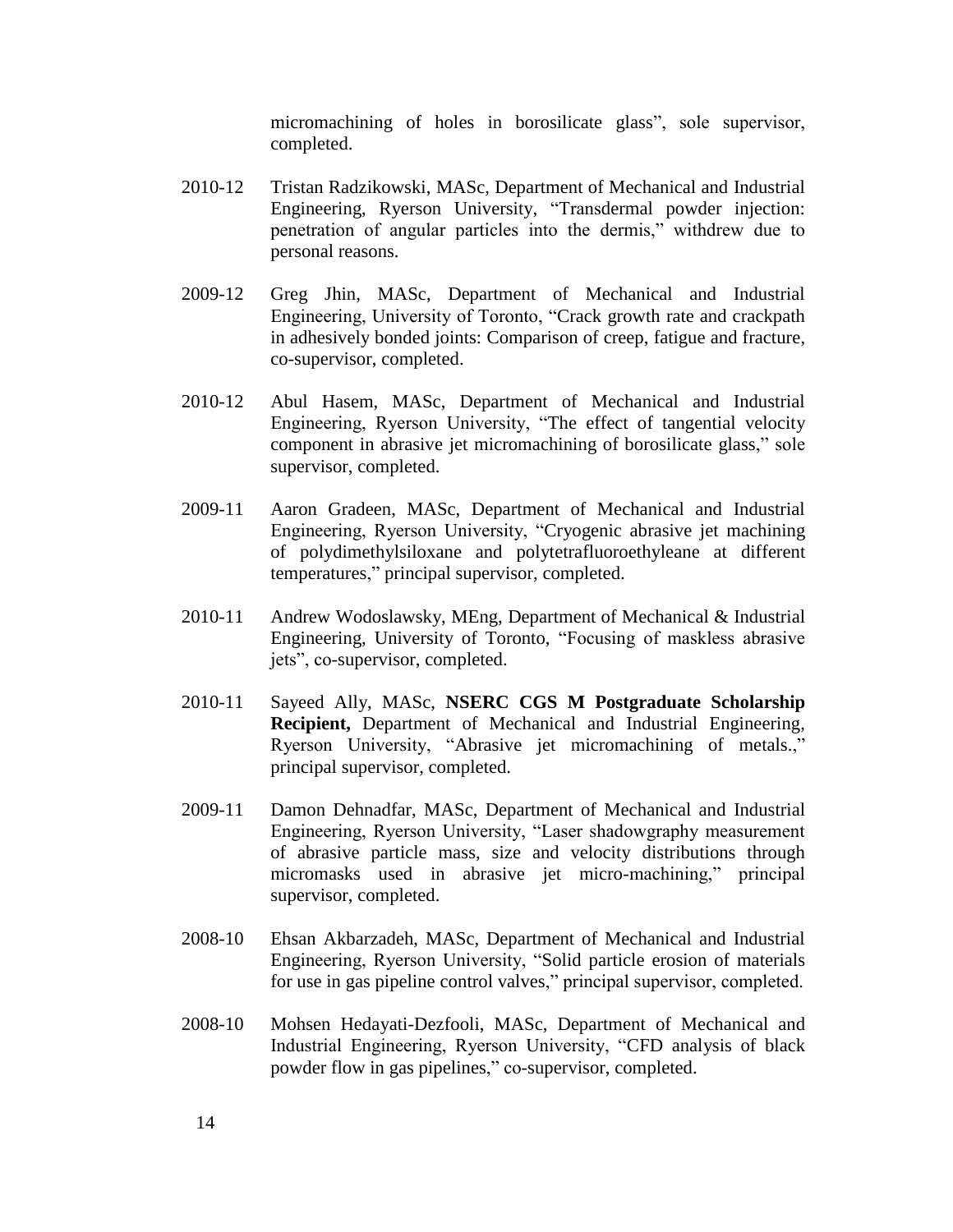- 2007-09 Rachel Guha, MASc, Department of Mechanical and Industrial Engineering, Ryerson University, "Ballistic impact of single particles into gelatin: experiments and modeling with application to transdermal pharmaceutical delivery", sole supervisor, completed.
- 2006-08 Adedamola Oladeinde, MASc, Department of Mechanical and Industrial Engineering, Ryerson University, "Abrasive jet technology for dental and orthopaedic applications," principal supervisor. Withdrew due to personal problems.
- 2005-07 Tom Burzynski, MASc, **NSERC CGS M Postgraduate Scholarship Recipient**, Department of Mechanical and Industrial Engineering, Ryerson University, "Analytical modeling of particle interference in micro-abrasive jets", sole supervisor, completed.
- 2005-07 Getu Hailu, MASc, **OGS Scholarship Recipient**, Department of Mechanical and Industrial Engineering, Ryerson University, "Abrasive jet micro-machining of polymethyl methacrylate," co-supervisor, completed.
- 2005-07 Ardian Dudi, MASc, Department of Mechanical and Industrial Engineering, Ryerson University, "Design of a prototype bioresorbable tibial implant in a sheep model", principal supervisor, completed.
- 2005-07 Nastaran Shafiei, MASc, Department of Electrical Engineering, Ryerson University, "Computer simulation of developing erosion profies including interference effects," co-supervisor, completed.
- 2004-07 Tom Krajac, MASc, **NSERC CGS M Postgraduate Scholarship Recipient**, Department of Mechanical and Industrial Engineering, Ryerson University, "Abrasive jet micro-maching using round nozzles", co-supervisor, withdrew due to personal problems.
- 2004-06 Sherri Towfighian, MASc, Department of Mechanical and Industrial Engineering, Ryerson University, "Finite element modeling of low speed reaming in the application of femoral canal preparation for intramedullary nailing," co-supervisor, completed.
- 2004-06 Azar Hojabr, MASc, Department of Mechanical and Industrial Engineering, Ryerson University, "Experimental characterization of the pressure buildup in the intramedullary canal during orthopaedic reaming using a synthetic bone analogue", principal supervisor, completed.
- 2004-06 Jon Bahen, MASc, Department of Mechanical and Industrial Engineering, Ryerson University, "Numerical modelling of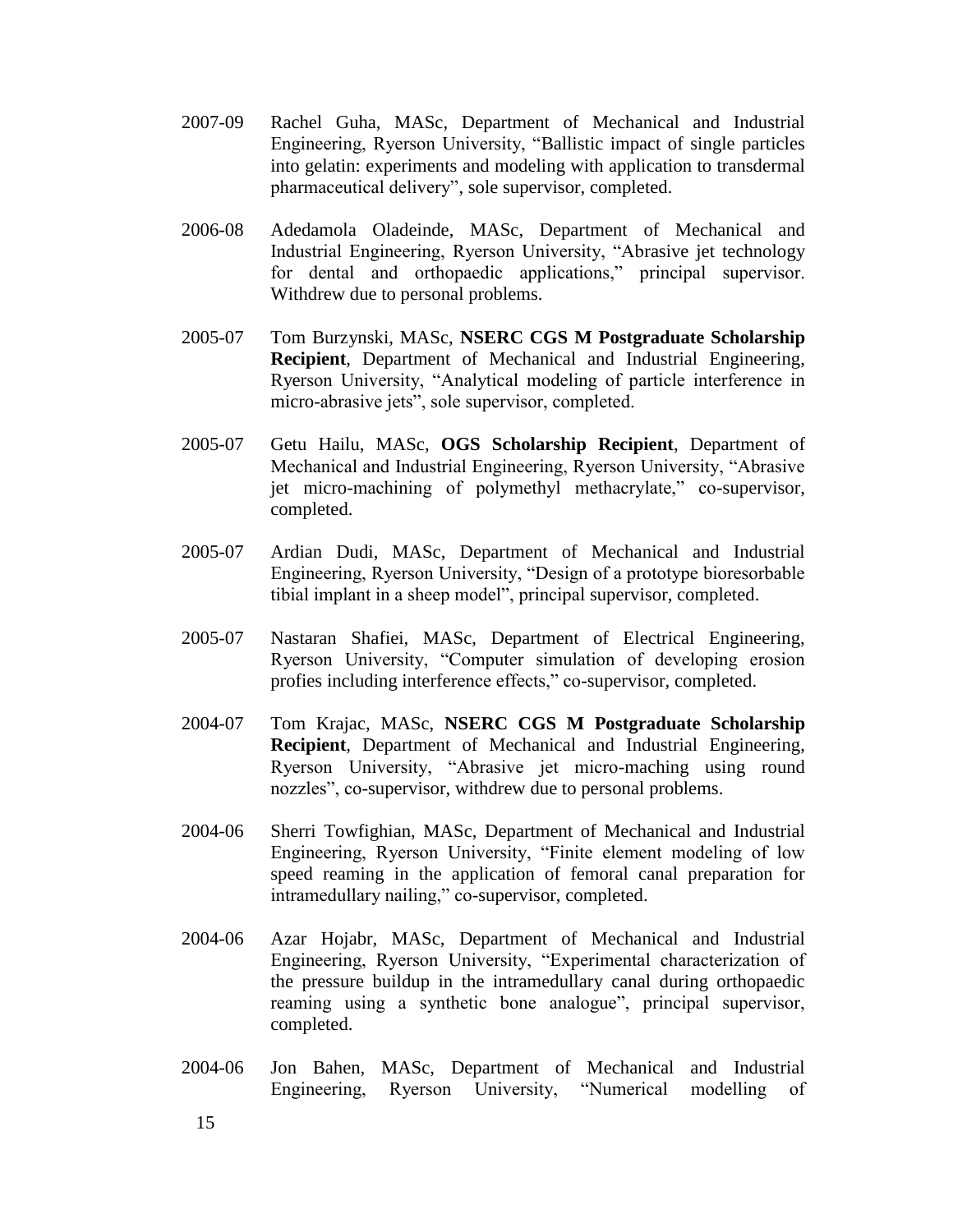intramedullary pressure in orthopaedic procedures", co-supervisor, completed.

- 2003-05 Daniel Dobrjanski, MASc, Department of Mechanical and Industrial Engineering, Ryerson University, "Experimental parametric study of the factors leading to elevated femoral intramedullar pressure and fat embolus syndrome in orthopaedic procedures", principal supervisor, completed.
- 2003-05 Omar Gaber, MASc, Department of Mechanical and Industrial Engineering, Ryerson University, "Computational fluid dynamics of the flow of fat emboli in bone due to insertion of an intramedullary device", co-supervisor, completed.
- 2003-05 Paul Saadetian, MASc, Department of Mechanical and Industrial Engineering, Ryerson University, "A finite element approach to predicting intramedullary pressure during the insertion of prosthetic implants", co-supervisor, completed.
- 2002-04 Sandeep Dhar, MASc, Department of Mechanical, Aerospace, and Industrial Engineering, Ryerson University, "Rigid plastic impact of single angular particles", sole supervisor, completed.
- 2000-02 Gee Cheung, **NSERC PGS M Postgraduate Scholarship Recipient**, MASc, Department of Mechanical & Industrial Engineering, University of Toronto, "Finite element analysis of an implanted femoral retrograde intramedullary nail", principal supervisor, completed.
- 2000-02 David Ciampini, MASc, Department of Mechanical & Industrial Engineering, University of Toronto, "Computer simulation of interference effects in particle streams", principal supervisor, completed.

### **Other Supervision of Masters equivalent students**

2014-15 Carlos Moreno, Department of Mechanical and Industrial Engineering, Ryerson University "Smoothed particle hydrodynamics modelling of abrasive particle fracture", sole supervisor, completed. This was a visiting student from King Juan Carlos University in Madrid, Spain.

#### **Supervision of Undergraduate Research Assistants**

- 2016-pres Seyedeh Mozafary, Ryerson University
- 2015-16 Aria Ghazavi, Ryerson University
	- 16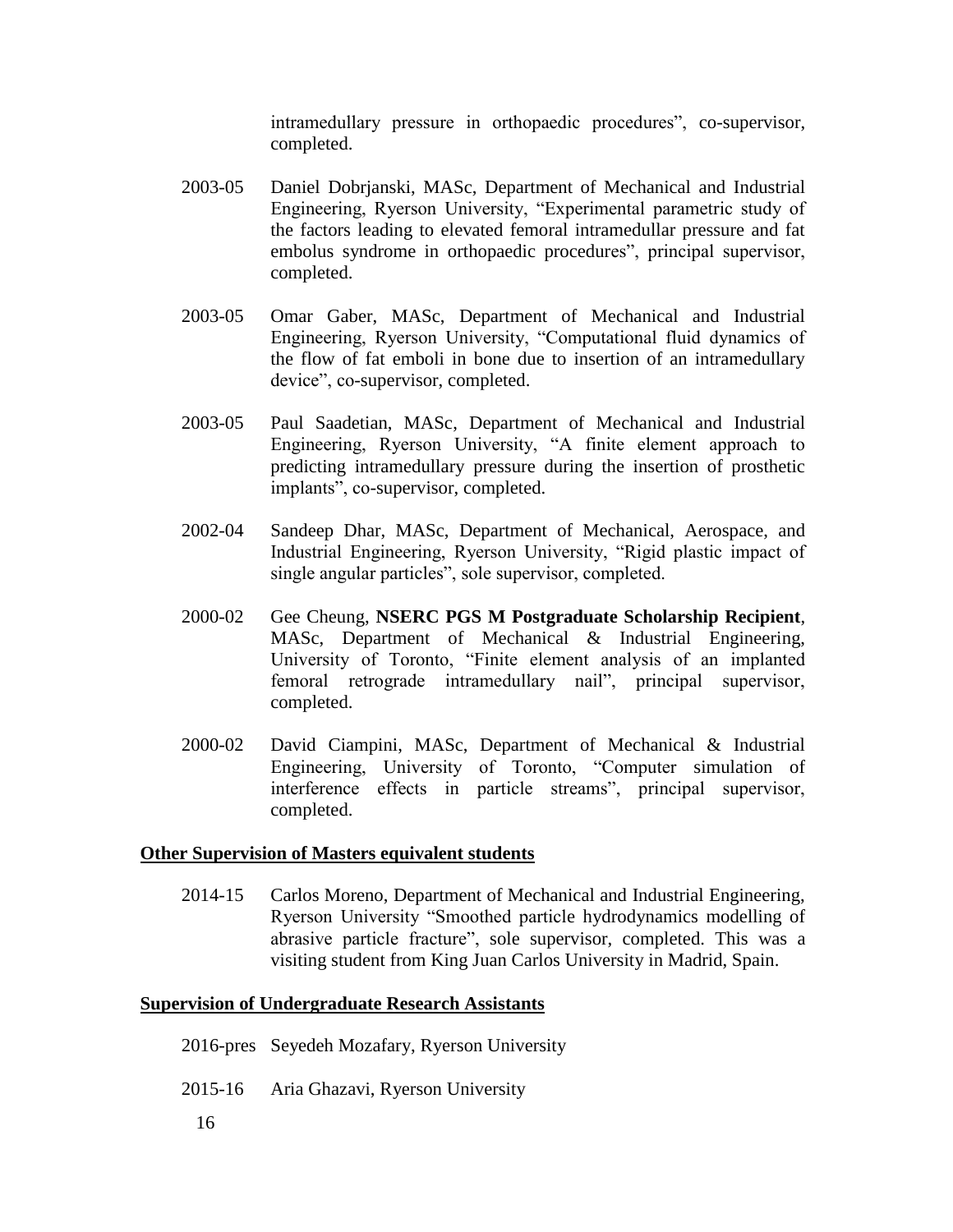- 2014-pres Ariana Khakpour, Ryerson University
- 2014-15 Bjorn Michelson, Ryerson University
- 2014-15 Joseph Tablante, Ryerson University
- 2014-15 Michael Teti, Ryerson University
- Carlo Giancola, Ryerson University
- Mario Miranda, Ryerson University
- 2012-14 Farbod Razavi, Ryerson University
- Jesus Lugo Calles, Mexican exchange student
- Jamie Fine, Ryerson University
- Shiksa Rai, University of Toronto
- 2009-10 Hamid Ebrahimi, Ryerson University
- Sayeed Ally, Ryerson University
- Levon Larson, Ryerson University
- Guangwei Yu, University of Toronto
- Daniel Ogbuigwe, Ryerson University
- Valay Shah, Ryerson University
- Abul Hasem, Ryerson University
- Vitaliy Ivantsiv, Ryerson University
- Nik Trutiak, Ryerson University
- Andrew Covato, University of Toronto
- Hooman Nourei, Ryerson University

## Hamed Farahani-Jokar, Ryerson University, **NSERC Undergraduate Student Research Award Winner**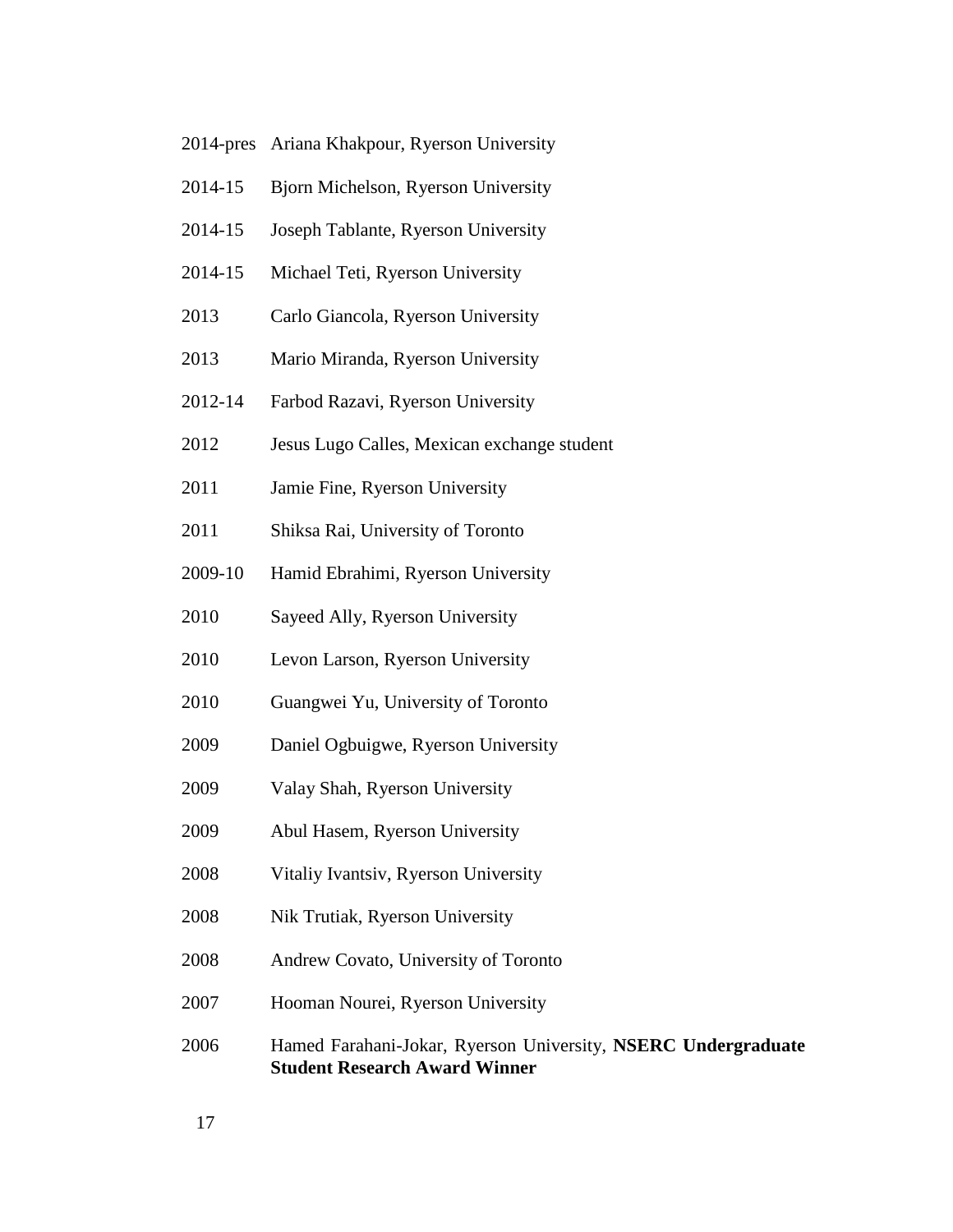- 2005 Manjinder Singh, Ryerson University, **NSERC Undergraduate Student Research Award Winner**
- 2005 Lindsay Burke, Ryerson University
- 2004 Shaun Rose, Ryerson University
- 2004 Tom Burzynski, Ryerson University, **NSERC Undergraduate Student Research Award Winner**
- 2004 David Cosoleto, Ryerson University, French Exchange Research Intern
- 2003 Carlos Gomes-Ferreira, Ryerson University, **NSERC Undergraduate Student Research Award Winner**
- 2001-03 Bradley Kyte, Ryerson University
- 2003 Tom Krajac, Ryerson University, **NSERC Undergraduate Student Research Award Winner**

### **Graduate Student Examinations and Membership on Advisory Committees**

|                         | Examining Member of PhD Candidacy/Final Exam Committee for Students                                                                                 |  |  |  |  |  |
|-------------------------|-----------------------------------------------------------------------------------------------------------------------------------------------------|--|--|--|--|--|
|                         | <b>Supervised by Others</b>                                                                                                                         |  |  |  |  |  |
| <i>Internal</i><br>2016 | Ayman Bayomy, Dept. Mechanical and Industrial Engineering,<br>Ryerson University, (Final Dissertation in Sept. 2016)                                |  |  |  |  |  |
| 2016                    | Vaskar Gnyawali, Dept. Mechanical and Industrial Engineering,<br>Ryerson University (Qualifying exam in May 2016)                                   |  |  |  |  |  |
| 2014-16                 | Alpesh Macwan, Dept. Mechanical and Industrial Engineering,<br>Ryerson University (Qualifying exam in 2014, then Final Dissertation,<br>June, 2016) |  |  |  |  |  |
| 2016                    | Chao Fan, Dept. Mechanical and Industrial Engineering, Ryerson<br>University (Final Dissertation, Feb. 2016)                                        |  |  |  |  |  |
| 2015                    | Saiad Samizadeh, Dept. Mechanical and Industrial Engineering,<br><b>Ryerson University (Qualifying Exam)</b>                                        |  |  |  |  |  |
|                         | 2015-pres Adel Alhalawani, Dept. Mechanical and Industrial Engineering,<br>Ryerson University (Qualifying exam)                                     |  |  |  |  |  |
| 2014                    | Muhammad Farhat Kaleem, Dept. Electrical Engineering, Ryerson                                                                                       |  |  |  |  |  |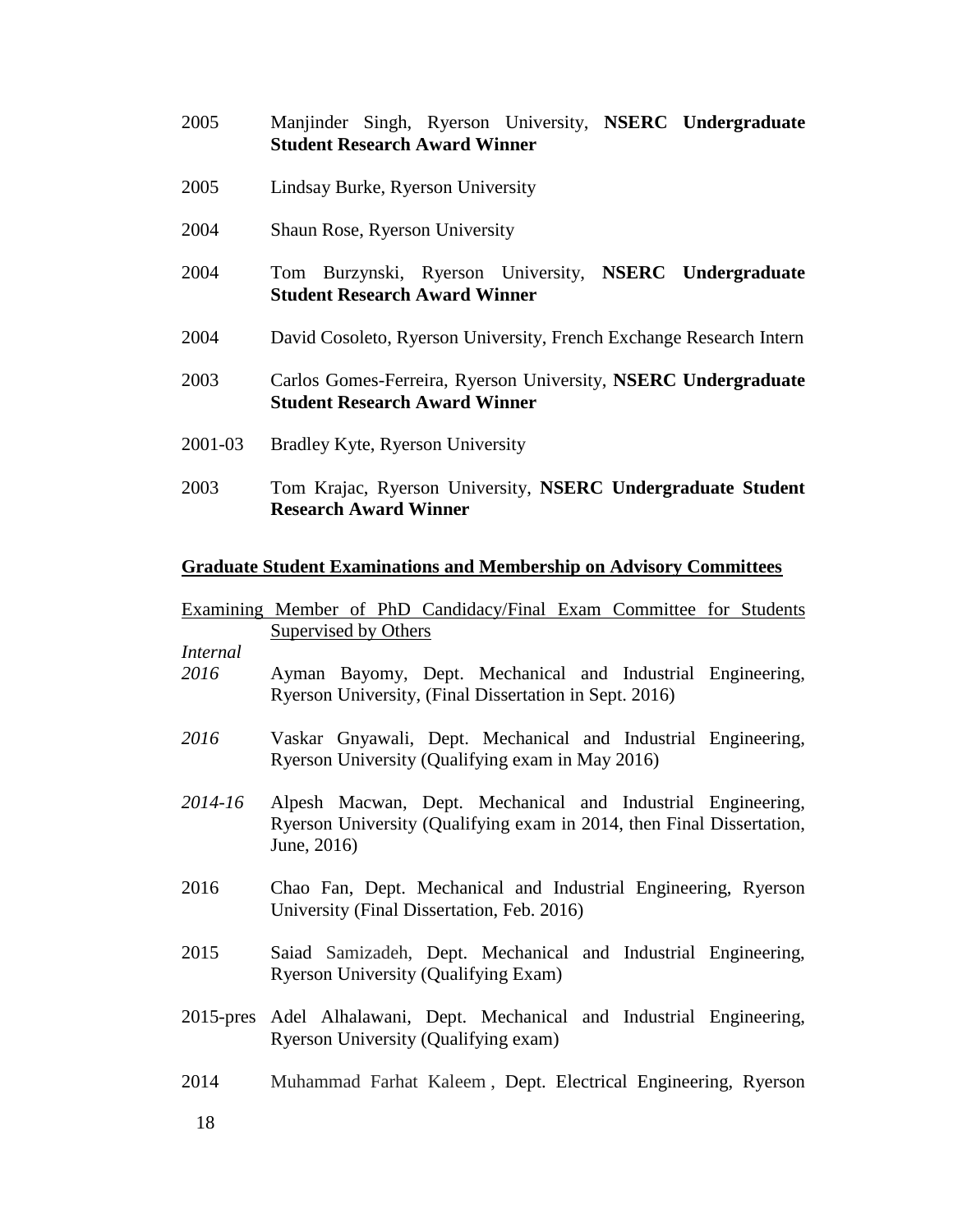University (Chair of final defense)

- 2013 Alireza Samiezadeh, Dept. Mechanical and Industrial Engineering, Ryerson University (Qualifying Exam).
- 2013 Sugrib Kumar Shaha, Dept. Mechanical and Industrial Engineering, Ryerson University (Qualifying Exam).
- 2013 Gholamreza Ahmadzadehrishehri, Dept. Mechanical and Industrial Engineering, Ryerson University (Qualifying exam).
- 2012 Dyuti Sarker, Dept. Mechanical and Industrial Engineering, Ryerson University. (Qualifying Exam)
- 2010-13 Mohammed-Amin Alubaidy, Dept. Mechanical and Industrial Engineering, Ryerson University.
- 2008-11 Alireza Shirazi, Dept. Mechanical and Industrial Engineering, Ryerson University (Qualifying Exam and Final Dissertation).
- 2008-10 Tawfiq Jaber, Dept. Mechanical and Industrial Engineering, Ryerson University (Qualifying Exam and Final Dissertation).
- 2007-10 Omar Falou, Dept. Electrical Engineering, Ryerson University (Qualifying Exam and Final Dissertation)..

#### *External*

- 2015 External Examiner, PhD thesis, Hadi Noori, PhD Thesis, Dept. Mechanical Engineering, McMaster University
- 2014 External Examiner, Nasim Paryab, PhD Thesis, Dept. Mechanical and Mechatronics Engineering, University of Waterloo
- 2014 External Examiner, PhD Thesis, Reinoldo Chung, Dept. Chemical and Materials Engineering, University of Alberta.
- 2008 External Examining Member, PhD Thesis, Craig Tschirhart, Dept. Biological Engineering, University of Guelph.

#### Examining Member of Masters Final Oral Exam Committee

2015 Basel Khader, Mechanical and Industrial Engineering, Ryerson University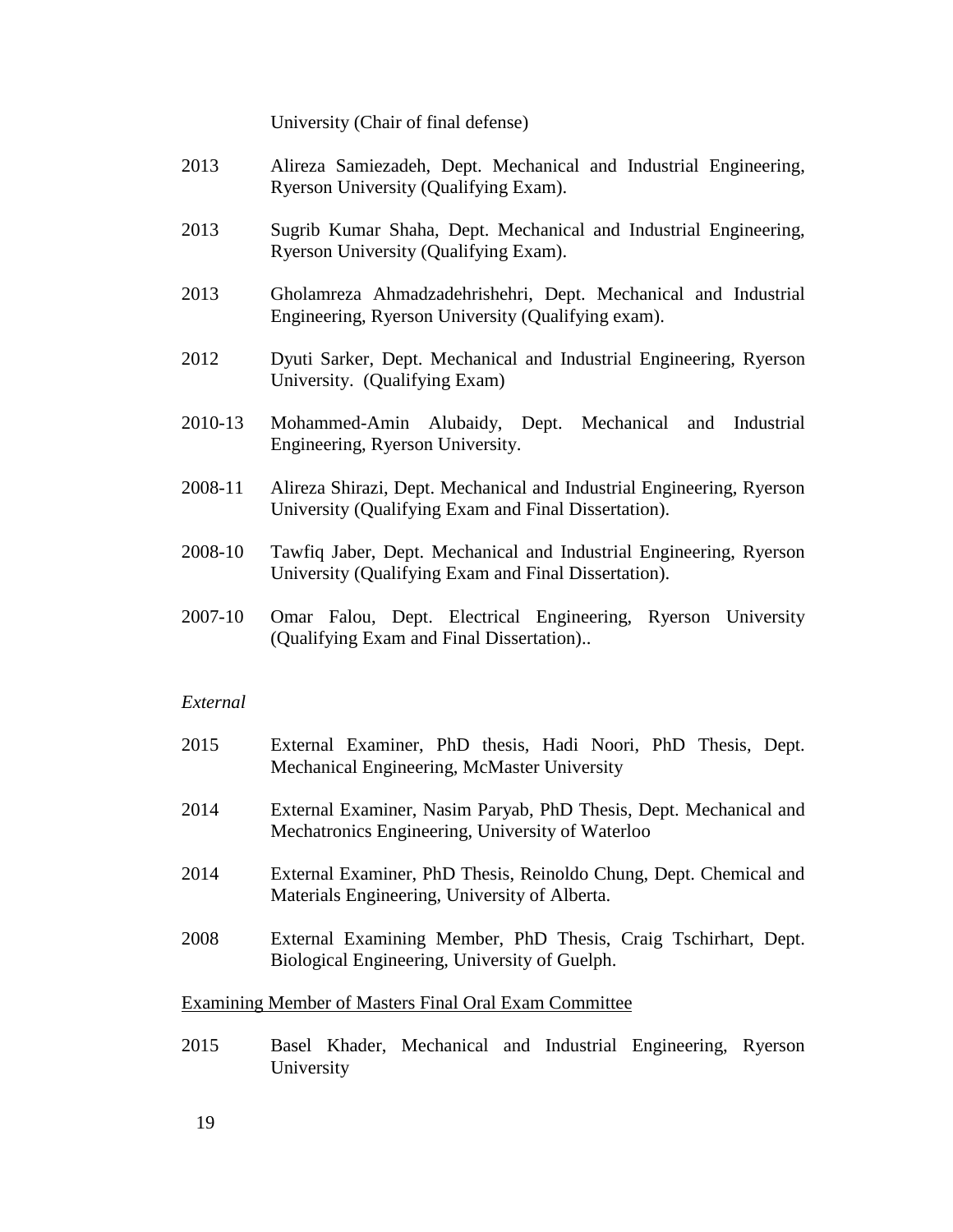- 2014 Peter Goshlak, MHSc Clinical Engineering candidate, University of Toronto
- 2011 Randall Heydon, Mechanical and Industrial Engineering, Ryerson University.
- 2011 Suraj Shah, Dept. Mechanical and Industrial Engineering, Ryerson University.
- 2009 Wen Li, Dept. Mechanical and Industrial Engineering, Ryerson University.
- 2008 Balagi Venkatesh, Dept. Mechanical and Industrial Engineering, Ryerson University.
- 2006 Dennis Rosero, Dept. Mechanical and Industrial Engineering, Ryerson University.
- 2006 Omar Falou, MASc, Dept. Electrical Engineering, Ryerson University.
- 2004 Muhammed Arshad, Dept. Mechanical and Industrial Engineering, Ryerson University.
- 2004 Theo Makyrinis, Dept. Mechanical, Aerospace and Industrial Engineering, Ryerson University.
- 2003 Marc Alexander, Dept. Mechanical, Aerospace and Industrial Engineering, Ryerson University.
- 2003 Muhammad Adrees, Dept. Mechanical, Aerospace and Industrial Engineering, Ryerson University.
- 2003 Stella Wang, Dept. Mechanical, Aerospace and Industrial Engineering, Ryerson University.

#### Member of Supervisory Committee:

- 2013-14 External member of supervising committee, Peter Goshlak, MHSc Clinical Engineering candidate, University of Toronto
- 2008-10 Supervisory Committee: Devesh Bekah, MSc, Dept. of Medical Physics, Ryerson University.
- 2007-09 Supervisory Committee: Ahmed El Kaffas, MSc, Dept. of Medical Physics, Ryerson University.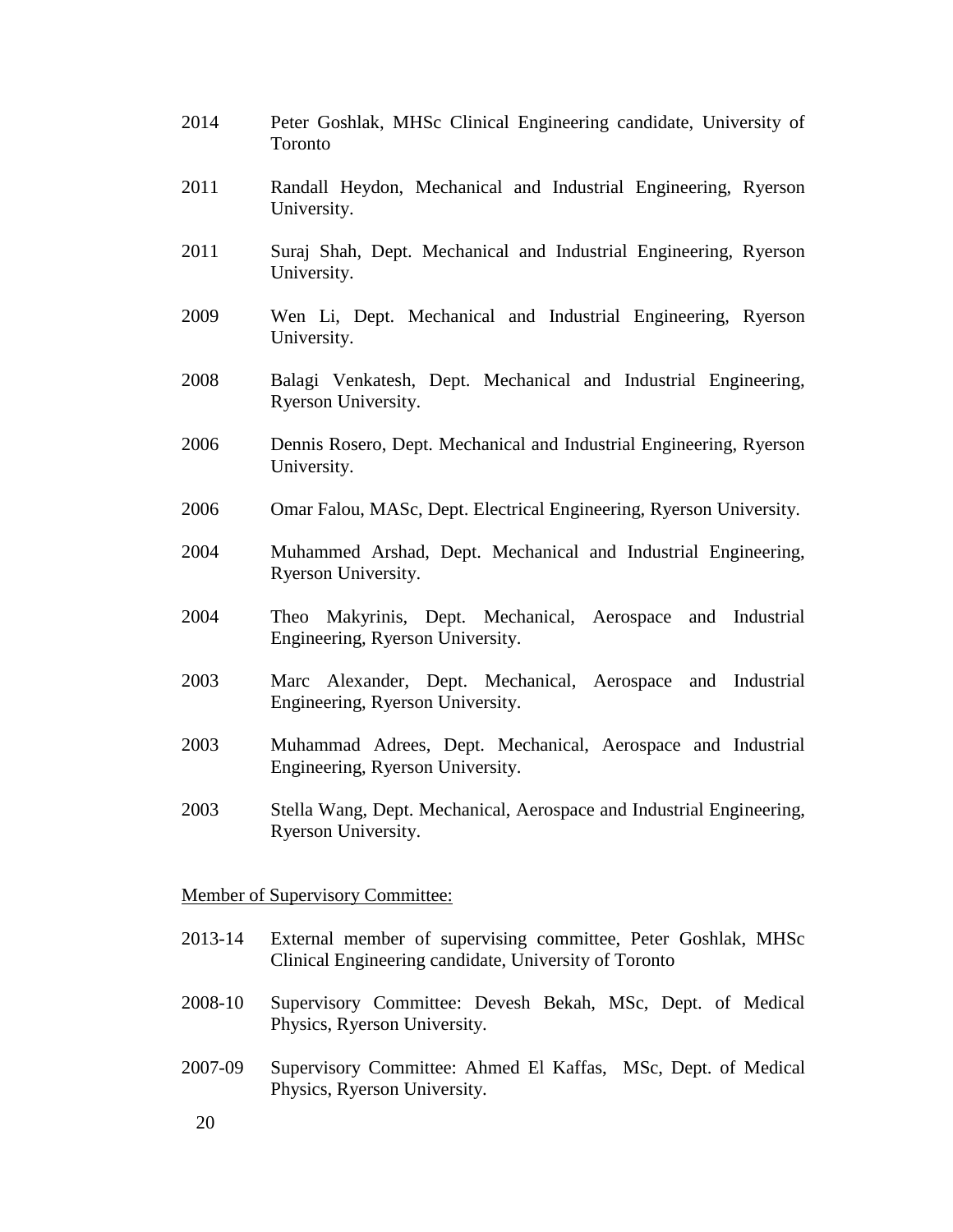2006-11 Supervisory Committee, Omar Falou, PhD, Dept. Electrical Engineering, Ryerson University.

# **g) COURSES TAUGHT:**

## **Graduate Courses at Ryerson University**

- 2005-06: ME 8117 Fracture Mechanics
- 2001-02: ME 8117 Fracture Mechanics
- 2001-14 ME 8135 Directed Studies: (all my graduate students)

EE 8601 Directed Studies: (one graduate student)

## **Undergraduate Courses at Ryerson University**

| 2016-17 | MEC 323/BME 323 Statics and Mechanics of Materials           |
|---------|--------------------------------------------------------------|
| 2016-17 | MEC 430 Stress Analysis                                      |
| 2014-15 | MEC 323/BME 323 Statics and Mechanics of Materials           |
| 2014-15 | MEC 430 Stress Analysis                                      |
| 2013-14 | MEC 323/BME 323 Statics and Mechanics of Materials           |
| 2013-14 | MEC 430 Stress Analysis                                      |
| 2012-13 | MEC 323/BME 323 Statics and Mechanics of Materials           |
| 2012-13 | MEC 430 Stress Analysis                                      |
| 2011-12 | MEC 323/BME 323 Statics and Mechanics of Materials           |
| 2011-12 | MEC 430 Stress Analysis                                      |
| 2010-11 | MEC 323/BME 323 Statics and Mechanics of Materials           |
| 2009-10 | MEC 323/BME 323 Statics and Mechanics of Materials           |
| 2008-09 | MEC 430 Stress Analysis                                      |
| 2007-08 | MEC 430 Stress Analysis                                      |
| 2005-06 | MEC 324 Applied Mechanics for Industrial Engineers           |
| 2005-06 | MEC 430 Stress Analysis                                      |
| 2004-05 | MEC 323 Statics and Mechanics of Materials                   |
| 2004-05 | MEC 430 Stress Analysis                                      |
| 2004-05 | IND 042/MEC 042 Industrial/Mechanical Design Project (Course |
|         | coordinator)                                                 |
| 2003-04 | MEC 323 Statics and Mechanics of Materials                   |
| 2003-04 | MEC 430 Stress Analysis                                      |
| 2003-04 | IND 042/MEC 042 Industrial/Mechanical Design Thesis (Course  |
|         | coordinator)                                                 |
| 2002-03 | MEC 323 Statics and Mechanics of Materials                   |
| 2002-03 | MEC 430 Stress Analysis                                      |
| 2001-02 | MEC 323 Statics and Mechanics of Materials                   |
| 2001-02 | MEC 430 Stress Analysis                                      |
|         |                                                              |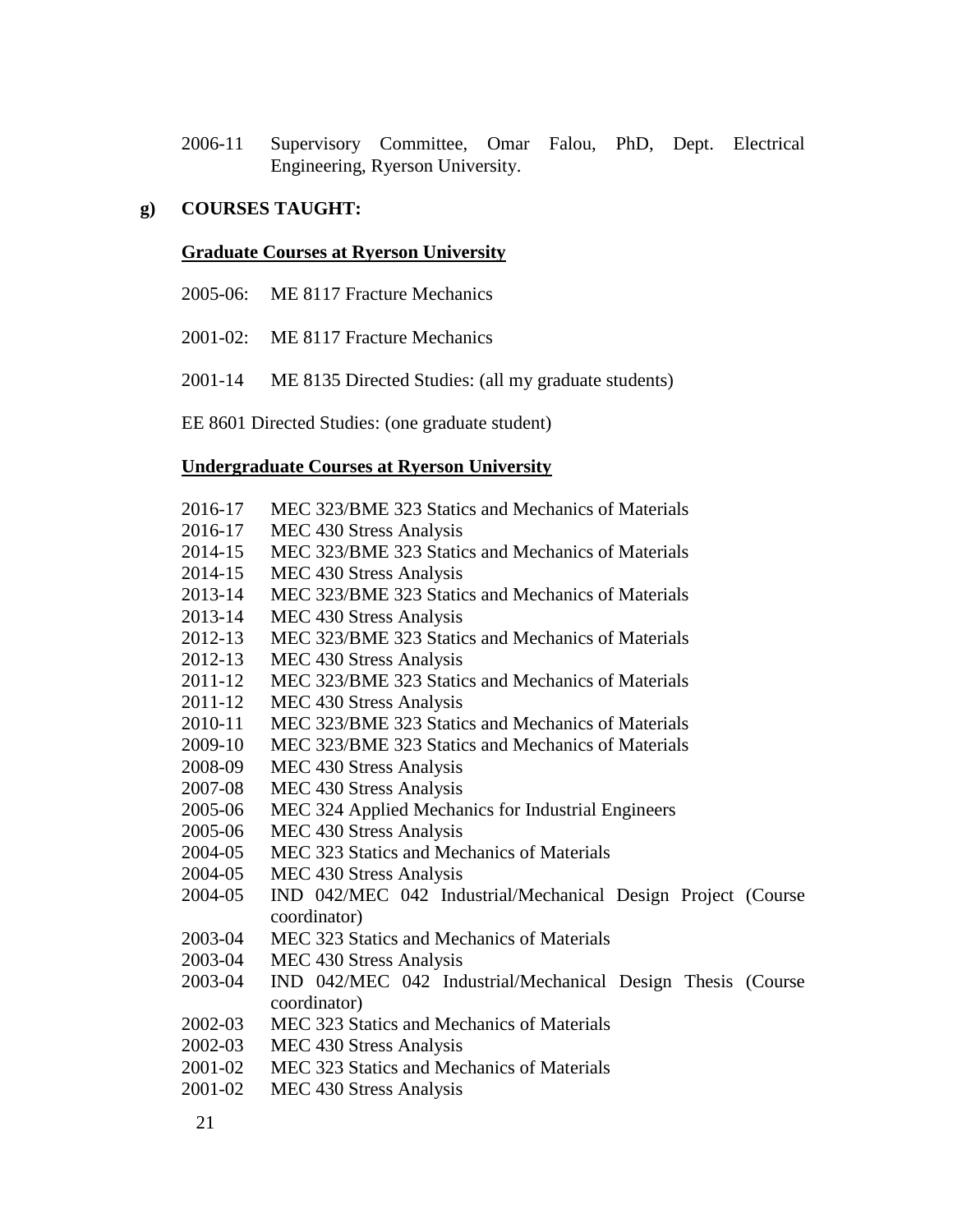- 2000-01 MEC 323 Statics and Mechanics of Materials
- 2000-01 MEC 430 Stress Analysis
- 1999-00 MEC 321 Mechanics of Materials
- 1999-00 MTL 700 Materials Selection

# **h) RESEARCH FUNDING HELD:**

# **Externally Funded:**

| <b>Years</b> | <b>Source</b>         | <b>Title</b>            | Per<br>Avg.        | PI            |
|--------------|-----------------------|-------------------------|--------------------|---------------|
|              |                       |                         | Year $(\$)$        |               |
| 2016         | <b>NSERC</b>          | Solid particle erosion  | 25,000             | M. Papini     |
|              | <b>ENGAGE</b>         | mechanisms<br>in        |                    |               |
|              |                       | ceramic and polymer     |                    |               |
|              |                       | filled epoxy coatings   |                    |               |
|              |                       | for flue gas ducting    |                    |               |
|              |                       | cyclone<br>and          |                    |               |
|              |                       | applications            |                    |               |
| 2016         | NSERC/CIHR            | Synthesis of Bioactive  | 201,000            | M. Towler, E. |
|              | Collaborative         | Augments for Use in     |                    | Schemetish (I |
|              | Health<br>Research    | Revision Knee Joint     |                    | am<br>$CO-$   |
|              | Grant (CHRP)          | Replacement             |                    | applicant)    |
| 2014         | <b>CANMET</b>         | Investigation of the    | 22,000             | M. Papini     |
|              |                       | Erosion Resistance of   |                    |               |
|              |                       | Coatings Produced at    |                    |               |
|              |                       | CanmetENERGY            |                    |               |
| 2014         | NSERC/CIHR            | Transformative          | 161,978            | M. Towler, E. |
|              | Collaborative         | bioglass coatings for   |                    | Schmetisch (I |
|              | Health<br>Research    | surgical applications   |                    | am            |
|              | Grant (CHRP)          |                         |                    | collaborator) |
| $2014 -$     | <b>NSERC</b>          | Models to determine     | 58,000             | M. Papini     |
| 2019         | Discovery Grant       | the<br>process          | (highest           |               |
|              |                       | parameters required to  | <b>NSERC</b>       |               |
|              |                       | sculpt desired micro-   | <b>Discovery</b>   |               |
|              |                       | feature<br>topographies | <b>Grant</b><br>at |               |
|              |                       | on flat and             | <b>Ryerson</b> )   |               |
|              |                       | curved surfaces using   |                    |               |
|              |                       | abrasive<br>jet         |                    |               |
|              |                       | technology              |                    |               |
| 2013-        | <b>NSERC</b> Research | Electron Backscatter:   | 108,705            | D. Chen       |
| 14           | <b>Tools</b><br>and   | A powerful technique    |                    |               |
|              | <b>Instruments</b>    | for<br>materials        |                    |               |
|              |                       | characterization        |                    |               |
| 2012-        | <b>NSERC</b> Research | for<br>Tribometer       | 54,046             | J.K. Spelt    |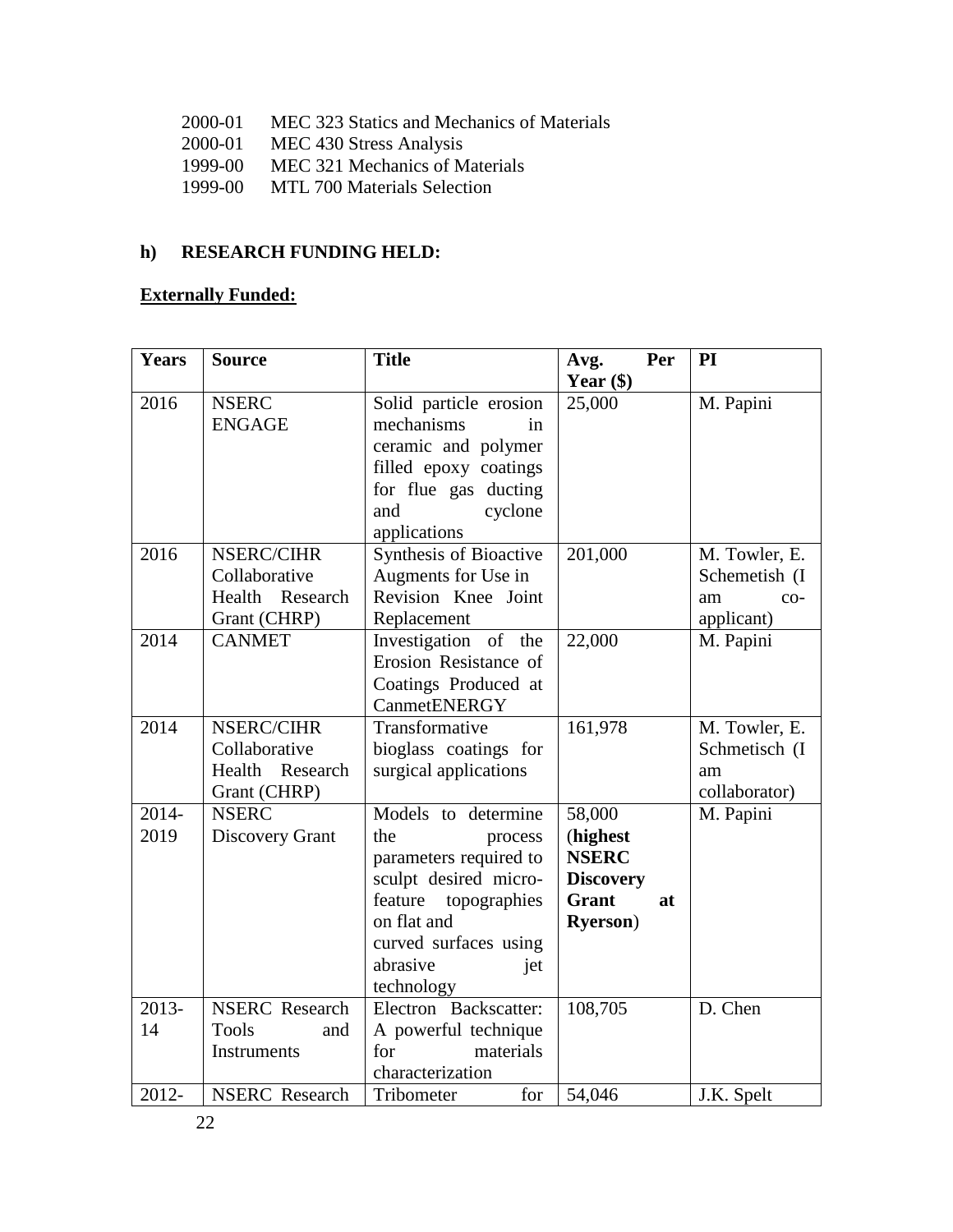| 13    | Tools<br>and              | Friction and Wear              |                 |            |
|-------|---------------------------|--------------------------------|-----------------|------------|
|       | Instruments               |                                |                 |            |
| 2012- | Canada Research           | CRC in Abrasive Jet            | 100,000         | M. Papini  |
| 17    | Chairs-Tier II            | Technology (renewal)           |                 |            |
| 2012- | <b>NSERC</b>              | Modeling of Abrasive           | 63000           | M. Papini  |
| 15    | <b>Strategic Projects</b> | Water Jet and Slurry           |                 |            |
|       |                           | Jet Micro-machining            |                 |            |
| 2010  | <b>NSERC</b> Research     | Abrasive<br>Waterjet           | 94,492          | M. Papini  |
|       | Tools<br>and              | Micromachining                 |                 |            |
|       | <b>Instruments</b>        | Equipment                      |                 |            |
| 2009- | Ontario<br>Centres        | <b>Adhesive Joint Design</b>   | 48,000          | J.K. Spelt |
| 10    | Excellence<br>οf          | for Fatigue Loading            | *Awarded,       |            |
|       | Collaborative             |                                | then            |            |
|       | Research                  |                                | withdrawn       |            |
|       |                           |                                | due to lack of  |            |
|       |                           |                                | funds at OCE.   |            |
| 2009- | <b>NSERC</b>              | Abrasive<br>Jet                | 40,000          | M. Papini  |
| 11    | <b>Discovery</b>          | Micromachining: The            |                 |            |
|       | <b>Accelerator</b>        | <b>Effect of Particle Size</b> |                 |            |
|       | <b>Supplements</b>        | and Shape, and the             |                 |            |
|       |                           | Machining of Three             |                 |            |
|       |                           | Dimensional                    |                 |            |
|       |                           | Suspended                      |                 |            |
|       |                           | Components                     |                 |            |
| 2009- | <b>NSERC</b>              | Abrasive<br>Jet                | 35,701          | M. Papini  |
| 14    | <b>Discovery Grants</b>   | Micromachining: The            |                 |            |
|       |                           | <b>Effect of Particle Size</b> |                 |            |
|       |                           | and Shape, and the             |                 |            |
|       |                           | Machining of Three             |                 |            |
|       |                           | Dimensional                    |                 |            |
|       |                           | Suspended                      |                 |            |
|       |                           | Components                     |                 |            |
| 2008- | <b>NSERC</b>              | Abrasive<br>Jet                | 68,138          | M. Papini  |
| 10    | <b>Strategic Projects</b> | Micromachining<br>of           |                 |            |
|       |                           | <b>Novel</b><br>Features<br>in |                 |            |
|       |                           | Polymers and Glass             |                 |            |
| 2008- | Saudi<br>Aramco           | Confidential<br>by             | Confidential    | M. Papini  |
| 09    | Inc.                      | Contract.                      | by<br>contract. |            |
|       |                           |                                | Amount<br>is    |            |
|       |                           |                                | quite           |            |
|       |                           |                                | significant.    |            |
| 2007- | Canada Research           | CRC in Abrasive Jet            | 100,000         | M. Papini  |
| 11    | Chairs-Tier II            | Technology                     |                 |            |
| 2007  | Ontario Ministry          | Abrasive<br>Jet                | 334,626         | M. Papini  |
|       | of Research and           | Technology<br>and              |                 |            |
|       | Innovation                | Particle<br>Impact             |                 |            |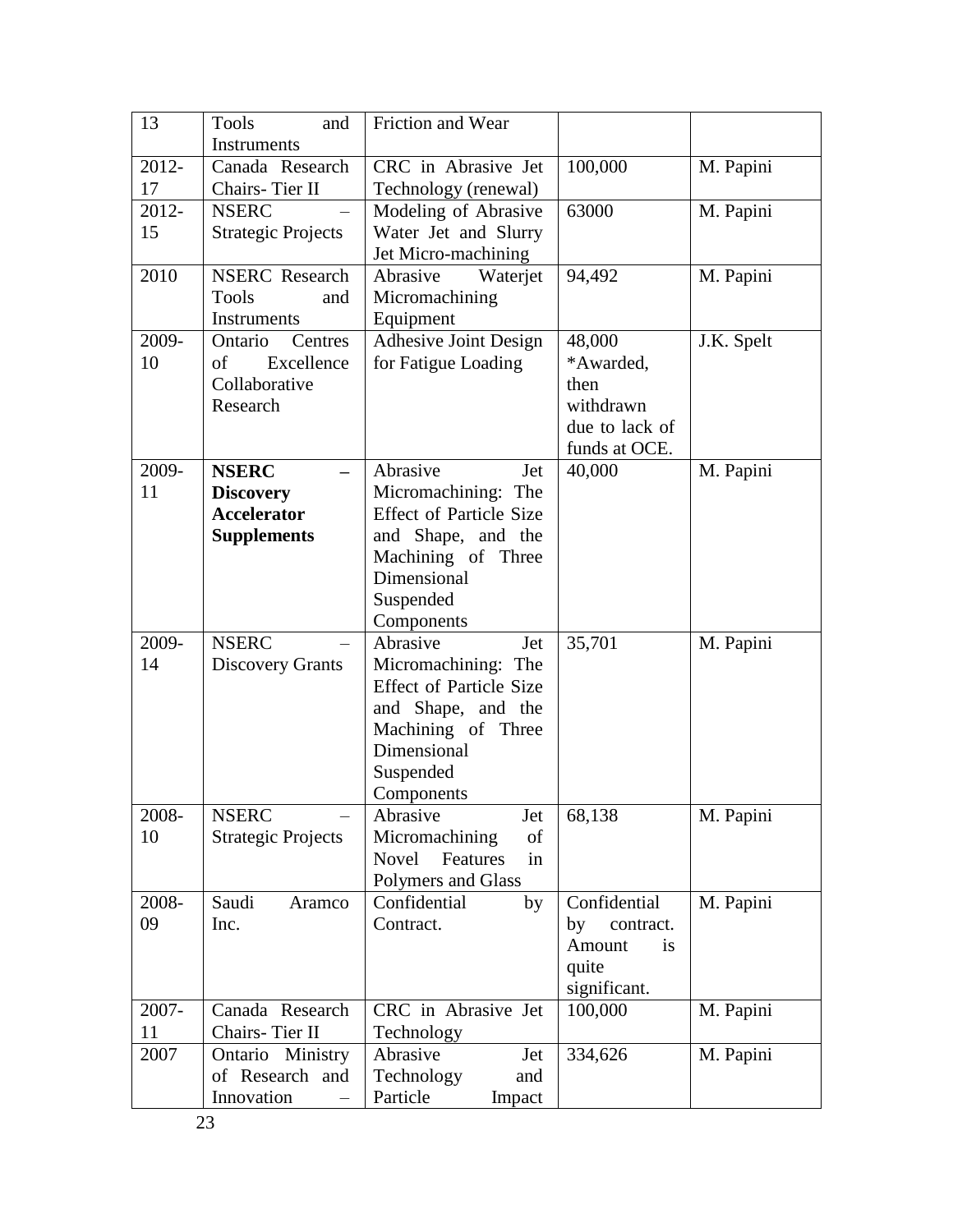|       | Ontario Research<br><b>CFI</b><br>Fund/ | Infrastructure                            |                                    |                |
|-------|-----------------------------------------|-------------------------------------------|------------------------------------|----------------|
|       | Leaders                                 |                                           |                                    |                |
|       | <b>Opportunity Fund</b>                 |                                           |                                    |                |
| 2007- | <b>CIHR</b>                             | Repair of Early Joint                     | Total<br>Team                      | R. Kandel      |
| 11    | Regenerative                            | Damage - A Tissue                         | Approx.                            |                |
|       | Medicine<br>Team                        | <b>Engineering Approach</b>               | 350,000/yr                         |                |
|       | Grant                                   |                                           | (approx. $10\%$                    |                |
|       |                                         |                                           | to Dr. Papini)                     |                |
| 2006  | <b>NSERC</b> Research                   | portable<br>stylus<br>A                   | 23,713                             | M. Papini      |
|       | <b>Tools</b><br>and                     | profilometer<br>for                       |                                    |                |
|       | Instruments                             | contour and roughness                     |                                    |                |
|       |                                         | measurement                               |                                    |                |
| 2005  | <b>NSERC</b> Research                   | A scanning electron                       | 150,000                            | D. Chen        |
|       | <b>Tools</b><br>and                     | microscope-A                              |                                    |                |
|       | Instruments                             | Ryerson Institutional                     |                                    |                |
| 2005  | $MMO$ – Interact                        | Facility<br><b>Effect of Air Abrasion</b> | 15,000                             | M. Papini      |
|       | Grant                                   | Media and Size on the                     |                                    |                |
|       |                                         | Erosion<br>Rate<br>on                     |                                    |                |
|       |                                         | <b>Dental Surfaces</b>                    |                                    |                |
| 2004- | <b>NSERC</b>                            | Effect<br>of<br>Process                   | 25,370                             | M. Papini      |
| 09    | <b>Discovery Grants</b>                 | Parameters<br>the<br><sub>on</sub>        |                                    |                |
|       |                                         | Development<br>of                         |                                    |                |
|       |                                         | Erosion<br>Profiles:                      |                                    |                |
|       |                                         | Experiments<br>and                        |                                    |                |
|       |                                         | Analysis                                  |                                    |                |
| 2005  | Sinai-<br>Mt.                           | CPP Tissue Scaffold                       | 17,000                             | R. Kandel      |
|       | Subgrant from R.                        | <b>Implant Design</b>                     |                                    |                |
|       | Kandel                                  |                                           |                                    |                |
| 2004- | <b>NSERC-Strategic</b>                  | Abrasive<br>Jet                           | Total Approx.                      | J.K. Spelt and |
| 06    | Projects                                | Machining<br>of<br>Microstructures        | $60,000/\text{yr}$<br>(approx. 50% | M. Papini      |
|       |                                         |                                           | to Dr. Papini)                     |                |
| 2003- | NSERC/CIHR                              | Factors Affecting the                     | Total Approx.                      | Z. Saghir      |
| 06    | Collaborative                           | Development of Fat                        | 77,500/yr                          |                |
|       | Health Research                         | Embolus<br>Syndrome                       | (approx $33%$                      |                |
|       | Projects                                | after Insertion of an                     | to Dr. Papini)                     |                |
|       |                                         | <b>Intramedullary Device</b>              |                                    |                |
| 2003  | <b>NSERC</b> Research                   | Erosion<br>testing                        | 10,248                             | M. Papini      |
|       | <b>Tools</b><br>and                     | apparatus                                 |                                    |                |
|       | <b>Instruments</b>                      |                                           |                                    |                |
| 2000- | NSERC-                                  | Erosion due to angular                    | 17,510                             | M. Papini      |
| 04    | <b>Operating Grants</b>                 | particle impact at high                   |                                    |                |
|       |                                         | speed                                     |                                    |                |
| 2000- | MMO-<br><b>New</b>                      | Intramedullary<br><b>Nails</b>            | 15,000                             | M. Papini      |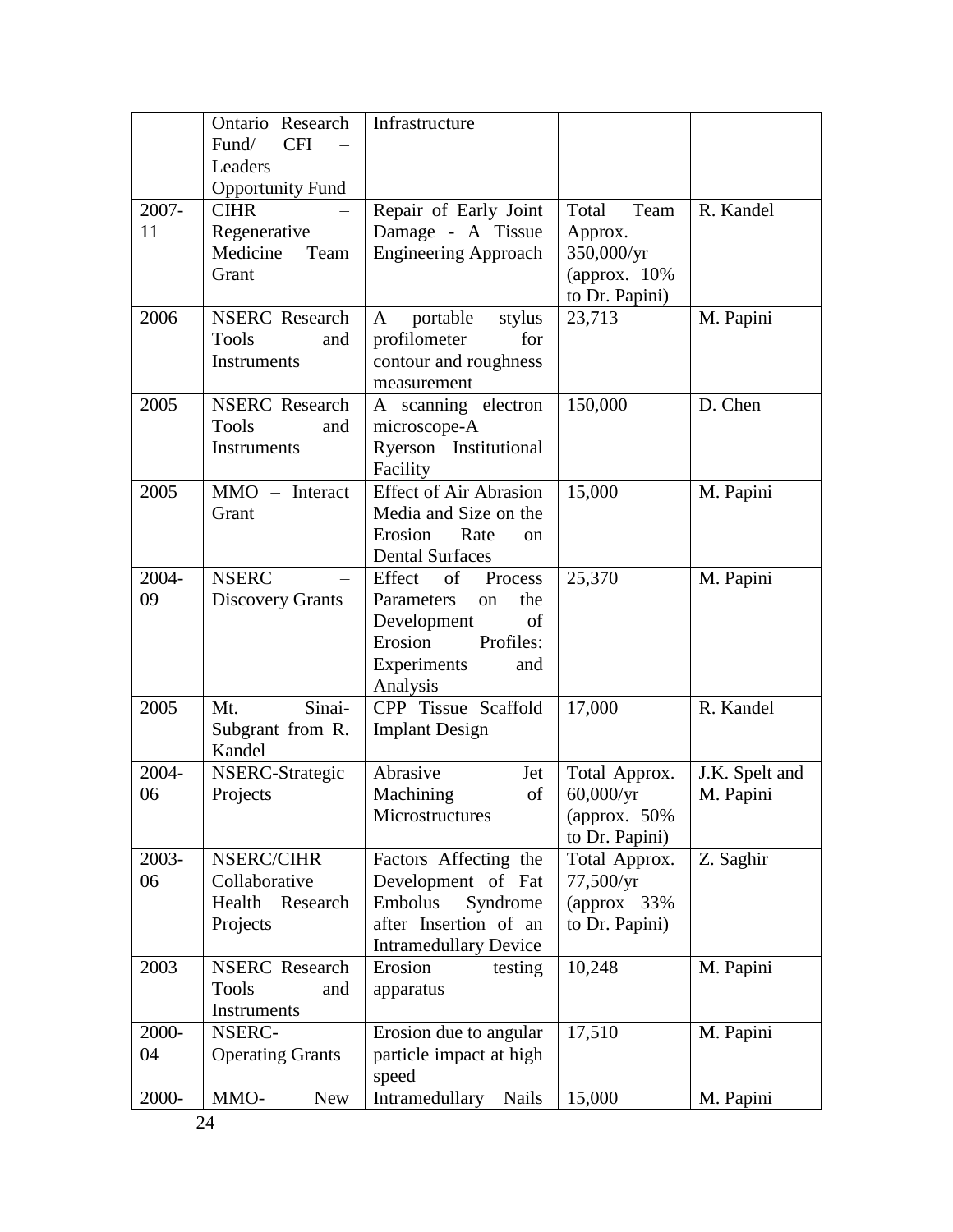| 02   | <b>Faculty Grant</b>   | in the Treatment of   |        |           |
|------|------------------------|-----------------------|--------|-----------|
|      |                        | Supracondylar         |        |           |
|      |                        | Fractures of<br>the   |        |           |
|      |                        | Femur in Osteoporotic |        |           |
|      |                        | Bone                  |        |           |
| 2000 | <b>NSERC</b>           | A high speed digital  | 30,140 | M. Papini |
|      | <b>Equipment Grant</b> | camera for<br>impact  |        |           |
|      |                        | erosion<br>induced    |        |           |
|      |                        | studies               |        |           |

# **Internally Funded:**

| <b>Years</b> | <b>Source</b>                 | <b>Title</b>                        | Avg.   | PI               |
|--------------|-------------------------------|-------------------------------------|--------|------------------|
|              |                               |                                     | Per    |                  |
|              |                               |                                     | Year   |                  |
| 2014         | Ryerson University            | Experimental tools<br>for           | 15000  | S. Tsai          |
|              | Deans Research Fund -         | microfluidic<br>particle            |        |                  |
|              | <b>Tools</b>                  | synthesis<br>and                    |        |                  |
|              |                               | characterization                    |        |                  |
| 2008-        | University<br>Ryerson         | for<br>Haptic<br>Assist             | 10,000 | F. Sharifi       |
| 9            | <b>Interdisciplinary Fund</b> | Computer-Aided                      |        |                  |
|              |                               | Orthopedic<br>Surgery               |        |                  |
|              |                               | (HACAOS)                            |        |                  |
| 2009-        | University<br>Ryerson         | Biomimetic<br>Novel<br>$\mathsf{A}$ | 10,000 | H.               |
| 10           | <b>Interdisciplinary Fund</b> | Nailing<br>Intramedullary           |        | Bougherara       |
|              |                               | Implant<br>the<br>for               |        |                  |
|              |                               | Treatment<br>of<br>Bone             |        |                  |
|              |                               | Fracture                            |        |                  |
| 2008-        | University<br>Ryerson         | <b>Studies</b><br>of<br>Parametric  | 10,000 | M. Papini        |
| 09           | <b>Interdisciplinary Fund</b> | <b>Needle Free Transdermal</b>      |        |                  |
|              |                               | Drug Injection Systems              |        |                  |
| 2007         | <b>NSERC</b><br>Research      | MeX Software for 3D                 | 14,812 | D. Chen          |
|              | Tools and Instruments.        | Surface Measurements in             |        |                  |
|              | Ryerson<br>Internal           | <b>SEM</b>                          |        |                  |
|              | Competition                   |                                     |        |                  |
| 2005-        | Ryerson University -          | Abrasive Jet Technology             | 10,000 | M. Papini        |
| 07           | <b>Research Award</b>         | Dental<br>for<br>and                |        |                  |
|              |                               | Orthopaedic                         |        |                  |
|              |                               | Applications                        |        |                  |
| 2005         | University of Toronto         | The Effect of Acetebular            | 10,000 | D.               |
|              | - Zimmer Grant                | Defect Size and Location            |        | <b>Backstein</b> |
|              |                               | on the Stresses at the              |        |                  |
|              |                               | Bone – Implant interface            |        |                  |
| $2001 -$     | Ryerson<br>University/        | Various                             | Approx | M. Papini        |
| 13           | Ontario<br>Gov't              |                                     | 10,000 |                  |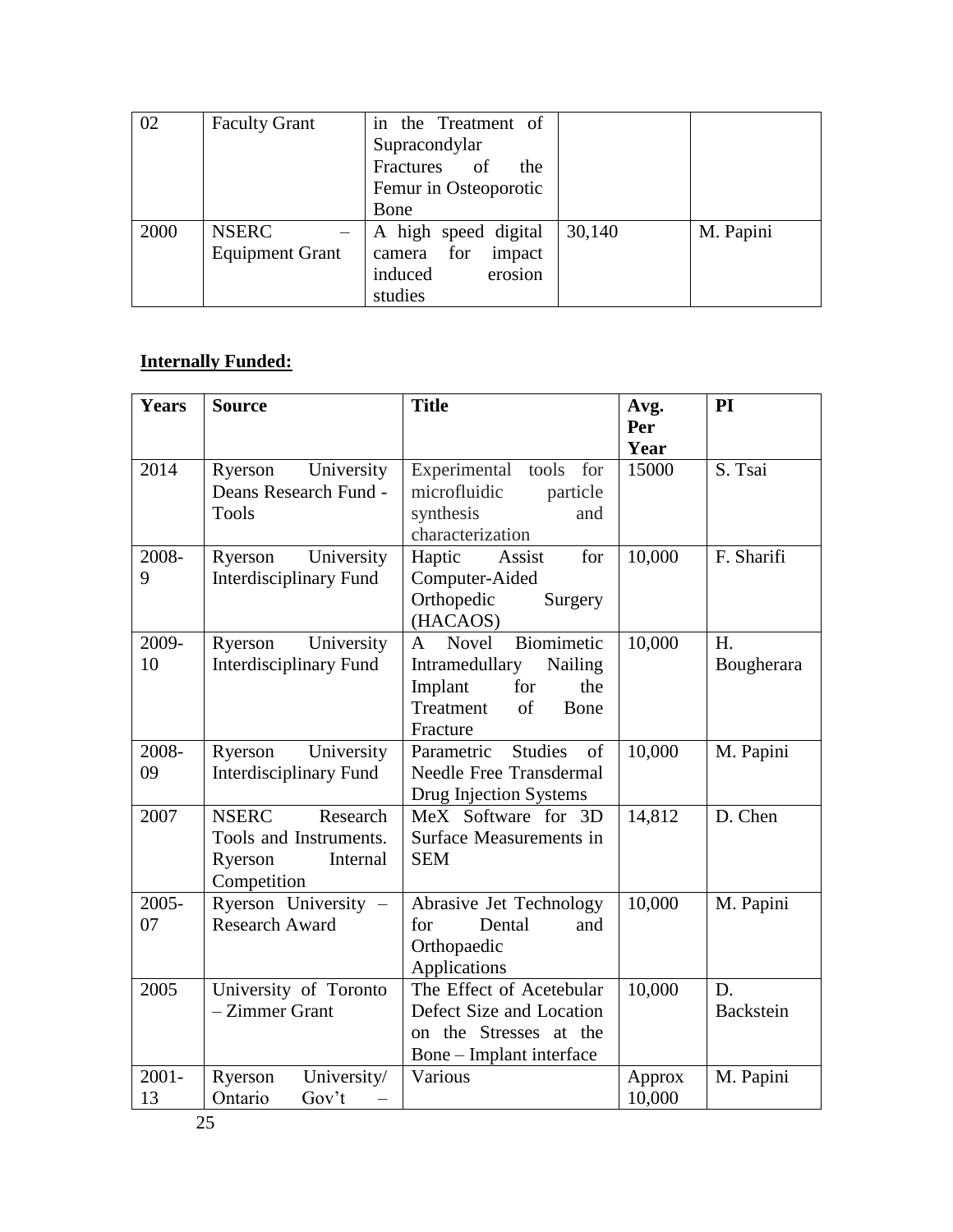|      | Ryerson                  | Research             |                      |    |        |           |
|------|--------------------------|----------------------|----------------------|----|--------|-----------|
|      | <b>Assistant Program</b> |                      |                      |    |        |           |
| 2002 | CIHR/                    | Ryerson              | <b>Biomechanics</b>  | of | 15,000 | M. Papini |
|      |                          | University – Ryerson | Orthopaedic Implants |    |        |           |
|      | <b>CIHR</b>              | Internal             |                      |    |        |           |
|      | Development Grant        |                      |                      |    |        |           |

## **i) PUBLICATIONS:**

### **Summary:**

Papers published/accepted in refereed journals: 131 Full papers in refereed conference proceedings: 16 Abstracts in conference proceedings: 43 Chapters in books: 5 Posters: 23 Technical reports for industrial R&D projects: 25

## **NOTE: Names of highly qualified personnel (HQP) supervised by Dr. Papini appear in bold print.**

## **Papers accepted or published in refereed journals:**

[1] **K. Kowsari, A. Nouhi, V. Hadavi**, J.K. Spelt, and M. Papini, Prediction of the erosive footprint in the abrasive jet micro-machining of flat and curved glass, *Tribology international*, accepted Oct. 2016.

[2] **Y. Li**, W. Stone, E. H. Schemitsch, P. Zalzal, M. Papini, S. D. Waldman, and M. R. Towler, Antibacterial and osteo-stimulatory effects of a borate-based glass series doped with strontium ions, *Journal of biomaterials applications* 31 (5), (2016), 674-683.

[3] **K. Kowsari**, MH Amini M. Papini, and JK Spelt, The effects of fluid vapor pressure and viscosity on the shapes of abrasive slurry-jet micro-machined holes and channels, *International journal of machine tools and manufacture* 110 (2016), 80-91.

[4] **R. Jafar, V. Hadavi**, J.K. Spelt, and M. Papini, Dust Reduction in Abrasive Jet Micro-machining Using Liquid Films, *Powder technology* 301, (2016),1270-1274.

[5] **H. Nouraei, K. Kowsari**, B. Samareh, J.K. Spelt, and M. Papini, Calibrated CFD erosion modeling of abrasive slurry jet micro-machining of channels in ductile materials, *Journal of manufacturing processes*, 23, (2016), 90–101.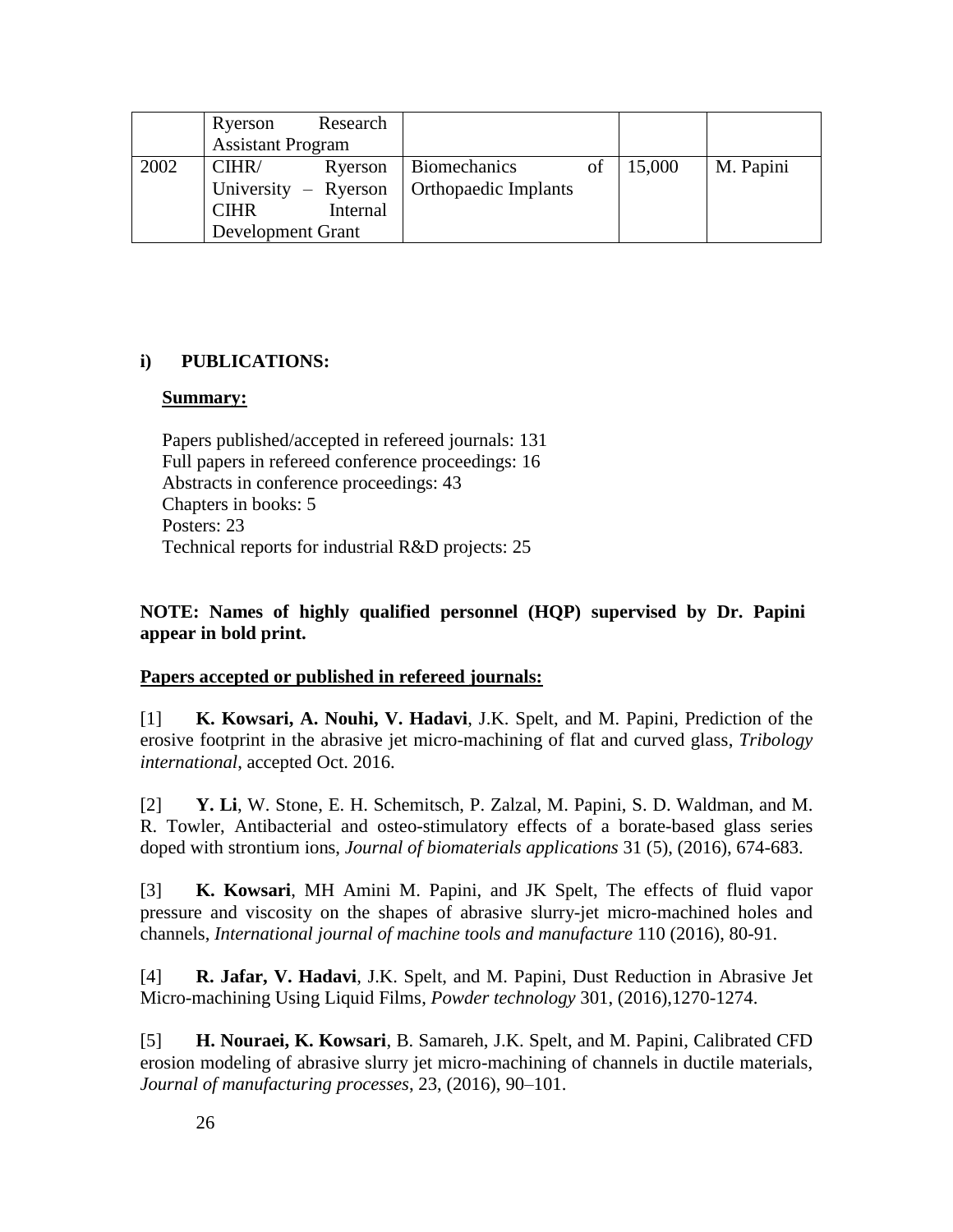[6] **V. Hadavi, C.E. Moreno**, and M. Papini, Numerical and experimental analysis of particle fracture during solid particle erosion, Part I: Modeling and experimental verification, *Wear*, 356–357, (2016), 135–145.

[7] **V. Hadavi, C.E. Moreno**, and M. Papini, Numerical and experimental analysis of particle fracture during solid particle erosion, Part II: Effect of incident angle, velocity and abrasive size, *Wear*, 356–357, (2016),146–157.

[8] **A. Nouhi, K. Kowsari**, J.K. Spelt, M. Papini, Abrasive jet machining of channels on highly-curved glass and PMMA surfaces, *Wear*, 356–357, (2016), 30–39.

[9] **M.R. Sookhak Lari**, M. Papini, Inverse methods to gradient etch threedimensional features with prescribed topographies using abrasive jet micro-machining: Part I – Modelling, *Precision engineering*, 45, (2016), 272–284.

[10] **M.R. Sookhak Lari, M. Teti**, M. Papini, Inverse methods to gradient etch threedimensional features with prescribed topographies using abrasive jet micro-machining: Part II – Verification with micro-machining experiments, *Precision engineering*, 45, (2016), 262-271.

[11] **A. Matinmanesh, O. Rodriguez**, M.R. Towler, P. Zalzal, E.H. Schemitsch, M. Papini, Quantitative evaluation of the adhesion of bioactive glasses onto Ti6Al4V substrates, *Materials and design* 97 (2016) 213–221.

[12] **K. Kowsari, H. Nouraei**, B. Samareh, M. Papini, J.K. Spelt, CFD-aided prediction of the shape of abrasive slurry jet micro-machined channels in sintered ceramics, *Ceramics international*,42 (6), (2016), 7030–7042.

[13] **K. Kowsari, M.R. Sookhaklari, H. Nouraei,** M. Papini, J.K. Spelt**,** Hybrid erosive jet micro-milling of sintered ceramic wafers with and without copper-filled through-holes, *Journal of materials processing technology*, 230, (2016), 198–210.

[14] **N. Haghbin, F. Ahmadzadeh**, J.K. Spelt, M. Papini, Effect of entrained air in abrasive water jet micro-machining: Reduction of channel width and waviness using slurry entrainment, *Wear,* 344–345, (2015), 99–109.

[15] **H. Nouraei, K. Kowsari**, M. Papini, J.K. Spelt, Operating parameters to minimize feature size in abrasive slurry jet micro-machining, *Precision engineering* 44, (2016), 109–123.

[16] **O. Rodriguez**, D. J. Curran, M. Papini, L. M. Placek, A. W. Wren, E. H. Schemitsch, P. Zalzal, M. R.Towler, Characterization of Silica-based and Borate-based, Titanium-containing Bioactive Glasses for Coating Metallic Implants, *Journal of noncrystalline solids*, 433, (2016), 95–102.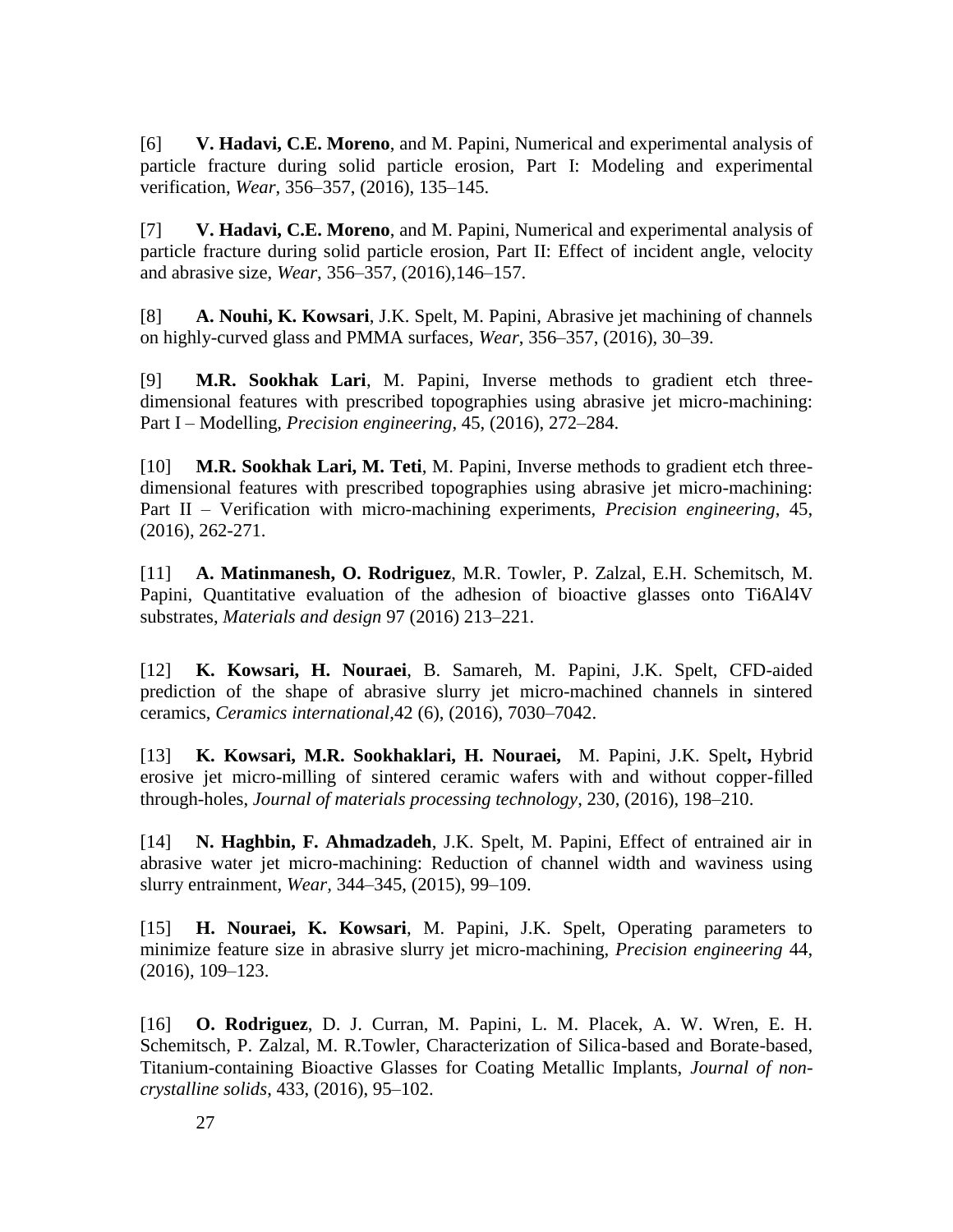[17] **V. Hadavi** and M. Papini, Numerical modeling of particle embedment during solid particle erosion of ductile materials, *Wear*, 342–343, (2015), 310–321.

[18] **N. Tamannaee**, JK Spelt, and M. Papini, Abrasive slurry jet micro-machining of edges, planar areas and transitional slopes in a talc-filled co-polymer, *Precision engineering*, 43, (2016), 52-62.

[19] **N. Haghbin**, **F. Ahmadzadeh**, J.K. Spelt, and M. Papini, High pressure abrasive slurry jet micro-machining using slurry entrainment, *International journal of advanced manufacturing technology*, 84, (2016), 1031.

[20] **V Hadavi, B Michaelsen**, and M. Papini, Measurements and modeling of instantaneous particle orientation within abrasive air jets and implications for particle embedding, *Wear*, 336–337, (2015), 9–20.

[21] **A. Nouhi, M.R. Sookhak Lari,** J.K. Spelt, and M. Papini, Implementation of a shadow mask for direct writing in abrasive jet micro-machining, *Journal of materials processing technology*, 223 (2015), Pages 232-239.

[22] **N. Haghbin**, J.K. Spelt and M. Papini, Abrasive waterjet micro-machining of channels in metals: Model to predict high aspect-ratio channel profiles for submerged and unsubmerged machining, *Journal of materials processing technology*, 222 (2015), 399– 409.

[23] **J. Schwartzentruber** and M. Papini, Abrasive Waterjet Micro-Piercing of Borosilicate Glass, *Journal of materials processing technology*, 219 (2015), 143–154.

[24] Z. Liu, **H. Nouraei**, J. K. Spelt, M. Papini, Electrochemical slurry jet micromachining of tungsten carbide with a sodium chloride solution, *Precision Engineering*, 40 (2015), 189–198.

[25] **N. Haghbin**, J.K. Spelt, M. Papini, Abrasive waterjet micro-machining of channels in metals: Comparison between machining in air and submerged in water, *International journal of machine tools and manufacture*, 88, (2015), 108–117.

[26] **R. Jafar**, M. Papini and J.K. Spelt, Erosion modeling in abrasive slurry jet micromachining of brittle materials, *Journal of manufacturing processes* 17 (2015), 127–140.

[27] **R. Jafar**, J.K. Spelt, M. Papini, Surface finishing of micro-channels using low kinetic energy abrasives, *International journal of mechanical engineering and mechatronics* 2, (2014), 43-50.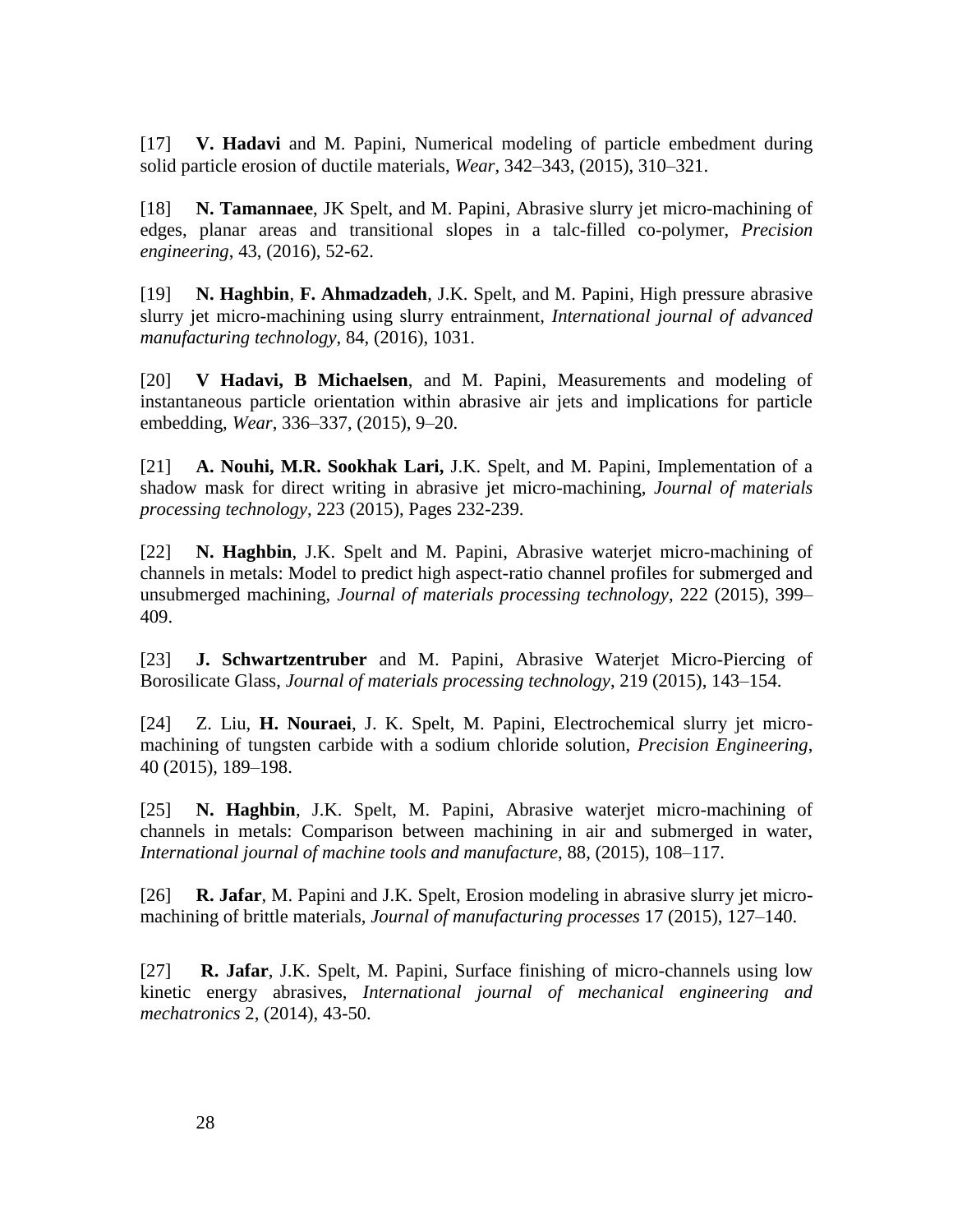[28] **A. G. Gradeen**, M. Papini, J.K. Spelt, The effect of temperature on the cryogenic abrasive jet micro-machining of polytetrafluoroethylene, high carbon steel and polydimethylsiloxane, *Wear* 317 (1–2), (2014), 170–178.

[29] **K. Kowsari, H. Nouraei**, D.F. James, J.K. Spelt, and M. Papini, Abrasive Slurry Jet Micro-machining of Holes in Brittle and Ductile Materials. *Journal of Materials Processing Technology* 214 (9), (2014), 1909–1920.

[30] Z. Liu, **H. Nouraei**, M. Papini, J.K. Spelt, Abrasive Enhanced Electrochemical Slurry Jet Micro-machining: Comparative Experiments and Synergistic Effects, *Journal of Materials Processing Technology* 214 (9), (2014), 1886–1894.

[31] **K. Kowsari**, D.F. James, M. Papini, and J.K. Spelt, The effects of dilute polymer solution elasticity and viscosity on abrasive slurry jet micro-machining of glass, *Wear* 309 (1–2), (2014), 112–119.

[32] **H. Nouraei, K. Kowsari**, J.K. Spelt, and M. Papini, Surface evolution models for abrasive slurry jet micro-machining of channels and holes in glass, *Wear* 309 (1–2), (2014), 65–73.

[33] **S. Azari**, M. Papini, and J.K. Spelt, Fatigue threshold and crack growth rate of adhesively bonded joints as a function of load/displacement ratio, *Composites Part A* 57, (2014), 59–66.

[34] **R. Jafar**, M. Papini, and J.K. Spelt, Simulation of erosive smoothing in the abrasive jet micro-machining of glass, *Journal of Materials Processing Technology* 213 (12), (2013), 2254–2261.

[35] **G. Jhin, S. Azari, A. Ameli, N. Datla**, M. Papini and J.K. Spelt, Crack growth rate and crack path in adhesively bonded joints: Comparison of creep, fatigue and fracture, *International Journal of Adhesion and Adhesives* [46,](http://www.sciencedirect.com/science/journal/01437496/46/supp/C) (2013), 74–84.

[36] **H. Nouraei, A. Wodoslawsky**, M. Papini, and J.K. Spelt, Characteristics of abrasive slurry jet micro-machining: A comparison with abrasive air jet micromachining, *Journal of Materials Processing Technology* 213 (10), (2013), 1711–1724.

[37] **R. Jafar**, J.K. Spelt, and M. Papini, Surface roughness and erosion rate of abrasive jet micro-machined channels: Experiments and analytical model, *Wear* 303 (1- 2), (2013), 138-145.

[38] **R. Jafar**, J.K. Spelt, and M. Papini, Numerical simulation of surface roughness and erosion rate of abrasive jet micro-machined channels, *Wear* 303 (1-2), (2013), 302- 312.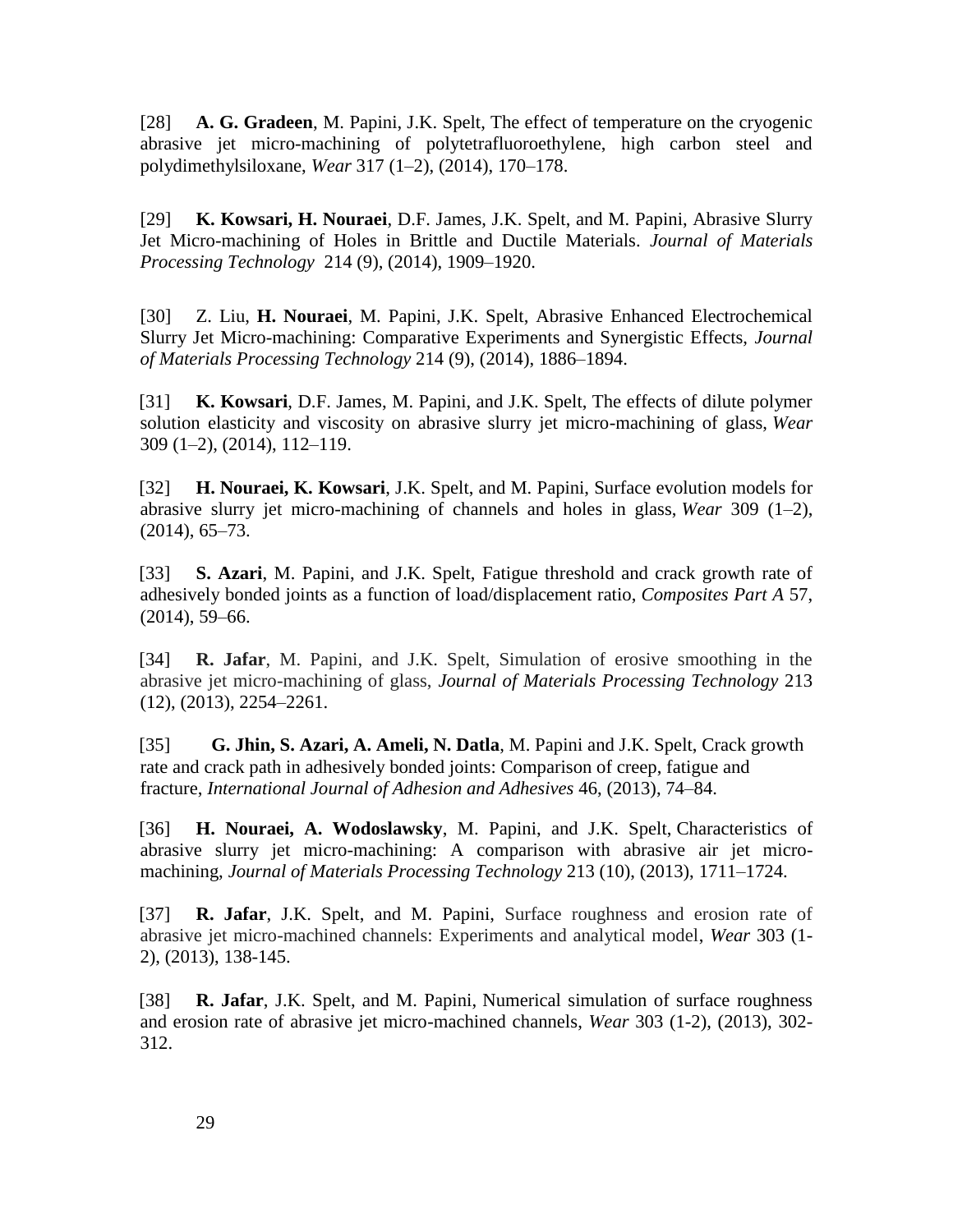[39] **A. Ameli, S.Azari**, M. Papini, and J.K. Spelt, Characterization and prediction of fracture properties in hygrothermally degraded adhesive joints: An open-faced approach, *Journal of Adhesion Science and Technology*, 27 (10), (2013), 1080-1103.

[40] **S.Azari, A. Ameli**, M.Papini, and J.K. Spelt, Adherend thickness influence on fatigue behavior and fatigue failure prediction of adhesively bonded joints, *Composites A*, 48, (2013), 181-191.

[41] **S. Ally**, J.K. Spelt, and M. Papini, Prediction of machined surface evolution in the abrasive jet micro-machining of metals, *Wear*, 292-293, (2012), 89-99.

[42] **M. Takaffoli** and M. Papini, Numerical simulation of solid particle impacts on Al6061-T6, Part II: Material removal mechanisms for impact of multiple angular particles, *Wear*, 296 (1-2), (2012), 648-656.

[43] **M. Takaffoli** and M. Papini, Numerical simulation of solid particle impacts on Al6061-T6, Part I: Three-dimensional representation of angular particles, *Wear*, 292-293, (2012), 100-110.

[44] **H. Getu**, J.K. Spelt, and M. Papini, Conditions leading to the embedding of angular and spherical particles during the solid particle erosion of polymers, *Wear*, 292- 293, (2012), 159-168.

[45] **E. Akbarzadeh**, E. Elsaadawy, A.M. Sherik, J.K. Spelt and M. Papini, The solid particle erosion of 12 metals using magnetite erodent, *Wear*, 282–283 (2012), 40–51.

[46] **A. Seifzadeh**, D.C.D. Oguamanam, and M. Papini, Evaluation of the constitutive properties of native, tissue engineered, and degenerated articular cartilage, *Clinical Biomechanics*, 27 (8), (2012), 852-859.

[47] **T. Burzynski** and M. Papini, A level set methodology for predicting the effect of mask wear on surface evolution of features in abrasive jet micro-machining, *Journal of Micromechanics and Microengineering,* 22 (7), (2012), 075001 (22pp).

[48] **S. Azari, A. Ameli**, M. Papini, and J.K. Spelt, Analysis and design of adhesively bonded joints for fatigue and fracture loading, *Journal of Adhesion Science and Technology*, 27(15), 2013.

[49] **T. Burzynski** and M. Papini, Modelling of surface evolution in abrasive jet micro-machining including particle second strikes: A level set methodology, *Journal of Materials Processing Technology,* [212](http://www.sciencedirect.com/science/journal/09240136/212/5) (5), (2012), 1177–1190.

[50] **A. Ghobeity**, H.J. Crabtree, M. Papini, and J.K. Spelt, Characterisation and comparison of microfluidic chips formed using abrasive jet micromachining and wet etching, *Journal of Micromechanics and Microengineering,* 22 (2), (2012), 025014 (10 pp).

30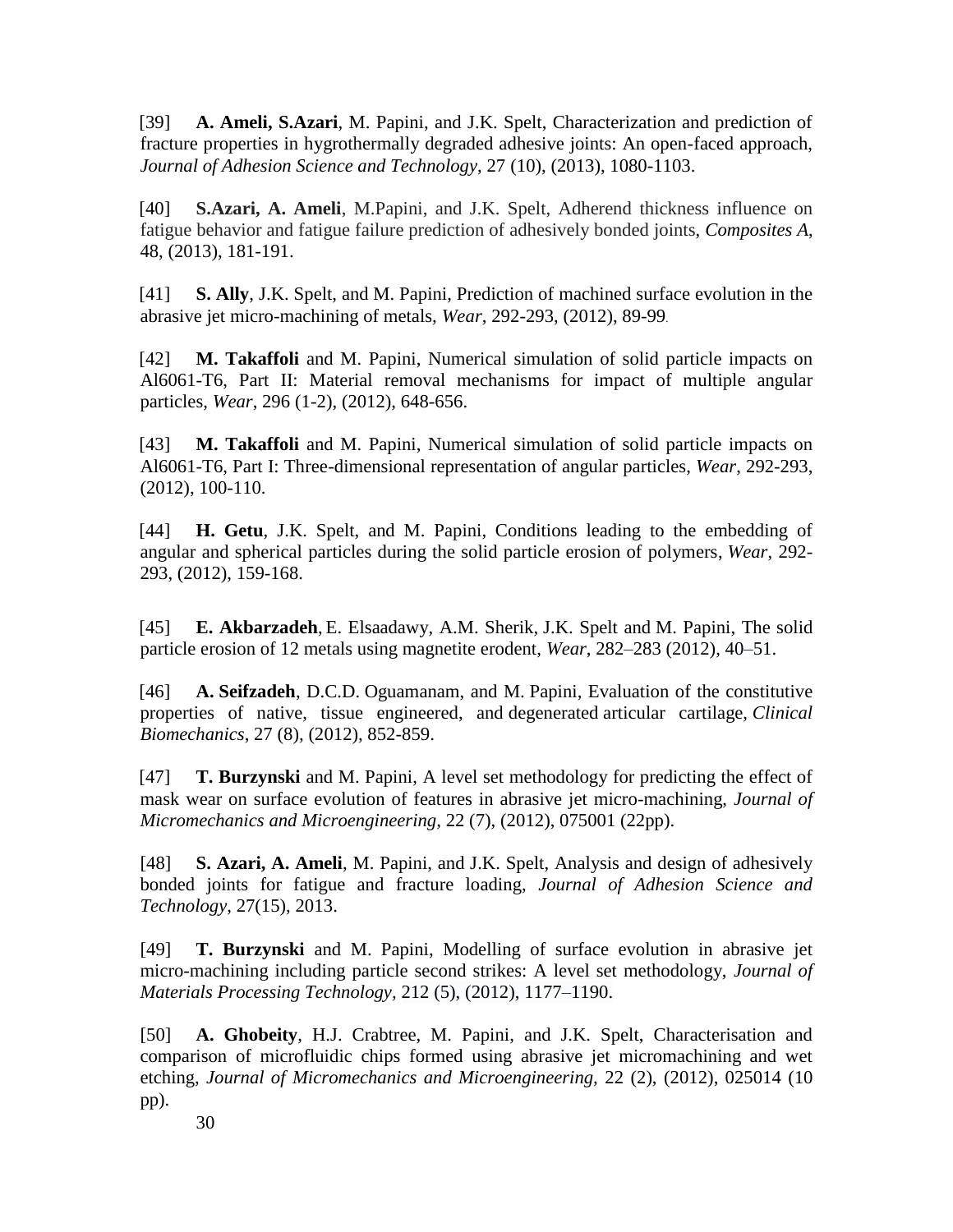[51] **S. Azari, A. Ameli**, **N.V. Datla**, M. Papini, and J. K. Spelt, Effect of Substrate Modulus on the Fatigue Behavior of Adhesively Bonded Joints, *Material Science and Engineering A*, [534,](http://www.sciencedirect.com/science/journal/09215093/534) (2012), 594–602.

[52] **A. Ameli, N.V. Datla**, **S. Azari**, M. Papini, and J.K. Spelt, Prediction of environmental degradation of closed adhesive joints using data from open-faced specimens, *Composite Structures,* [94\(2\)](http://www.sciencedirect.com/science/journal/02638223/94/2), (2012),779–86.

[53] **N.V. Datla, A. Ameli**, **S,Azari**, M. Papini, and J.K. Spelt, Effects of hygrothermal aging on the fatigue behavior of two toughened epoxy adhesives, *Engineering Fracture Mechanics,* 79, (2012), 61–77.

[54] **D. Dehnadfar**, J. Friedman, and M. Papini, Laser shadowgraphy measurements of abrasive particle spatial, size and velocity distributions through micro-masks used in abrasive jet micro-machining, *Journal of Materials Processing Technology*, 212 (1), (2012), 137–149.

[55] **A.G. Gradeen**, J. K. Spelt, and M. Papini, Cryogenic abrasive jet machining of polydimethylsiloxane at different temperatures, *Wear*, 274–275, (2012), 335–344.

[56] **M. Takaffoli** and M. Papini, Material deformation and removal due to single particle impacts on ductile materials using smoothed particle hydrodynamics, *Wear,* 274– 275, (2012), 50–59.

[57] **A. Seifzadeh**, J. Wang, D.C.D. Oguamanam, and M. Papini, A non-linear biphasic fiber-reinforced porohyperviscoelastic (BFPHVE) model of articular cartilage incorporating fiber reorientation and dispersion, *ASME Journal of Biomechanical Engineering*, 133 (8), (2011), 081004 (8 pp).

[58] **A. Seifzadeh**, D.C.D. Oguamanam, N. Trutiak, M. Hurtig, and M. Papini, Determination of nonlinear fibre-reinforced biphasic poroviscoelastic constitutive parameters of articular cartilage using stress relaxation indentation testing and an optimizing finite element analysis, *Computer Methods and Programs in Biomedicine*, 102(2), (2012), 315-326.

[59] **D. Ciampini** and M. Papini, A cellular-automata and particle-tracking simulation of abrasive jet micromachining of polymethyl-methacrylate, *Journal of Micromechanics and Microengineering*, 21 (8), (2011), 085022 (11 pp).

[60] **H. Getu**, J.K. Spelt, and M. Papini, Thermal analysis of cryogenically assisted abrasive jet micromachining of PDMS, *International Journal of Machine Tools and Manufacture*, 51 (9), (2011), 721-730.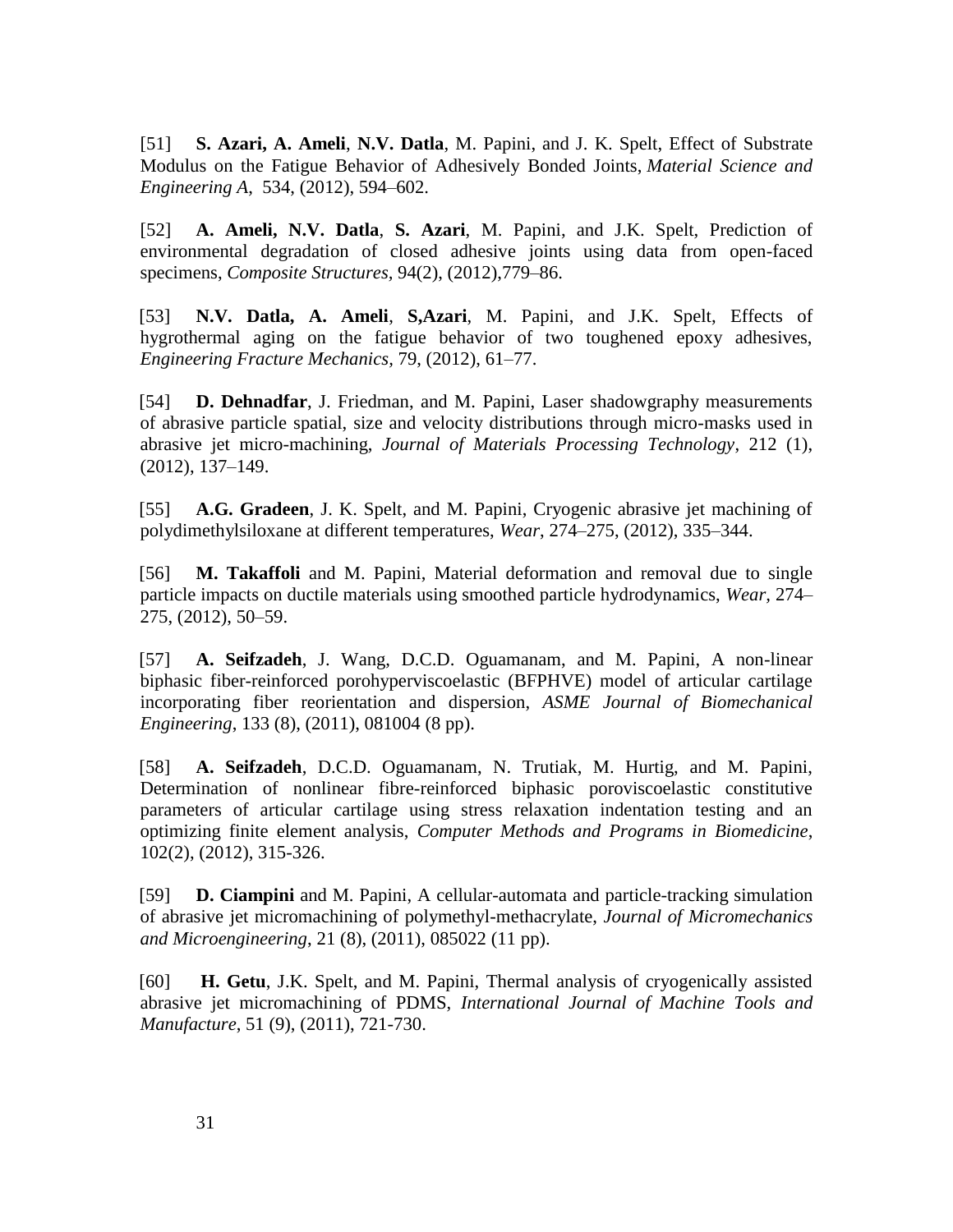[61] **A. Ameli**, M. Papini, and J.K. Spelt, Evolution of crack path and fracture surface with degradation in rubber-toughened epoxy adhesive joints: Application to open-faced specimens, *International Journal of Adhesion and Adhesives*, 31 (6), (2011), 530-540.

[62] **A. Ameli**, **S. Azari**, M. Papini, and J.K.Spelt, Crack path selection in the fracture of fresh and degraded epoxy adhesive joints, *Engineering Fracture Mechanics*, 78 (9), (2011), 1986-2003.

[63] **T. Burzynski** and M. Papini, A level set methodology for predicting the surface evolution of inclined masked micro-channels resulting from abrasive jet micro-machining at oblique incidence, *International Journal of Machine Tools and Manufacture*, 51 (7-8), (2011), 628-641.

[64] **H. Getu**, J.K. Spelt, and M. Papini, Reduction of particle embedding in solid particle erosion of polymers, *Wear*, 270 (11-12), (2011), 922-928.

[65] **N.V. Datla**, J. Ulicny, B. Carlson, M. Papini, and J.K. Spelt, The effects of test temperature and humidity on the mixed-mode fatigue behavior of a toughened adhesive aluminum joint, *Engineering Fracture Mechanics,* 78 (6), (2011), 1125-1139.

[66] **T. Burzynski** and M. Papini, Measurement of the particle spatial and velocity distributions in micro-abrasive jets, *Measurement Science and Technology*, 22 (2),  $(2011), 025104 (15pp)$ .

[67] **N.V. Datla**, J. Ulicny, B. Carlson, M. Papini and J.K. Spelt, Mixed mode fatigue behavior of degraded toughened epoxy adhesive, *International Journal of Adhesion and Adhesives*, 31 (2), 2011, 88–96.

[68] **A. Ameli**, M. Papini and J.K. Spelt, Hygrothermal degradation of two rubbertoughened epoxy adhesives: application of open-faced fracture tests, *International Journal of Adhesion and Adhesives*, [31](http://www.sciencedirect.com/science/journal/01437496/31/1) (1), (2011), 9–19.

[69] **R. Guha-Smith**, N. Shear, and M. Papini, Ballistic Impact of Single Particles into Gelatin: Experiments and Modelling With Application to Transdermal Pharmaceutical Delivery, *ASME Journal of Biomechanical Engineering*, 132 (10), (2010), 101003 (10 pp).

[70] **S. Azari**, M. Papini, and J.K. Spelt, Effect of adhesive thickness on fatigue and fracture of toughened epoxy joints - Part II. Analysis and finite element modeling, *Engineering Fracture Mechanics*, 78(1), (2011),138-152.

[71] **S. Azari**, M. Papini, and J.K. Spelt, Effect of adhesive thickness on fatigue and fracture of toughened epoxy joints - Part I: Experiments, *Engineering Fracture Mechanics*, 78 (1), (2011), 153-162.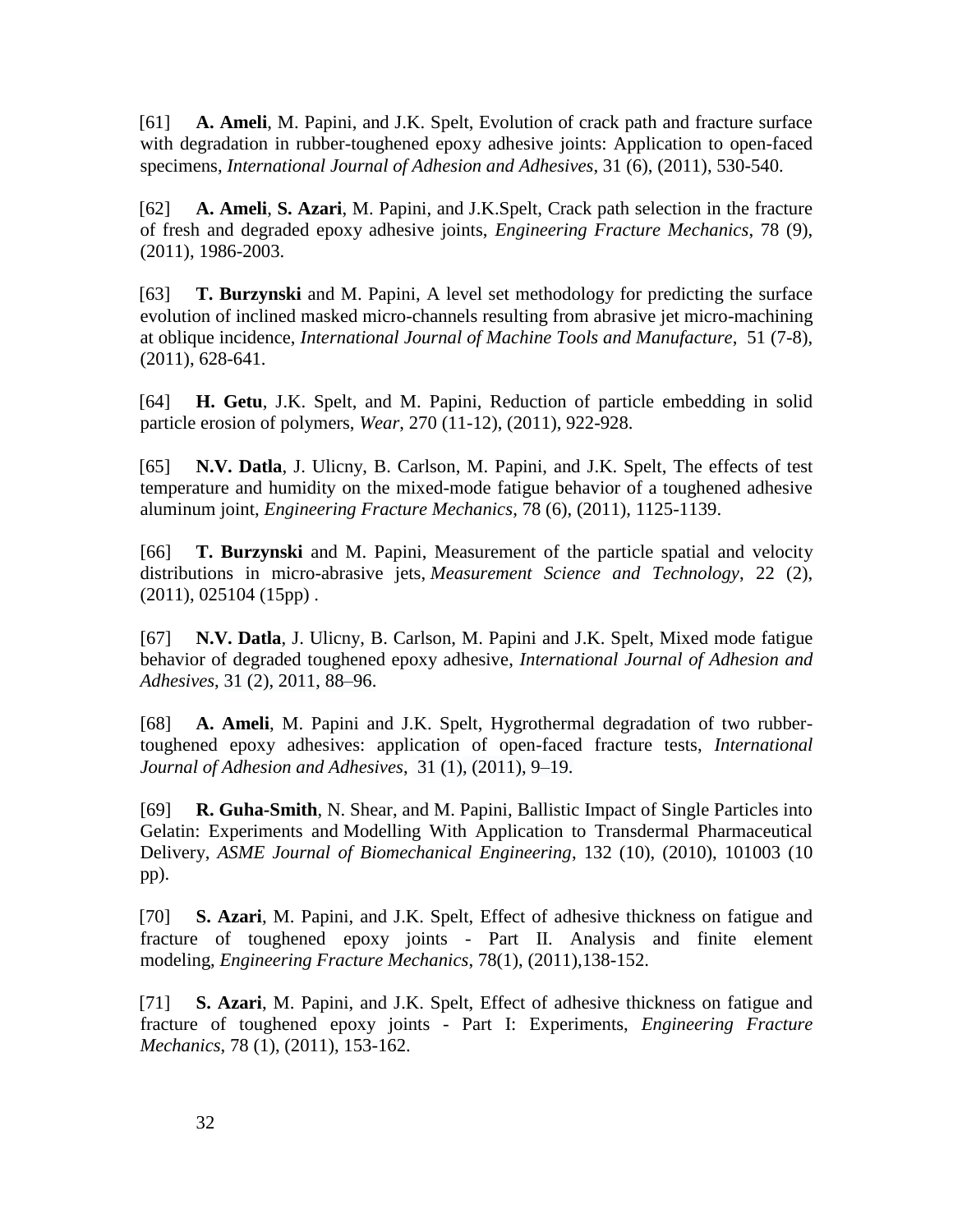[72] **T. Burzynski** and M. Papini, Level set methods for the modelling of surface evolution in the abrasive jet micromachining of features used in MEMS and microfluidic devices, *Journal of Microelectronics and Microengineering,* 20, (2010), 085004 (17pp).

[73] H. Bougherara, R. Zdero, **S. Shah**, **M. Miric**, M. Papini, P. Zalzal, and E. H Schemitsch, A biomechanical assessment of modular and monoblock revision hip implants using FE analysis and strain gage measurements, *Journal of Orthopaedic Surgery and Research* 5(34) (2010).

[74] **A. Ameli**, M. Papini and J.K. Spelt, Fracture R-curve of a toughened epoxy adhesive as a function of irreversible degradation, *Materials Science and Engineering A*, Vol. [527, Issue 20,](http://www.sciencedirect.com/science?_ob=PublicationURL&_tockey=%23TOC%235588%232010%23994729979%232154735%23FLA%23&_cdi=5588&_pubType=J&view=c&_auth=y&_acct=C000051244&_version=1&_urlVersion=0&_userid=1067369&md5=3fec680bb16d86112147544a90969d92) (2010), 5105-5114.

[75] **N.V. Datla**, M. Papini, J.A. Schroeder, and J.K. Spelt, Modified DCB and CLS Specimens for Mixed Mode Fatigue Testing of Adhesively Bonded Thin Sheets, *International Journal of Adhesion and Adhesives*, 30(6), (2010), 439-447.

[76] **D. Ciampini** and M. Papini, A cellular automata and particle-tracking simulation of abrasive jet micromachining that accounts for particle spatial hindering and second strikes, *Journal of Microelectronics and Microengineering*, 20, (2010) 045025 (16pp).

[77] M. Papini, **A.O. Oladeinde**, J.K. Spelt, and P.M. Aumuller, The solid particle erosion behaviour of dental enamel using a novel air abrasion system, *International Journal of Abrasive Technology*, 3 (2), (2010), 92-104.

[78] **S. Azari,** M. Papini, and J.K. Spelt, Effect of surface roughness on the performance of adhesive joints under static and cyclic loading, *Journal of Adhesion*, 86 (7[\),](http://www.informaworld.com/smpp/771301310-88600743/title~db=all~content=g925556273) (2010), 742-764.

[79] **A. Ameli, N.V. Datla**, M. Papini and J.K. Spelt, Hygrothermal properties of highly toughened adhesives, *Journal of Adhesion*, 86 (7), (2010), 698-725.

[80] **S. Azari**, M. Papini, J.A. Schroeder, and J.K. Spelt, Fatigue threshold behavior of adhesive joints, *International Journal of Adhesion and Adhesives*, 30 (3), (2010), 145- 159.

[81] **A. Ameli**, M. Papini, J.K. Spelt, Fracture R-curve characterization of toughened epoxy adhesives, *Engineering Fracture Mechanics*, 77(3), (2010), 521-534.

[82] **S. Azari,** M. Papini, J.A. Schroeder, and J.K. Spelt, The effect of mode ratio and bond interface on the fatigue behavior of a highly-toughened epoxy, *Engineering Fracture Mechanics*, 77 (3), (2010), 395-414.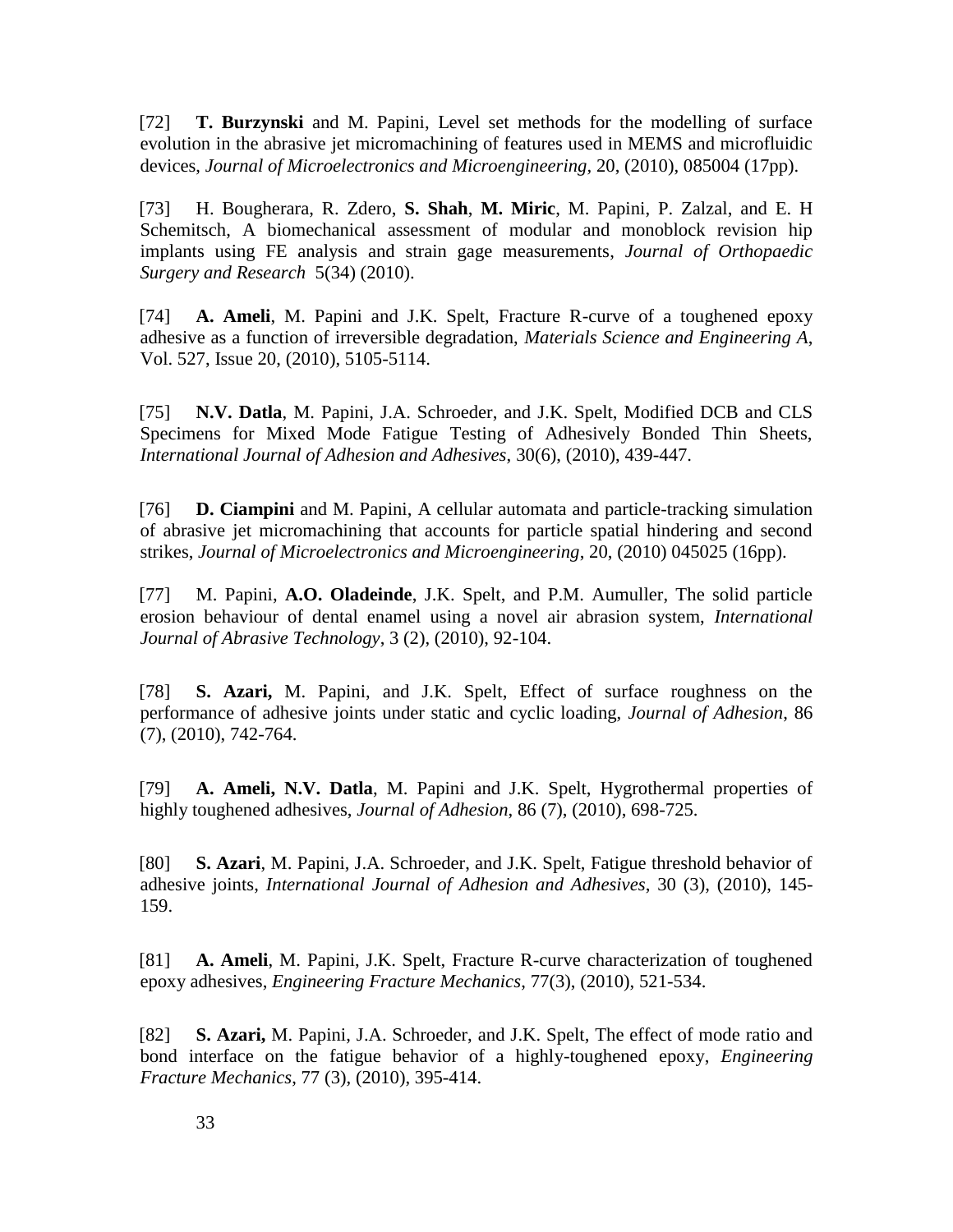[83] **V. Ivantsiv**, J.K. Spelt, and M. Papini, Mass flow rate measurement in abrasive jets using acoustic emission, *Measurement Science and Technology*, 20, (2009), 095402.

[84] **A. Ghobeity**, **D. Ciampini**, and M. Papini, An analytical model of the effect of particle size distribution on the surface profile evolution in abrasive jet micromachining, *Journal of Materials Processing Technology*, Vol. 209, Issue 20, (2009), 6067-6077.

[85] **A. Ghobeity**, M. Papini, and J.K. Spelt, Abrasive jet micro-machining of planar areas and transitional slopes in glass using target oscillation, *Journal of Materials Processing Technology*, 209 (11), (2009), 5123-5132.

[86] **N. Shafiei, H. Getu,** A. Sadeghian, and M. Papini, Computer simulation of developing abrasive jet machined profiles including particle interference, *Journal of Materials Processing Technology*, 209 (9), (2009), 4366-4378.

[87] **M. Takaffoli** and M. Papini, Finite element analysis of single impacts of angular particles on ductile targets, *Wear*, 267 (1-4), (2009), 144-151.

[88] **T. Burzynski** and M. Papini, Analytical model of particle interference effects in divergent erosive jets, *Tribology International,* 43(3), (2010), 554-567.

[89] E.T. Davis, **M. Olsen**, R. Zdero, M. Papini, P. Waddell, and E.H. Schemitsch, A biomechanical and finite element analysis of femoral neck notching during hip resurfacing, *ASME Journal of Biomechanical Engineering*, 131 (4), (2009), 041002 (8 pp).

[90] **D. Ciampini,** M. Papini, and J.K. Spelt, Modeling the development of almen strip curvature in vibratory finishing, *Journal of Materials Processing Technology*, [209 \(6\)](http://www.sciencedirect.com/science?_ob=PublicationURL&_tockey=%23TOC%235256%232009%23997909993%23957064%23FLA%23&_cdi=5256&_pubType=J&view=c&_auth=y&_acct=C000051244&_version=1&_urlVersion=0&_userid=1067369&md5=b03366cde8a06f918c4d173ffe24ac73), (2009), 2923-2939.

[91] **S. Azari**, M. Eskandarian, M. Papini, J.A. Schroeder, D.L. Faulkner and J.K. Spelt, Fracture load predictions and measurements for highly toughened epoxy adhesive joints, *Engineering Fracture Mechanics*, 76 (2009), 2039–2055.

[92] **H. Getu**, J.K. Spelt, and M. Papini, Cryogenically assisted abrasive jet micromachining of polymers, *Journal of Microelectronics and Microengineering*,*.* 18 (11), (2008), 115010 (8pp).

[93] **A. Ghobeity**, J.K. Spelt, and M. Papini, Abrasive jet micro-machining of planar areas and transitional slopes, *Journal of Micromechanics and Microengineering,* 18 (5), (2008), 055014 (13 pp).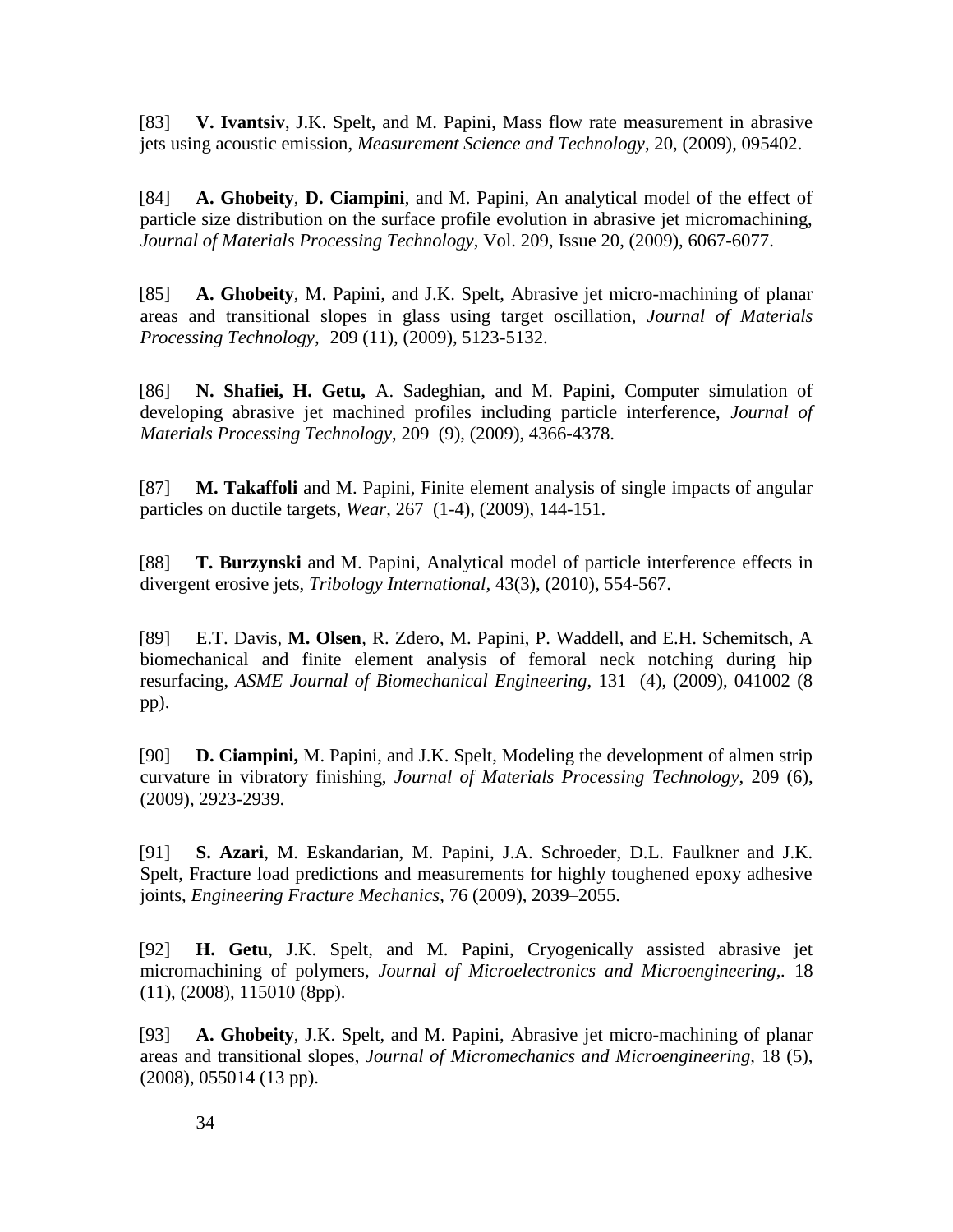[94] **S. Towfighian**, K. Behdinan, M. Papini, Z. Saghir, P. Zalzal, and J. deBeer, Finite element modeling of low speed femur reaming using reamers with irregular tooth spacing, *Journal of Sound and Vibration*, 318, (4-5), (2008), 868-883.

[95] **H. Getu, A. Ghobeity**, J.K. Spelt, and M. Papini, Abrasive jet micromachining of acrylic and polycarbonate polymers at oblique angles of attack, *Wear*, [265 \(5-6\)](http://www.sciencedirect.com/science?_ob=PublicationURL&_tockey=%23TOC%235782%232008%23997349994%23689892%23FLA%23&_cdi=5782&_pubType=J&view=c&_auth=y&_acct=C000051244&_version=1&_urlVersion=0&_userid=1067369&md5=2cbf05ae24f2c7d4a265803deb7492a5), (2008), 888-901.

[96] **A. Ghobeity, T. Krajac, T. Burzynski,** M. Papini, and J. K. Spelt, Surface evolution models in abrasive jet micromachining, *Wear*, 264 (3-4), (2008), 185-198.

[97] **A. Ghobeity, H. Getu**, M. Papini and J.K. Spelt, Surface evolution models for abrasive jet micromachining of holes in glass and polymethylmethacrylate (PMMA), *Journal of Micromechanics and Microengineering*, 17 (2007), 2175-2185.

[98] **D. Ciampini**, M. Papini, and J.K. Spelt, Characterization of vibratory finishing using the almen system, *Wear* 264 (7-8), (2008), 671-678.

[99] **A. Ghobeity, H. Getu**, T. Krajac, J. K. Spelt and M. Papini, Process repeatability in abrasive jet micro-machining, *Journal of Materials Processing Technology*, 190 (1-3), (2007), 51-60.

[100] **H. Getu, A. Ghobeity**, J.K. Spelt, and M. Papini, Abrasive jet micromachining of polymethylmethacrylate, *Wear* 263 (7-12) (2007), 1008-1015.

[101] **A. Ghobeity**. M. Papini, and J.K. Spelt, Computer simulation of particle interference in abrasive jet micromachining, *Wear* 263 (1-6), (2007), 265-269.

[102] **T. Burzynski** and M. Papini, Analytical models of the interference between incident and rebounding particles within an abrasive jet: Comparison with computer simulation, *Wear* 263(7-12), (2007), 1593-1601.

[103] **S. Towfighian**, K. Behdinan, M. Papini, Z. Saghir, P. Zalzal, and J. deBeer, Finite element modeling of low speed reaming vibrations with reamer geometry modifications, *Journal of Intelligent Manufacturing* 18(6), (2007), 647-661.

[104] R. Zdero, **S. Rose**, E. H. Schemitsch and M. Papini, Cortical screw pullout strength and effective shear stress in synthetic third generation composite femurs, *Journal of Biomechanical Engineering,* 129 (2), (2007), 289-293.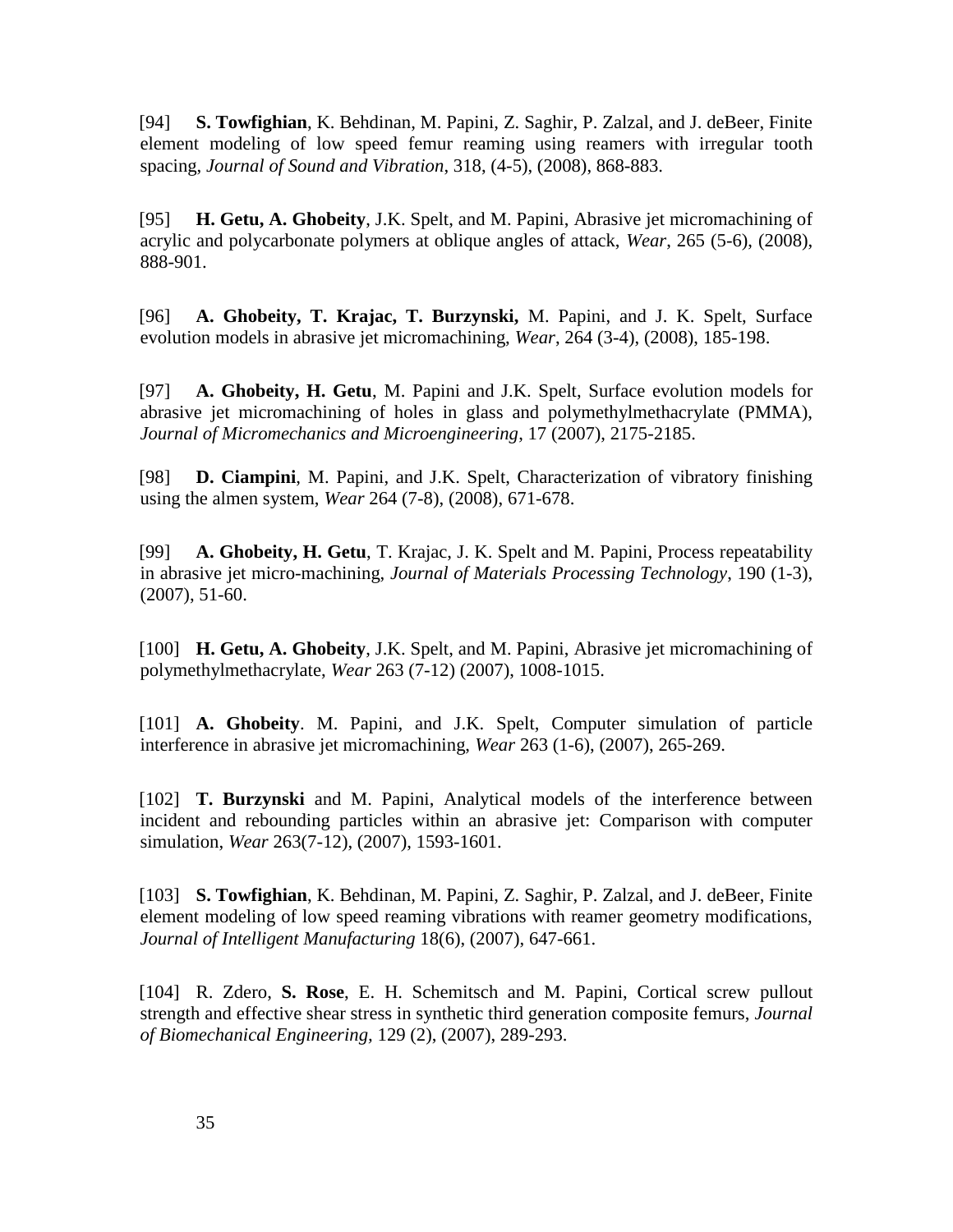[105] **D. Ciampini**, M. Papini and J.K. Spelt, Impact velocity measurement of media in a vibratory finisher, *Journal of Materials Processing Technology,* 183 (2007) 347–357.

[106] M. Papini, R. Zdero, P. Zalzal and E.H. Schemitsch, The biomechanics of human femurs in axial and torsional loading: Comparison of finite element analysis, human cadaveric femurs, and synthetic femurs, *Journal of Biomechanical Engineering*, 129 (1), (2007), 12-19.

[107] **D. Dobrjanski**, Z.Saghir, K. Behdinan, P. Zalzal, J. de Beer and M. Papini, Intramedullary canal pressure distribution: An experimental parametric study, *Journal of Arthroplasty*, 22 (3), (2007), 417-427.

[108] **O. Gaber**, K. Behdinan, J. de Beer , P. Zalzal , M. Papini and M. Z. Saghir, Computational fluid dynamics modeling of insertion and advancement of a reamer into the intramedullary canal of a long bone, *Medical Engineering & Physics*, 29 (1), (2007), 125-133.

[109] M. Papini and **S. Dhar,** Experimental verification of a model of erosion due to the impact of rigid single angular particles on fully-plastic targets, *International Journal of Mechanical Sciences* 48 (2006), 469-482.

[110] P. Zalzal, D. Backstein, A.E. Gross, and M. Papini, Notching of the anterior femoral cortex during total knee arthroplasty: Characteristics that increase local stresses, *Journal of Arthroplasty*, 21 (5), (2006), 737-743.

[111] **J Bahen, O. Gaber**, K. Behdinan, J. de Beer, P. Zalzal, M. Papini and M. Z. Saghir, Computational fluid dynamics modeling of the effect of rotation during reaming into the intramedullary canal of a long bone, *Fluid Dynamics and Materials Processing*, 1 (4), (2005), 343-351.

[112] **C. Gomes Ferreira**, D. Ciampini, and M. Papini, The effect of inter-particle collisions in erosive streams on the distribution of energy flux incident to a flat surface, *Tribology International* 37 (2004) 791-807.

[113] K. Mirkhani, C. Chaggares, C. Masterson, M. Jastrzebski, T. Dusatko, R. Jafari Shapoorabadi, M. Papini, A. Konrad and A. Sinclair, Optimal design of EMAT transmitters, *NDT & E International*, 37 (2004), 181-193.

[114] **G. Cheung**, P. Zalzal, M. Bhandari, J.K. Spelt -and M. Papini, Finite element analysis of a femoral retrograde intramedullary nail subject to gait loading, *Medical Engineering & Physics* 26 (2004) 93-108.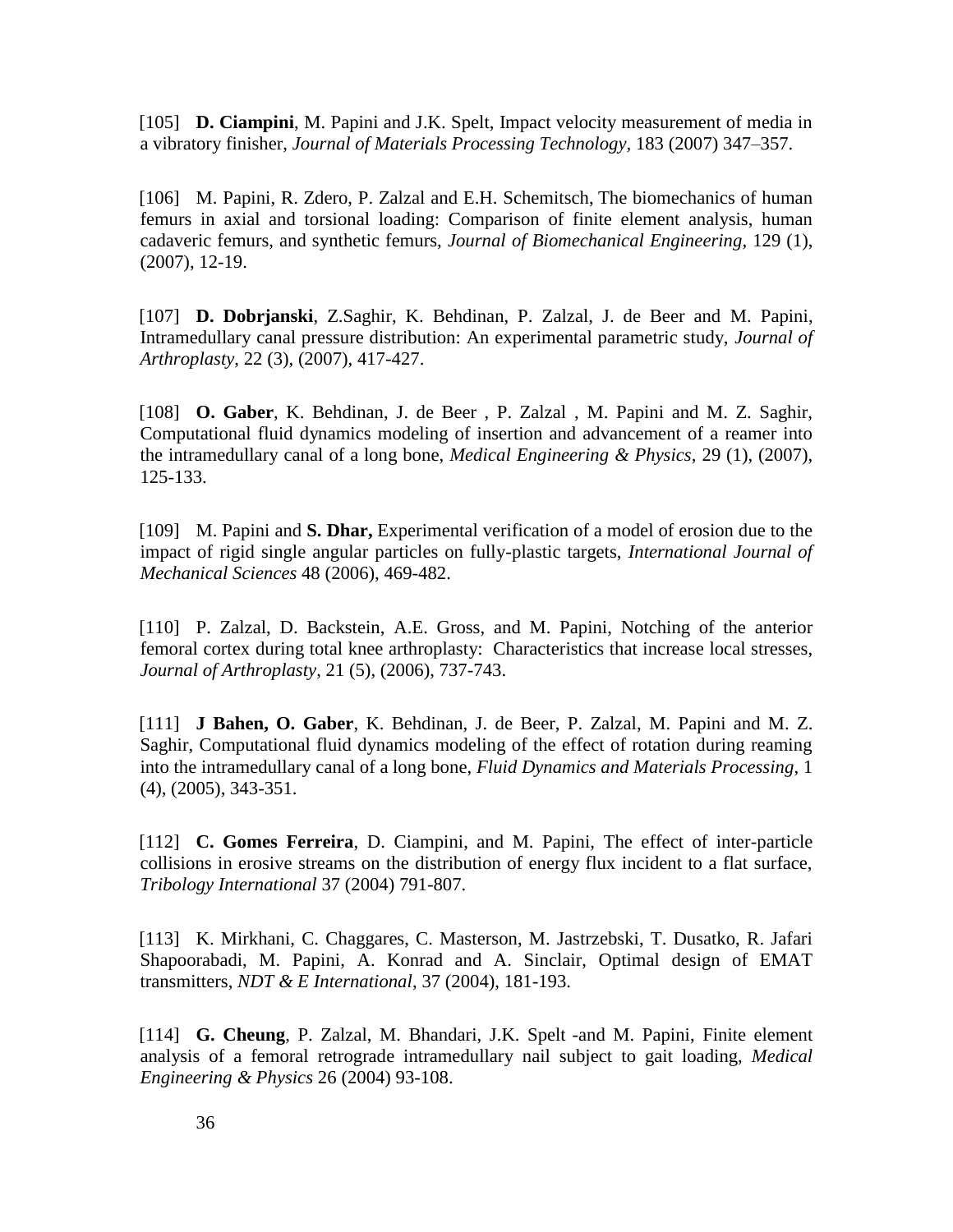[115] P. Zalzal, M. Papini, D. Petruccelli, J. de Beer, and M. Winemaker, An in-vivo biomechanical analysis of the soft tissue envelope of osteoarthritic knees, *Journal of Arthroplasty*, 19 (2) (2004), 217-223.

[116] **S. Dhar, T. Krajac, D. Ciampini** and M. Papini, Erosion mechanisms due to impact of single angular particles, *Wear* 258 (1-4), (2004), 567-579.

[117] M. Papini, D**. Ciampini, T. Krajac** and J.K. Spelt, Computer modelling of interference effects in erosion testing: effect of plume shape, *Wear* 255 (1-6), (2003) 85- 97.

[118] **D. Ciampini**, J.K. Spelt and M. Papini, Simulation of interference effects in particle streams following impact with a flat surface, Part I: Theory and analysis, *Wear* 254 (2003) 237-249.

[119] **D. Ciampini**, J.K. Spelt and M. Papini, Simulation of interference effects in particle streams following impact with a flat surface, Part II: Parametric study and implications for erosion testing and blast cleaning, *Wear* 254 (2003) 250-264.

[120] P. Tangestanian, M. Papini, and J.K. Spelt, Starch media blasting of artificially aged paint films, *Wear* 248 (1-2), (2001), 128-139.

[121] M. Papini and J. K. Spelt, Impact of rigid angular particles with fully plastic targets- Part I: Analysis, *International Journal of Mechanical Sciences* 42 (5), (2000), 991-1006.

[122] M. Papini, and J. K. Spelt, Impact of rigid angular particles with fully plastic targets- Part II: Parametric study of erosion phenomena, *International Journal of Mechanical Sciences* 42 (5), (2000), 1007-1025.

[123] B. Djurovic, E. Jean, P. Tangestanian, M. Papini, and J. K. Spelt, Wheat starch blasting of aluminum and composite substrates, *Wear*, 224 (1999), 22-37.

[124] M. Papini and J.K. Spelt, Indentation-induced buckling of organic coatings- Part I: Theory and analysis, *International Journal of Mechanical Sciences*, 40 (10), (1998), 1043-1059.

[125] M. Papini and J. K. Spelt, Indentation-induced buckling of organic coatings-Part II: Measurements with impacting particles, *International Journal of Mechanical Sciences*, 40 (10), (1998), 1061-1068.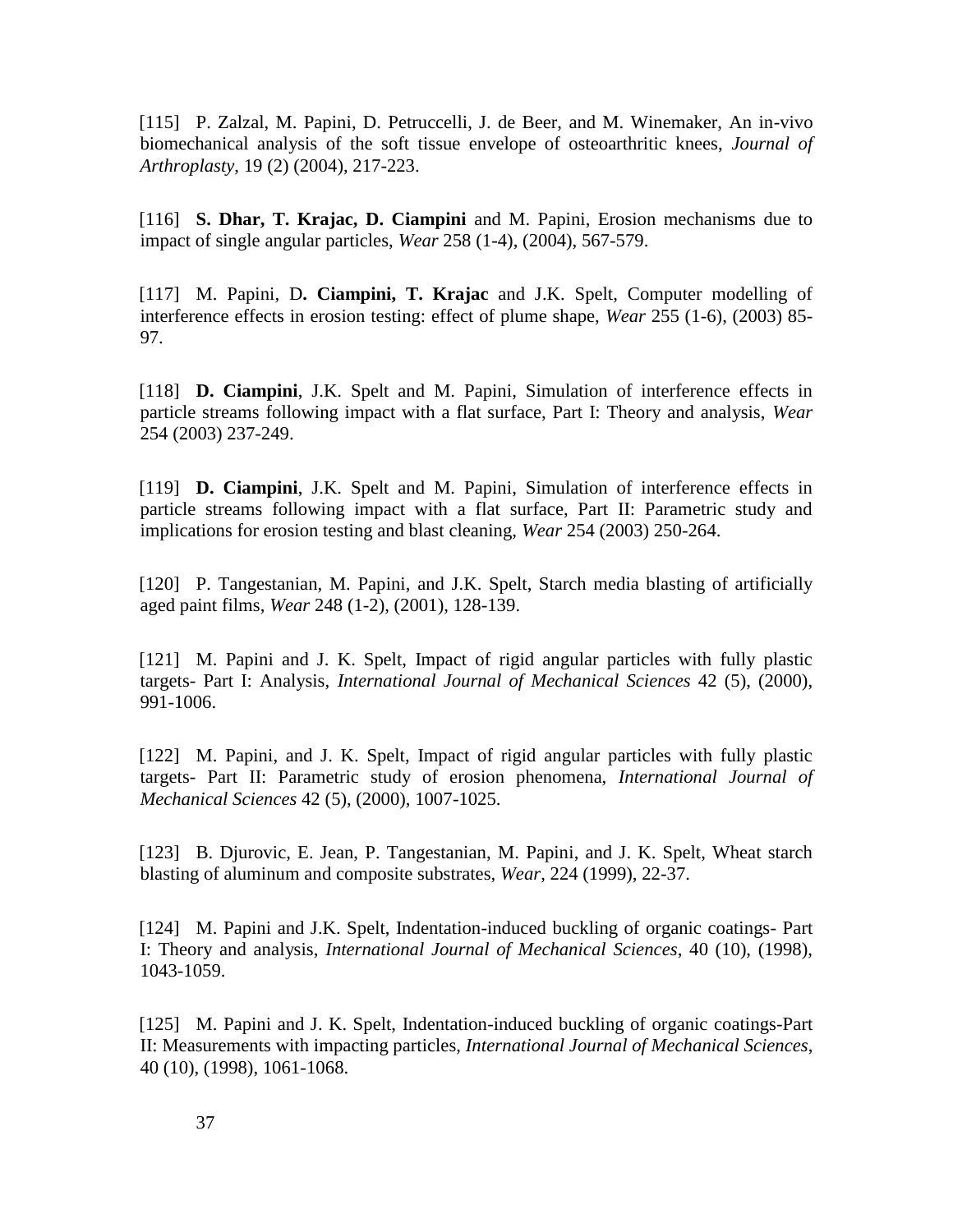[126] M. Papini and J.K. Spelt, The plowing erosion of organic coatings by spherical particles, *Wear*, 222 (1998), 38-48.

[127] M. Papini and J.K. Spelt, Organic coating removal by particle impact, *Wear* 213 (1997), 185-199.

[128] M. Papini, G. Fernlund, and J.K. Spelt, Effect of crack-growth mechanism on the prediction of fracture load of adhesive joints, *Composites Science and Technology*, 52, (1994), 568-570.

[129] M. Papini, G. Fernlund, and J.K. Spelt, Effect of geometry on the fracture of adhesive joints, *International Journal of Adhesion and Adhesives*, 14, (1994), 5-13.

[130] G. Fernlund, M. Papini, D. McCammond, and J.K. Spelt, Fracture load prediction of adhesive joints, *Composites Science and Technology*, 51, (1994), 587- 600.

[131] M. Papini and J.K. Spelt, Crack detection in adhesive joints: use of strain gages in aggressive environments, *Journal of Adhesion Science Technology*, 6 (10), (1992). 1157- 1164.

# **Papers in Refereed Conference Proceedings**

[1] **M.R. Sookhak Lari**, M. Papini. Control of micro-channel cross-sectional shape in the abrasive jet micromachining of ductile and brittle materials, 11th International Conference on Micromanufacturing (ICOMM 2016), Irvine, CA, USA, March 29-31, 2016.

[2] **J. Schwartzentruber**, M. Papini, J.K. Spelt, Abrasive waterjet machining of small features in composite materials", 20th International Conference on Composite Materials (ICCM20), Copenhagen, Denmark, 19-24 July, 2015.

[3] **I. El Sawi**, M. Papini, Z. Fawaz, Z. Redouane , H. Bougherara, A comparative experimental study of machining flax fiber reinforced polymer composite laminates using abrasive waterjet and drilling tools, CANCOM 2015, Edmonton, AB, Canada, Aug. 18- 20, 2015.

[4] H. J. Crabtree, **A. Ghobeity**, M. Papini J.K. Spelt, Microfluidic chip performance as a function of surface roughness, *Pacifichem 2015*, Honolulu, HI, Dec. 2015.

[5] **H. Nouraei, K. Kowsari**, B. Samareh, M. Papini, J.K. Spelt, A combined numerical-analytical methodology for surface profile prediction of abrasive slurry jet micro-machined holes, *Proceedings of the 4M/ICOMM2015 Conference,* Milan, Italy, 31 March-2 April, 2015.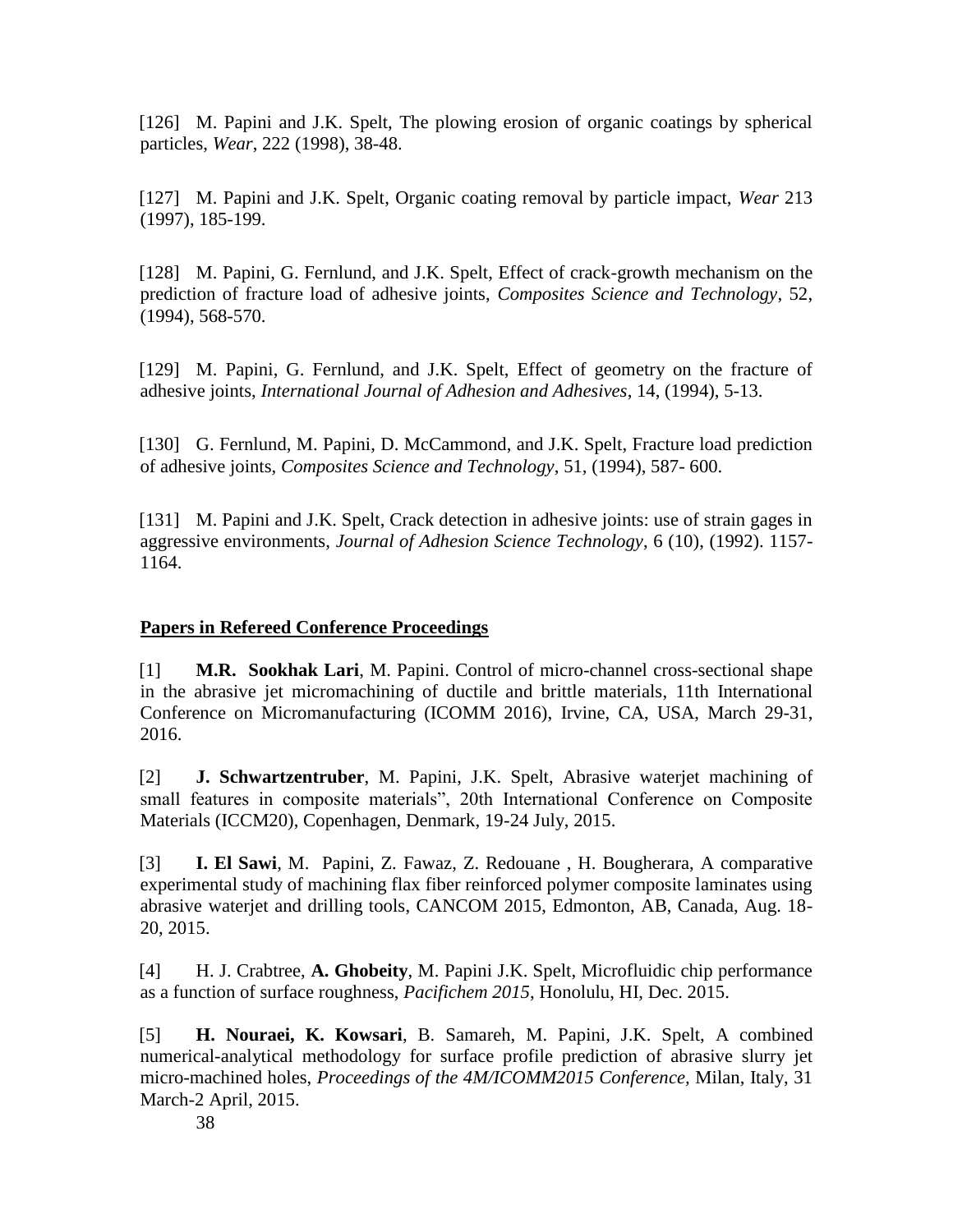[6] **N. Haghbin, F. Ahmadzadeh**, J.K. Spelt, M. Papini, Micro-machining of channels using a high pressure abrasive slurry jet machine (HASJM), *Proceedings of the 4M/ICOMM2015 Conference*, Milan, Italy, 31 March-2 April, 2015.

[7] **K. Kowsari, H. Nouraei**, M. Papini, J.K. Spelt, Surface evolution models for abrasive slurry jet micro-machining of channels and holes in alumina,  $9<sup>th</sup>$  International Conference on Micromanufacturing, Nanyang Technological University, National University of Singapore, 25-28 March 2014, Singapore.

[8] **R. Jafar**, J.K. Spelt, and M. Papini, Erosive Smoothing in Abrasive Jet Micromachining of Glass, International Conference on Mechanical Engineering and Mechatronics, August 2013, Toronto, On. **Best Paper award winner- also invited for publication in** *International journal of mechanical engineering and mechatronics*.

[9] H. Bougherara, M. Papini, **M. Olsen**, R. Zdero, P. Zalzal and E.H. Schemitsch, Hybrid Composite-Metal Hip Resurfacing Implant for Active Patient, in *Damage and Fracture Mechanics: Failure Analysis of Engineering Materials and Structures*, T. Boukharouba, M. Elboujdaini and G. Pluvinage (eds.), Springer Netherlands, 2009, doi: 10.1007/978-90-481-2669-9. Also presented at 1st African Interquadrennial Icf Conference, Damage And Fracture Mechanics; Failure Analysis Of Engineering Materials And Structures, June 1–5, 2008, Algiers, 2008.

[10] H. Bougherara, R. Zdero, M. Miric, **S. Shah**, M. Papini, P. Zalzal, E. Schemitsch**,**  The biomechanics of biomimetic T2 nailing implant for the treatment of femur fracture, Fourth International Conference in Thermal Engineering, ICTEA, Abu Dhabi, January 12-14, 2009.

[11] **A. Ghobeity**, M. Papini, J.K. Spelt, Surface evolution models in abrasive jet micromachining, *Proceedings of the 2006 CSME Forum* (CD ROM), Kanaskis, Alberta, Canada, May 21-24, 2006.

[12] D. Dobrjanski, A. Hojabr, Z. Saghir, K. Behdinan, P. Zalzal, J. de Beer and **M. Papini**, Simulation of the pressure buildup in the intramedullary canal during orthopaedic procedures using a synthetic femur analogue, *Proceedings of the 2006 CSME Forum* (CD ROM), Kanaskis, Alberta, Canada, May 21-24, 2006.

[13] **D. Dobrjanski, O. Gaber**, Z. Saghir, K. Behdinan, P. Zalzal, J. de Beer, and M. Papini, The pressure generated during the insertion of an intramedullary device: experiments and numerical modeling, *Transactions of the Wessex Institute: Modelling in Medicine and Biology VI, Biomedicine and Health,* Vol 8, Ed. M Ursino, 2005, pp 249- 256.

[14] **O. Gaber**, K. Behdinan, J. de Beer, P. Zalzal , M. Papini and M. Z. Saghir, The effect of reaming velocity on the pressure distribution in the intramedullary cavity,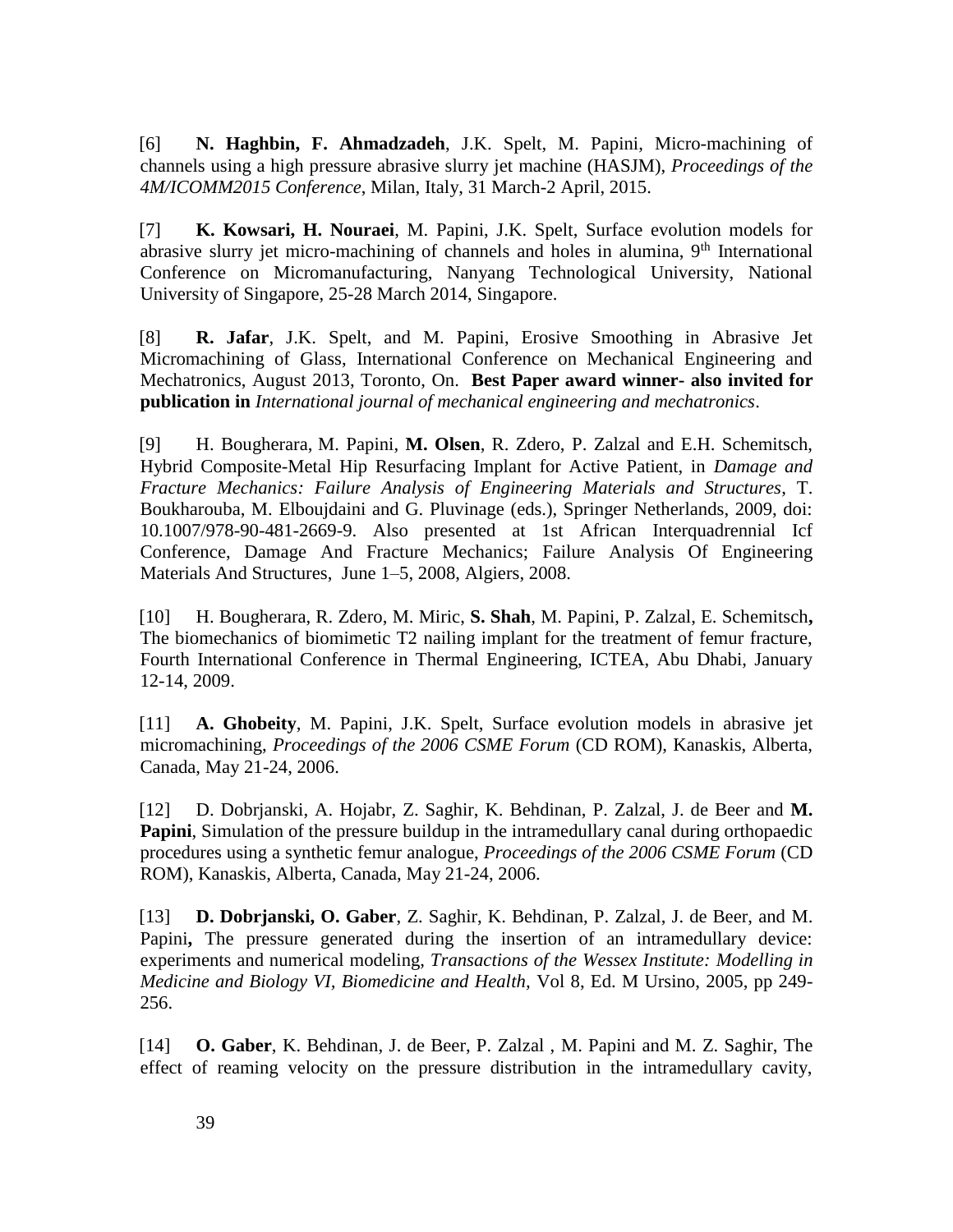*Transactions of the Wessex Institute: Modelling in Medicine and Biology VI, Biomedicine and Health,* Vol 8, Ed. M Ursino, 2005, pp 257-266.

[15] **D. Ciampini**, J.K. Spelt, and M. Papini, Computer simulation of the interference between incident and rebounding particle streams, *Transactions of the 2002 CSME Forum,* Kingston, Ontario, May 21-24, 2002, CD-ROM format proceedings.

[16] M. Papini, G. Fernlund, and J.K. Spelt, Fracture mechanics: A tool for failure load predictions in the design of adhesively bonded structures, Proceedings of Second Canadian International Composites Conference and Exhibition*,* September 27-29, 1993, Ottawa, Ontario, Canada. Ed. William Wallace, Raymond Gauvin, and Suong V. Hoa.

[17] M. Papini and J.K. Spelt, Fracture mechanics of adhesive joint sandwich elements: a tool for design, Proceedings of 24th International SAMPE Technical Conference, October 20-22, 1992, Toronto, Ontario, Canada.

## **Refereed Abstracts in Conference Proceedings**

[1] **O. Rodriguez**, D. Curran, M. Papini, L. Placek, A. Wren, E. Schemitsch, P. Zalzal & M.R. Towler, Titanium-Containing Bioactive Glasses for Clinical Applications: Structural Analysis'. Biomedical Engineering Society Conference Proceedings, Minneapolis, MN, USA (2016).

[2] **O. Rodriguez,** D.J. Curran, M. Papini, L.M. Placek, A.W. Wren, E.H. Schemitsch, P. Zalzal & M.R. Towler, Characterization of titanium-containing bioactive glasses for coating metallic implants, World Biomaterials Congress, Montreal, Canada (2016).

[3] **Y. Li**, D.J. Curran, E.H. Schemitsch , P. Zalzal, M. Papini , A.W. Wren & M.R. Towler, The effect of increasing Sr2+content on the structure of a borate glass series, World Biomaterials Congress, Montreal, Canada (2016).

[4] **N.V. Datla**, M. Papini and J.K. Spelt, Fatigue behavior of degraded toughened joints measured using open-faced specimens, 34th Annual Meeting of The Adhesion Society, Savannah, GA, USA, February 13-16, 2011.

[5] **A. Ameli**, M. Papini, and J.K. Spelt. Fracture toughness prediction of closed degraded toughened epoxy adhesive joints, 34<sup>th</sup> Annual Meeting of Adhesion Society, Savannah, GA USA, February 13-16, 2011.

[6] **A. Seifzadeh**, D.C.D. Oguamanam, R. M. Pilliar, and M. Papini, 2010, Determination of bulk and relaxation viscoelastic material parameters of articular cartilage, 7th Ontario Biomechanics Conference, Barrie, ON , Canada, March 12-14, 2010.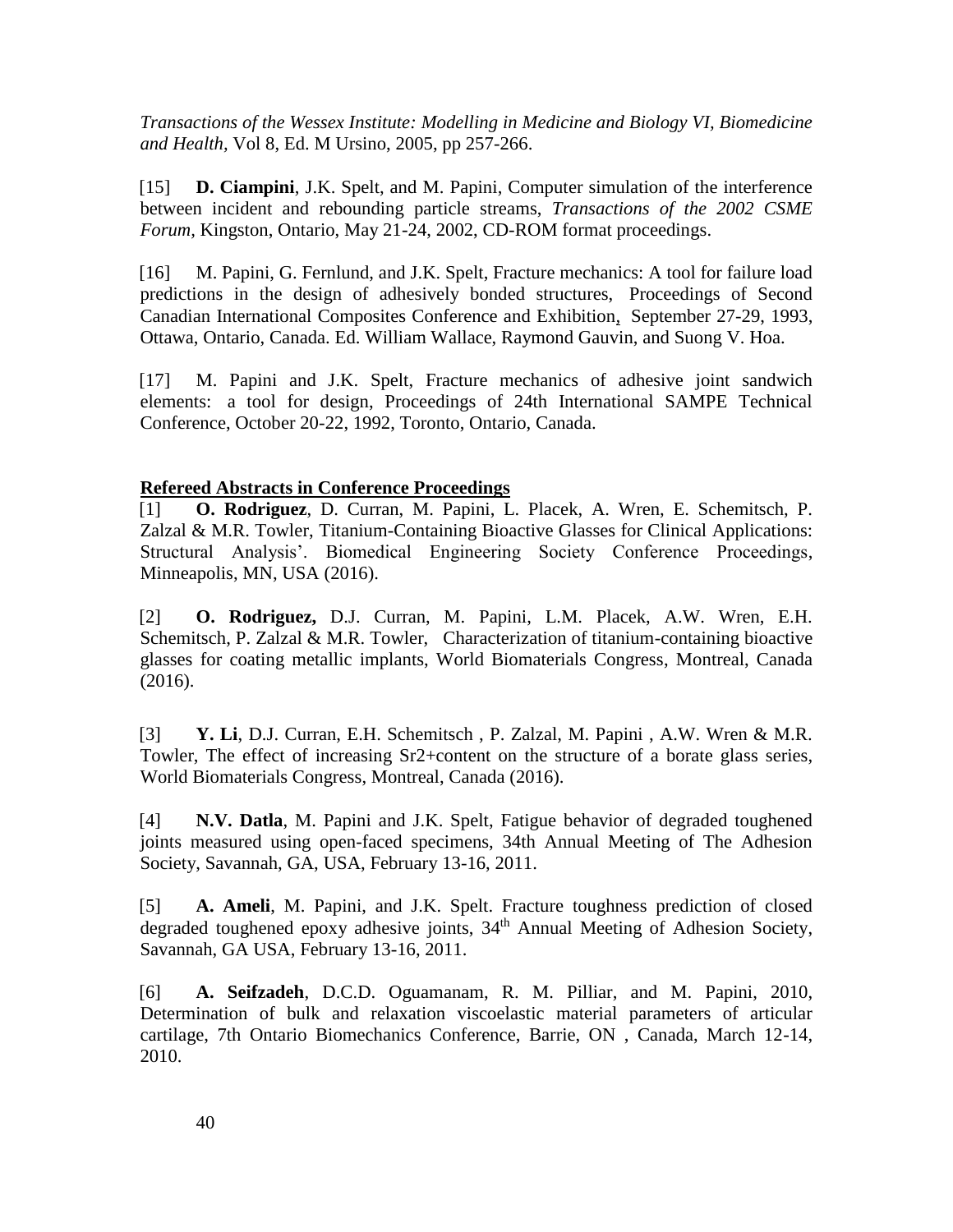[7] **A. Seifzadeh**, D. Oguamanam, and M. Papini, Improved Prediction Of Stress Relaxation Indentation Response Of Cartilage Using A Nonlinear Biphasic Poroviscoelastic Model, CSB 2010, 16th Biennial Conference of the Canadian Society for Biomechanics, Queens University, Kingston, ON, Canada, June 9-12, 2010.

[8] **A. Seifzadeh**, D. Oguamanam, and M. Papini, A modified objective function for determining material properties of tissues using optimization methods, 20th ASME Annual Conference on Information Storage & Processing Systems 2010, Santa Clara University, Santa Clara, California, USA, June 14 -15, 2010.

[9] **N.V. Datla**, M. Papini and J.K. Spelt, Effect of humidity and temperature on the fatigue behaviour of a toughened epoxy adhesive, 33rd Annual Meeting of the Adhesion Society, Daytona Beach, FL, USA, February 21-24, 2010.

[10] **A. Ameli**, M. Papini, and J.K. Spelt. Fracture R-curve of a toughened epoxy adhesive as a function of aging conditions and time, 33<sup>rd</sup> Annual Meeting of Adhesion Society, Daytona Beach, FL USA, February 21-24, 2010.

[11] **S. Azari**, M. Papini and J.K. Spelt, Effect of the applied strain energy release rate on fatigue crack path selection in toughened epoxy adhesive joints, 33<sup>rd</sup> Annual Meeting of the Adhesion Society, Daytona Beach, FL USA, February 21-24, 2010.

[12] **S. Azari**, M. Papini and J.K. Spelt, Fatigue performance of an adhesive system under mixed-mode loading – Effect of adhesive thickness, 32nd Annual Meeting of the Adhesion Society, Savannah, Georgia, US, February 15-18, 2009.

[13] **N.V. Datla**, M. Papini and J. K.Spelt. Fatigue tests of reinforced sheet specimens: Effect of reinforcing adhesive layer , 32nd Annual Meeting of the Adhesion Society, Savannah, GA February 15-18, 2009.

[14] **A. Ameli**, M. Papini, and J.K. Spelt. Environmental characterization of a toughened epoxy adhesive, 32<sup>nd</sup> Annual Meeting of the Adhesion Society, Savannah, GA February 15-18, 2009.

[15] **H. Getu**, JK Spelt, and M. Papini, Erosion rate enhancement in the abrasive jet micro-machining of polymers and elastomers, 1<sup>st</sup> International Conference on Abrasive Processes, Cambridge, UK, Sept 21-25, 2008.

[16] M. Eskandarian, **S. Azari**, M. Papini and J.K. Spelt, The effects of substrate material and joint geometry on the quasi-static behavior of adhesive joints – Updated works, EurAdh Conference, September 2008, Oxford, UK.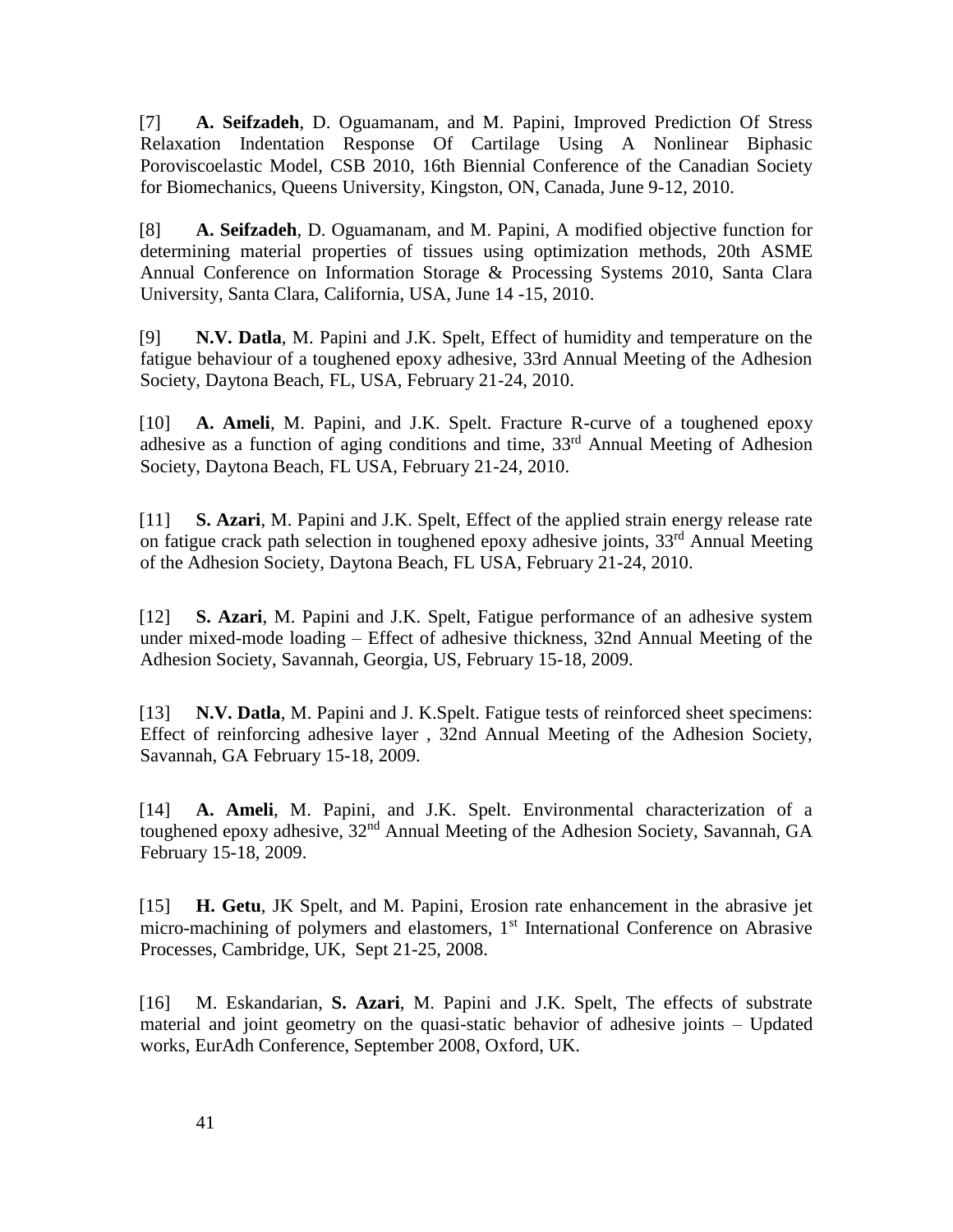[17] **S. Azari**, M. Papini, J.A. Schroeder, D.L. Faulkner, and J.K. Spelt, Fatigue Performance of an Adhesive System Under Mixed-Mode Loading, 31<sup>st</sup> Annual Meeting of the Adhesion Society, Austin, Texas, 17-20 February 2008.

[18] **A. Ameli**, M. Papini, J.A. Schroeder, D.L. Faulkner, and J.K. Spelt. R-curve behavior in the fracture of toughened adhesives,  $31<sup>st</sup>$  Annual Meeting of Adhesion Society, Austin, TX USA, 17-20 February, 2008.

[19] M. Eskandarian, F. Mathieu, M. Papini and J.K. Spelt, Time dependent crack growth in adhesive joints, 31<sup>st</sup> Annual Meeting of Adhesion Society, Austin, Texas, 17-20 February 2008.

[20] M. Eskandarian, G. D'Amours, M. Papini, and J.K. Spelt, Numerical evaluation of strain energy release rate in adhesive joints,  $31<sup>st</sup>$  Annual Meeting of the Adhesion Society, Austin, Texas, 17-20 February 2008.

[21] M. Eskandarian, **S. Azari**, J.A. Schroeder, D.L. Faulkner, M. Papini and J.K. Spelt, The effect of substrate material on the quasi-static measurement of critical energy release rate in adhesive joints, 30th Annual Meeting of the Adhesion Society, Tampa Bay, Florida*,* Feb. 18-21, 2007.

[22] **S. Azari**, M. Eskandarian, J.A. Schroeder, D.L. Faulkner, M. Papini and J.K. Spelt, Fracture load predictions for a toughened epoxy adhesive, 30th Annual Meeting of the Adhesion Society, Tampa Bay, Florida, Feb. 18-21, 2007.

[23] M. Eskandarian, **S. Azari**, M. Papini, and J.K. Spelt, Fracture Load Predictions for Adhesive Joints Subject to Quasi-Static Loads, Proceedings of the Light Metals Technology Conference 2007, Saint Sauvert, Quebec, Canada, Sept. 24-26, 2007.

[24] **S. Azari**, J.A. Schroeder, D.L. Faulkner, M. Papini and J.K. Spelt, The Effect of Loading Phase Angle on the Fatigue Behaviour of an Adhesive Joint,  $19<sup>th</sup>$  Canadian Materials Science Conference, Hamilton, Ontario, June 20-22, 2007. .

[25] E.T. Davis; M. Olsen; R. Zdero; M. Papini; J. Waddell; and E. Schemitsch, A biomechanical and finite element analysis of femoral neck notching using the Birmingham hip resurfacing, 8th Congress of the European Federation of National Associations of Orthopaedics and Traumatology, Florence, Italy: 11–15 May 2007.

[26] M. Olsen, E.T. Davis, R. Zdero, M. Papini, E.H. Schemitsch, A Biomechanical and Finite Element Analysis of Femoral Neck Notching in Hip Resurfacing, CANCAM 2007, June 3-7, 2007, Toronto, Ontario.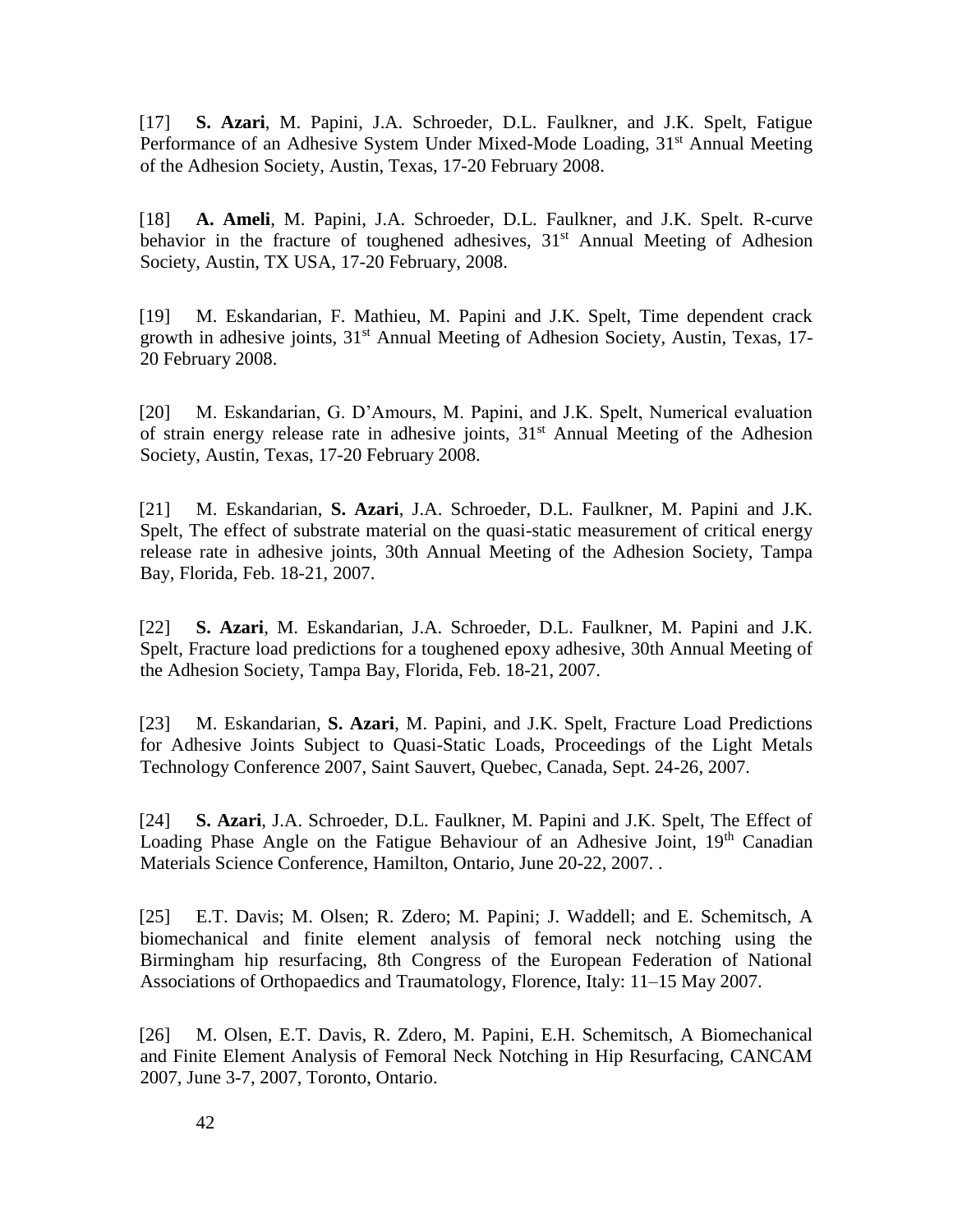[27] **A. Dudi**, M. Papini, Design of a Prototype Bioresorbable Tibial Implant in a Sheep Model, CANCAM 2007, June 3-7, 2007, Toronto, Ontario.

[28] **T. Burzynski**, M. Papini, A Novel Approach to Measure the Particle Distribution within a Particle Laden Jet, CANCAM 2007, June 3-7, 2007, Toronto, Ontario.

[29] **G. Hailu, A. Ghobeity**, J.K. Spelt, M. Papini, Analytical Modeling of Abrasive Jet Micromachining of Polymethylmethacrylate (PMMA), CANCAM 2007, June 3-7, 2007, Toronto, Ontario.

[30] M. Eskandarian, **S. Azari**, J.A. Schroeder, D.L. Faulkner, M. Papini and J.K. Spelt, The effect of substrate material on the quasi-static measurement of critical energy release rate in adhesive joints, 30th Annual Meeting of the Adhesion Society, Feb. 18-21, 2007.

[31] **S. Azari**, M. Eskandarian, J.A. Schroeder, D.L. Faulkner, M. Papini and J.K. Spelt, Fracture load predictions for a toughened epoxy adhesive, 30th Annual Meeting of the Adhesion Society, Feb. 18-21, 2007.

[32] ET Davis, M Olsen, R Zdero, M Papini, JP Waddell, EH Schemitsch, A Biomechanical and finite element analysis of femoral neck notching using the Birmingham Hip Resurfacing, London Hip Meeting 2006- Updates, Developments and Future Technologies, May 18<sup>th</sup>, 2006, London, UK. This won the best paper award at this conference.

[33] P. Zalzal, **D. Dobrjanski**, Z.Saghir, K. Behdinan, J. de Beer and M. Papini, How can the risk of fat embolus syndrome be minimized?, Podium Presentation, Canadian Orthopaedic Association Research Society Annual Meeting, Toronto, Ontario, Canada, June 2-4, 2006.

[34] R. Zdero, **S. Rose**, E. H. Schemitsch and M. Papini, Bicortical screw pullout force and extraction shear stress in synthetic femurs, Podium Presentation, Canadian Orthopaedic Association Research Society Annual Meeting, Toronto, Ontario, Canada, June 2-4, 2006.

[35] P Zalzal, M Papini, D Backstein, A Gross, Anterior femoral notching during total knee arthroplasty: A finite element analysis, Annual Meeting of the American Association of Orthopedic Surgeons, Washington**,** February 23-27, 2005.

[36] D Backstein, P Zalzal, M Papini, A Gross, Anterior femoral notching during total knee arthroplasty: Characteristics that increase local stress, invited, Annual Meeting of the John Insall Club, Sorrento, Italy, June 2004.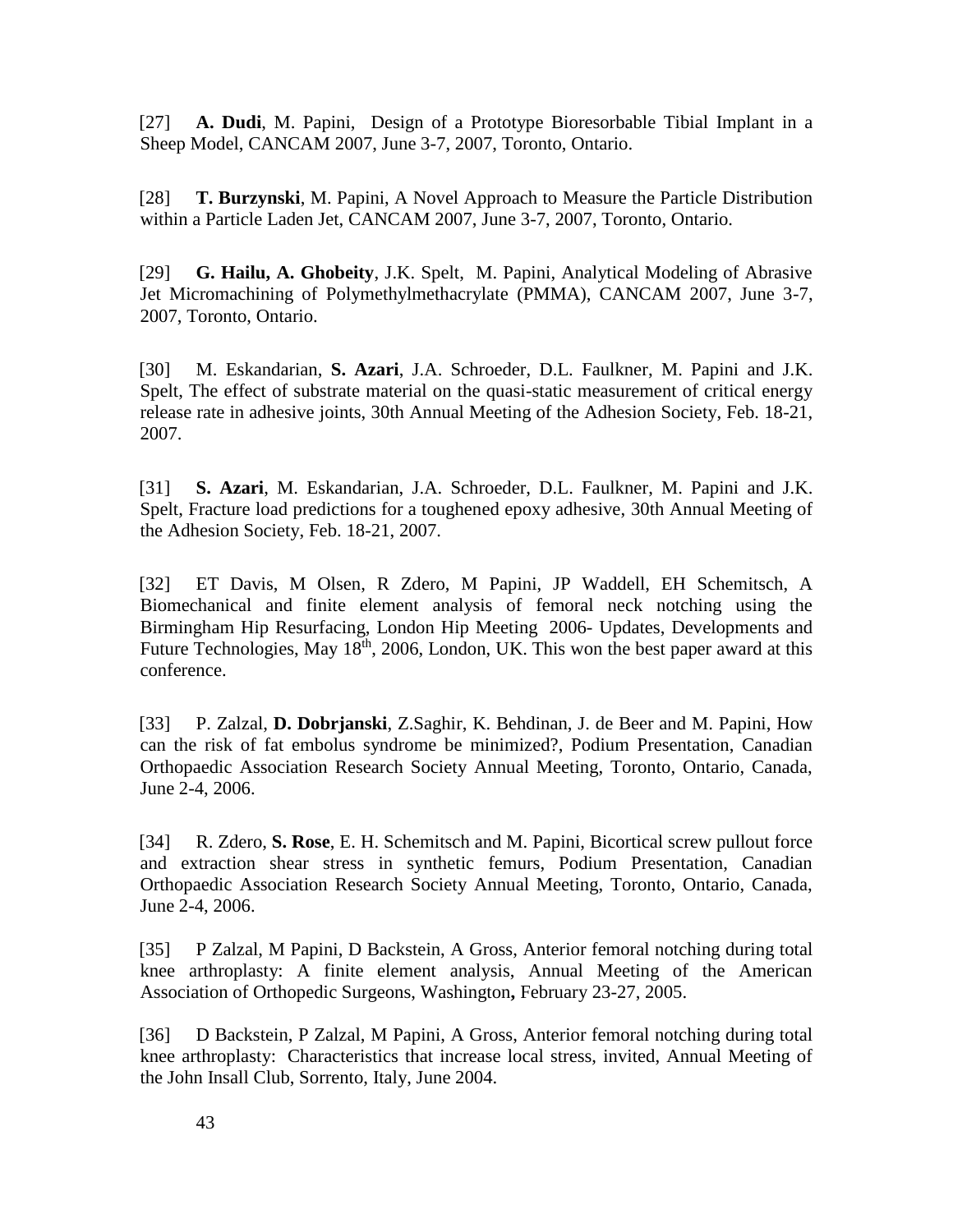[37] P Zalzal, M Papini, D Backstein, A Gross, Anterior femoral notching during total knee arthroplasty: A finite element analysis, 2004 Canadian Orthopaedic Association Research Society Annual Meeting, Calgary, Alberta, Canada, June 18-20, 2004.

[38] **G. Cheung**, P. Zalzal, M. Bhandari, J.K. Spelt, and M. Papini, The load sharing characteristics and stress concentrations of a locked retrogradeintramedullary femoral nail, 2004 Canadian Orthopaedic Association Research Society Annual Meeting, Calgary, Alberta, Canada, June 18-20, 2004.

[39] P. Zalzal, M. Papini, D. Petrucelli, J. de Beer, and M. Winemaker, An in-vivo biomechanical analysis of the soft tissue envelope of osteoarthritic knees, Proceedings of the 2003 Canadian Orthopaedic Research Society Annual Meeting, Winnipeg, Manitoba, Canada Oct 3-5, 2003.

[40] M. Papini**,** M. Bhandari, and P. Zalzal, Stresses at the end of a distal femoral plate: Implications for refracture, Proceedings of the 2003 Canadian Orthopaedic Research Society Annual Meeting, Winnipeg, Manitoba, Canada, Oct 3-5, 2003.

[41] M. Papini and J.K. Spelt, Erosion of organic coatings by single particle impact, 6<sup>th</sup> International Conference, Coatings for Aerospace Industry CAAI-6, October 20-22, 1999, Toronto, Ontario, Canada.

[42] M. Papini and J.K. Spelt, Buckling and delamination of organic coatings due to particle impact, 5<sup>th</sup> International Conference, Coatings for Aerospace Industry CAAI-5, October 23-24, 1997, Toronto, Ontario, Canada.

[43] M. Papini and J.K. Spelt, Organic coating removal by particle impact, 1997 Joint American Society of Mechanical Engineers(ASME), American Society of Civil Engineers(ASCE), Society of Engineering Science (SES) Summer Meeting, June 29-July 2, 1997, Evanston, Ill., U.S.A.

## **Other Non-Refereed Contributions**

## **Chapters in Books:**

[1] **A. Ameli, N.V. Datla, S. Azari**, M. Papini and J.K. Spelt, Durability testing using open-faced specimens, in *Best practices in preparing and testing adhesive jo*ints, LFM da Silva, D Dillard, B Blackman, R D Adams (Editors), Wiley, Weinheim, (in print) 2011.

[2] **A. Ameli, S. Azari**, M. Papini, and J.K. Spelt, Mixed-mode fracture testing, in *Best practices in preparing and testing adhesive joints*, LFM da Silva, D Dillard, B Blackman, R D Adams (Editors), Wiley, Weinheim, (in print) 2011.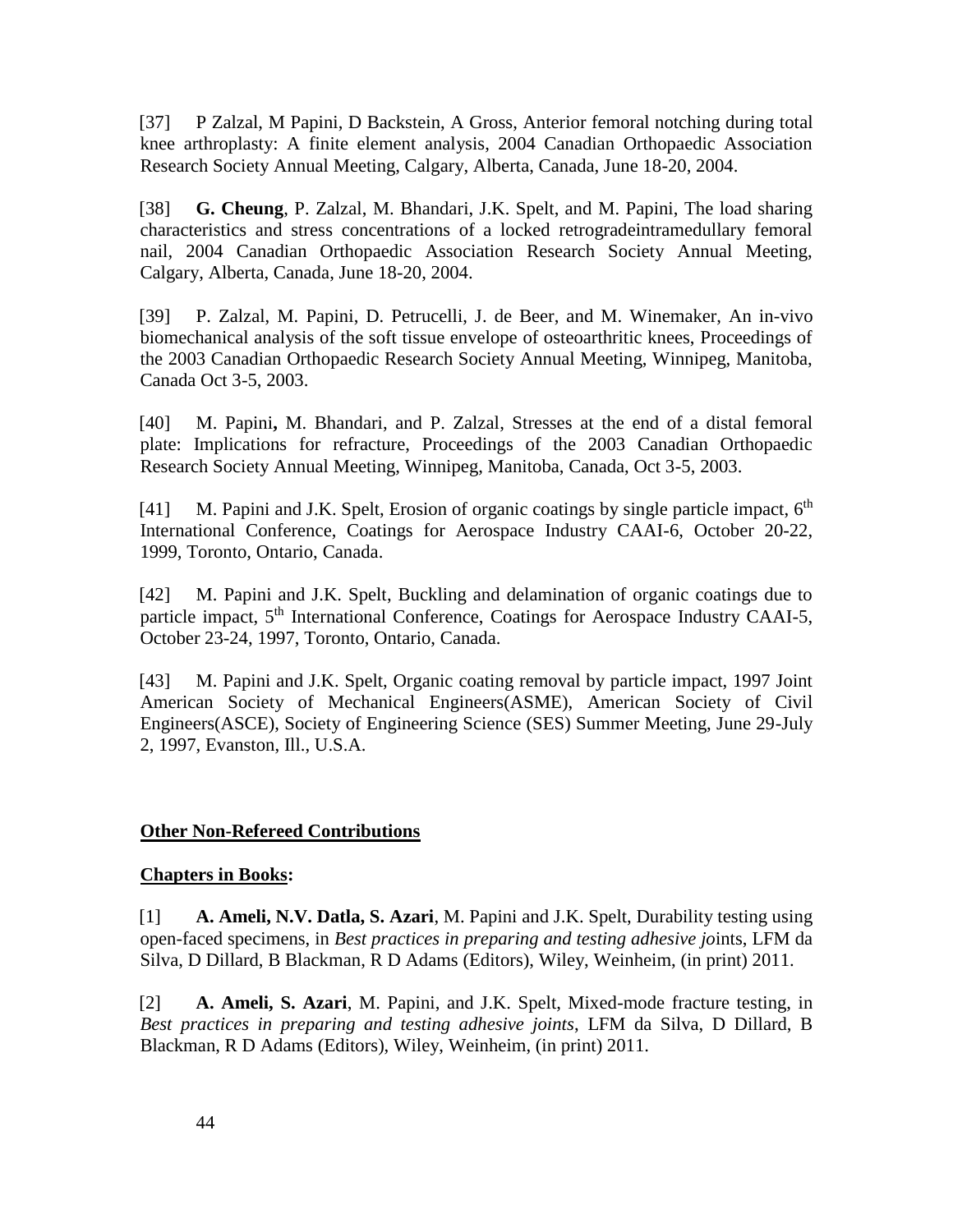[3] **S. Azari, A. Ameli**, M. Papini, and J.K. Spelt, Mixed-mode fatigue testing of adhesive joints, in *Best practices in preparing and testing adhesive joints*, LFM da Silva, D Dillard, B Blackman, R D Adams (Editors), Wiley, Weinheim, (in print) 2011.

[4] H. Bougherara, M. Papini, M. Olsen, R. Zdero, P. Zalzal, and E.H. Schemitsch, Chapter 2, Hybrid Composite-Metal Hip Resurfacing Implant for Active Patient, in *Damage and fracture mechanics: Failure analysis of engineering materials and structures*, T. Boukharouba, M. Elboujdaini, and G. Pluvinage (Editors), Springer Science and Business Media, 2009, 567-572.

[5] M. Papini and J.K. Spelt, Chapter 9, Mechanics of Coatings, in *The Mechanics of Coatings, Adhesion Science and Engineering,* Vol. I, D. Dillard and A.V. Pocius (Eds.), Elsevier Applied Science, 2002, pp. 303-350.

# **Posters:**

. [1] **V. Hadavi**, M. Papini, Particle embedment during solid particle erosion of ductile materials: numerical modelling and experiments, 20th International Conference on Wear of Materials, Toronto, Canada, 12-16 April 2015.

[2] **MR Sookhak Lari**, M. Papini Controlling the shape of micro-channels by oscillation using abrasive jet micro-machining, 20th International Conference on Wear of Materials, Toronto, Canada, 12-16 April 2015.

[3] **N. Tamannaee**, J.K. Spelt, M. Papini, "Abrasive slurry jet micro-machining of thermoplastic olefin (TPO)", 20th International Conference on Wear of Materials, Toronto, Canada, 12-16 April 2015.

[4] **V. Hadavi,** M. Papini, The alignment of abrasive particles within an air jet: implications for abrasive jet machining, 20th International Conference on Wear of Materials 2015, Toronto, Canada, April 12-16,2015.

[5] **H. Nouraei**, M. Papini, M. J.K. Spelt, "Modelling of channel profile development in the abrasive slurry jet micromachining of ductile materials", 20th International Conference on Wear of Materials, Toronto, Canada, 12-16 April 2015.

[6] **K. Kowsari, H. Nouraei**, J.K. Spelt, M. Papini, "Centerline roughness reduction in abrasive slurry jet micromachined channels in quartz and polyamide", 20th International Conference on Wear of Materials, Toronto, Canada, 12-16 April 2015.

[7] **N. Haghbin**, J.K. Spelt, M. Papini, "Modelling of controlled depth milling using abrasive waterjet micro-machining, 20th International Conference on Wear of Materials, Toronto, Canada, 12-16 April 2015.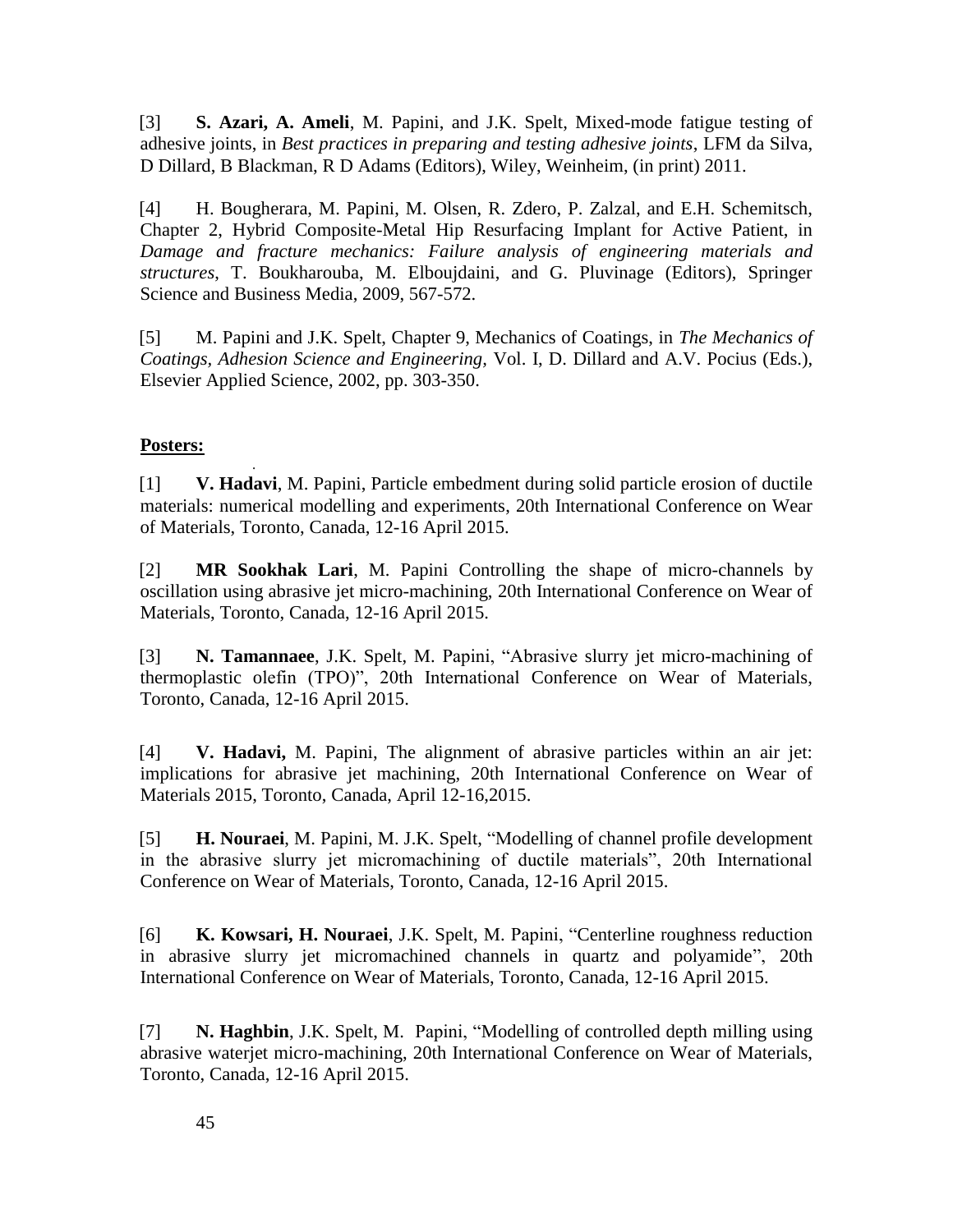[8] **K. Kowsari**, D.F., James, M Papini,. and Spelt, J.K, The effects of dilute polymer solutions on the shape, roughness and resolution of abrasive slurry jet micro-machined channels", 19th International Conference on Wear of Materials, Portland, OR, April 14- 18, 2013. **3 rd place, poster competition**.

[9] **R.H.M Jafar**., J.K. Spelt, and , M. Papini, Analytical modeling of surface roughness and erosion rate in abrasive jet micro-machining of glass, 19<sup>th</sup> International Conference on Wear of Materials, Portland, OR, April 14-18, 2013.

[10] **R.H.M Jafar**., H. Nouraei, , J.K. Spelt, and M. Papini,, Numerical simulation of surface roughness and erosion rate in abrasive jet micro-machining of glass, 19<sup>th</sup> International Conference on Wear of Materials, Portland, OR, April 14-18, 2013.

[11] **R.H.M Jafar**., J.K. Spelt, and , M. Papini., Erosion and roughness modeling of glass in abrasive slurry jet micro-machining, 19th International Conference on Wear of Materials, Portland, OR, April 14-18, 2013.

[12] **H. Nouraei, K.. Kowsari**, , M. Papini, and J.K. Spelt, Prediction of machined surface evolution in abrasive slurry jet micro-machining, 19<sup>th</sup> International Conference on Wear of Materials, Portland, OR, April 14-18, 2013.

[13] **R. H.M. Jafar**, M. Papini, and J.K. Spelt, Smoothing Micro-channels in Abrasive Jet Machining of Glass,  $18<sup>th</sup>$  International Conference on the Wear of Materials 2011, Philadelpha, PA, April 3-7, 2011.

[14] **T. Burzynski** and M. Papini, Modelling and experimental verification of mask wear and its effect on the surface evolution of features in abrasive jet micro-machining: A level set approach,  $18<sup>th</sup>$  International Conference on the Wear of Materials 2011, Philadelpha, PA, April 3-7, 2011.

[15] **H. Nouraei, A. Wodoslawsky**, J.K. Spelt and M. Papini Micro-Machining using an abrasive slurry jet, 18<sup>th</sup> International Conference on the Wear of Materials 2011, Philadelpha, PA, April 3-7, 2011.

[16] **H. Getu**, J.K. Spelt, and M. Papini, Embedded particle quantification & reduction techniques following solid particle erosion of polymers, 18<sup>th</sup> International Conference on the Wear of Materials 2011, Philadelpha, PA, April 3-7, 2011.

**[17] H. Getu**, J.K. Spelt, and M. Papini, Finite element analysis of heat transfer in cryogenically assisted abrasive jet micromachining of PDMS, 18<sup>th</sup> International Conference on the Wear of Materials 2011, Philadelpha, PA, April 3-7, 2011. **Runner up, best poster.**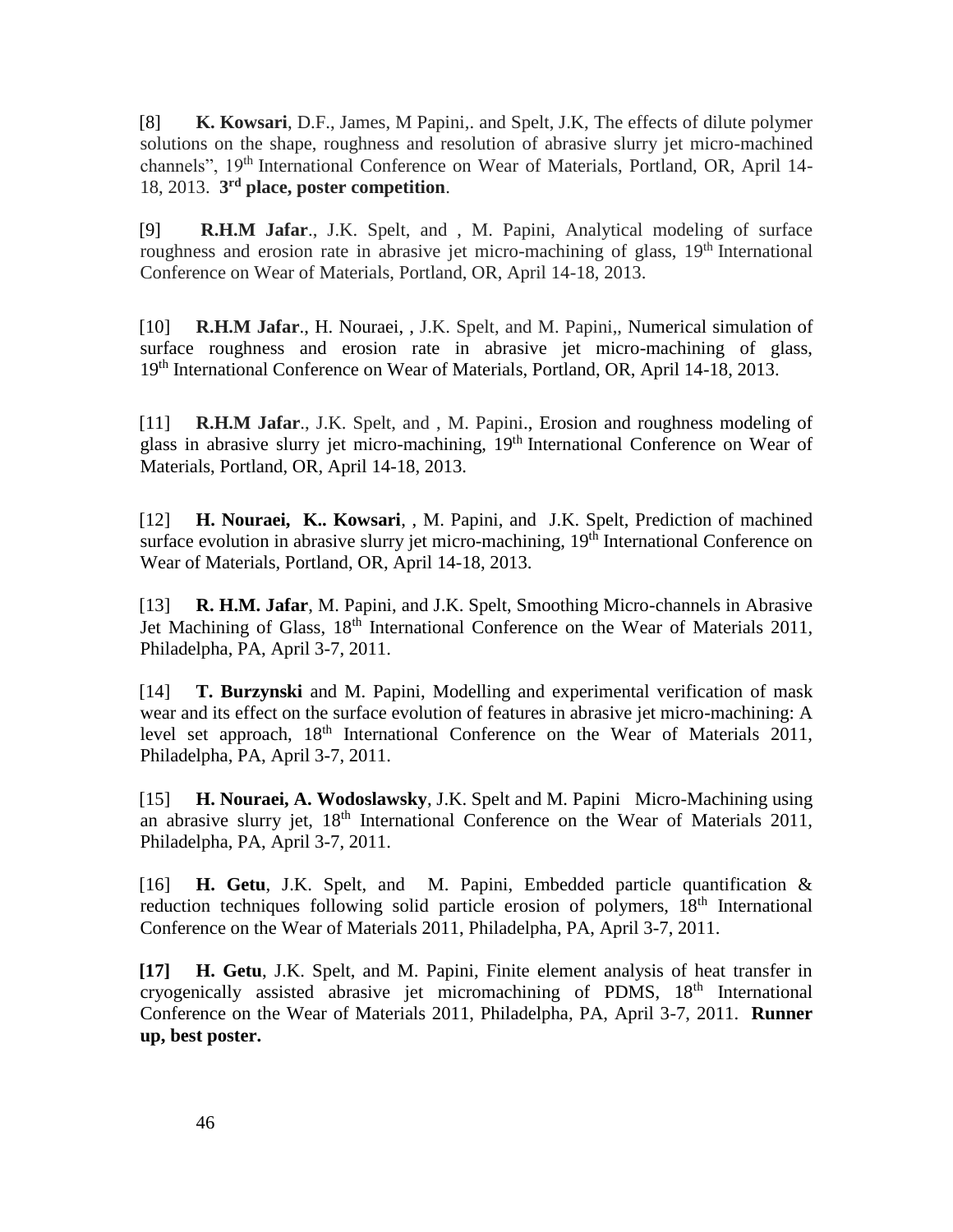[18] **A.G. Gradeen**, J.K. Spelt, and M. Papini, Temperature dependence of solid particle erosion in polydimethylsiloxane, 18<sup>th</sup> International Conference on the Wear of Materials 2011, Philadelpha, PA, April 3-7, 2011.

[19] **N. V. Datla**, M. Papini and J.K. Spelt, Fracture tests of reinforced sheet specimens: Effect of reinforcing adhesive layer, submitted August 2007,  $31<sup>st</sup>$  Annual Meeting of the Adhesion Society, Austin, Texas, 17-20 February 2008.

[20] M. Eskandarian, G. D'Amours, M. Papini and J.K. Spelt, "Numerical evaluation of strain energy release rate in adhesive joints", 31<sup>st</sup> Annual Meeting of Adhesion Society, Austin TX, 17-20 February 2008.

[21] **A. Ghobeity, H. Getu**, , M. Papini, J.K. Spelt, Abrasive Jet Micro-machining of Glass and Polymethylmethacrylate: Surface Evolution Models, 5th Canadian Workshop on MEMS and Microfluidics (CWMEMS 2007), Montreal, Canada, August 12-13, 2007.

[22] P. Zalzal, R. Zdero E. H. Schemitsch, and **M. Papini**, The Biomechanics of Femurs: Three Techniques, Canadian Orthopaedic Association Research Society Annual Meeting,Toronto, Ontario, Canada, June 2-4, 2006.

[23] B. Kyte, P. Zalzal, **M. Papini,** and A.E. Gross, Acetabular Defects in Primary and Revision Total Hip Replacement: A Finite Element Analysis, 2004 Canadian Orthopaedic Association Research Society Annual Meeting, Calgary, Alberta, Canada, June 18-20, 2004.

# **Technical Reports:**

[1] **R. Jafar** and M. Papini, Investigation of the Erosion Resistance of Coatings Produced at CanmetENERGY, May 26, 2014.

[2] **E. Akbarzadeh, M. Hedayati,** Z. Saghir, J.K. Spelt, and M. Papini, Confidential Final Report for Saudi Aramco Inc, May 25, 2010.

[3] M. Papini, **M. Hedayati,** and Z. Saghir, Confidential Report 5 for Saudi Aramco Inc, May 10, 2010.

[4] **E. Akbarzadeh**, J.K. Spelt, and M. Papini, Confidential Report 4 for Saudi Aramco Inc, May 10, 2010.

[5] **E. Akbarzadeh**, J.K. Spelt, and M. Papini, Confidential Report 1 for Saudi Aramco Inc, Jan 12, 2009.

[6] **E. Akbarzadeh**, J.K. Spelt, and M. Papini, Confidential Report 2 for Saudi Aramco Inc, June 5, 2009.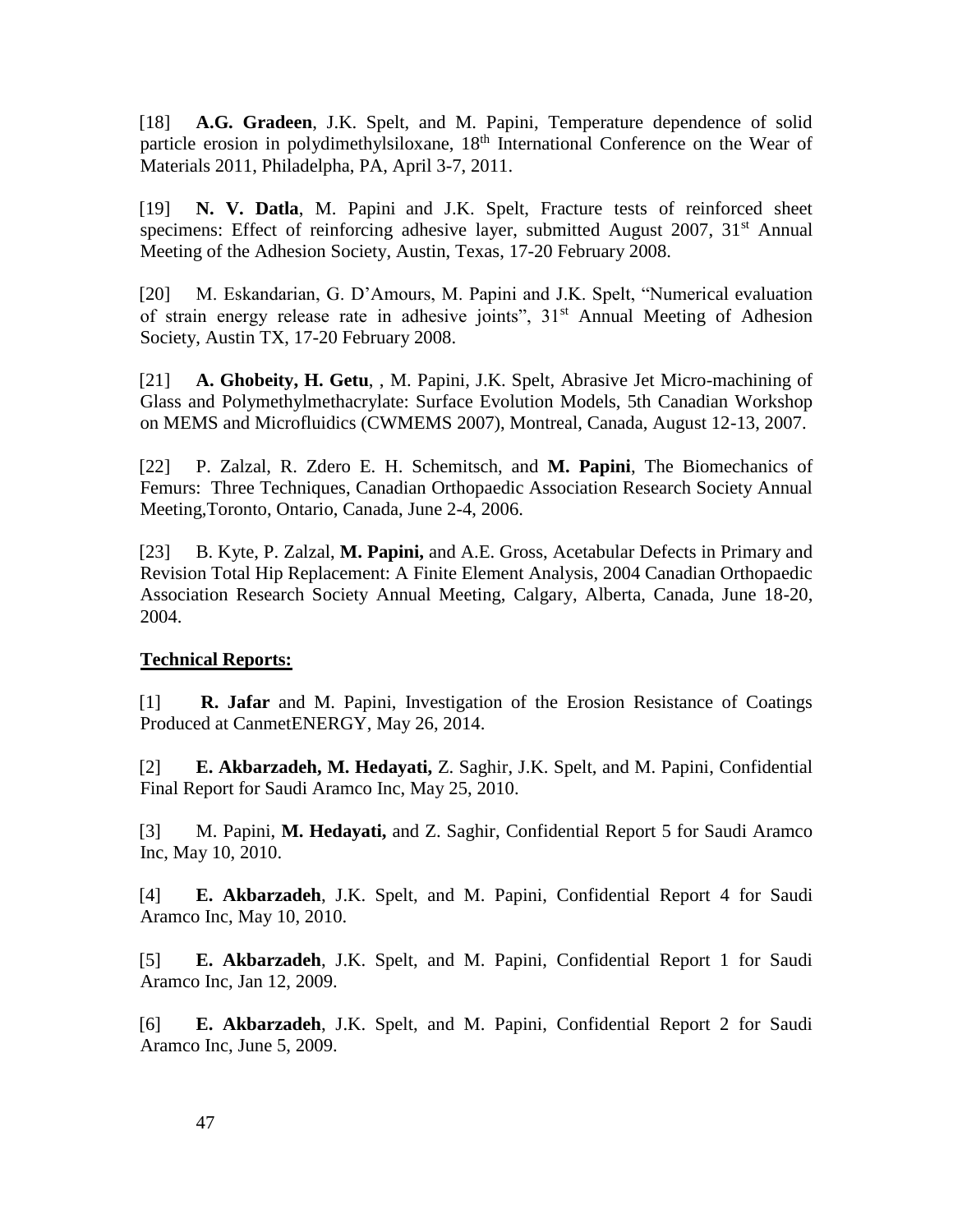[7] **E. Akbarzadeh**, J.K. Spelt, and M. Papini, Confidential Report 3 for Saudi Aramco Inc, July 3, 2009.

[8] **S. Azari**, M. Papini and J.K. Spelt, Effect of surface roughness and load ratio on fatigue and fracture behavior of aluminum adhesive system, Report for General Motors of Canada project Adhesive Joint Design for Fatigue Loading, May 2009.

[9] **S. Azari**, M. Papini and J.K. Spelt, An update on quasi-static fracture tests on aluminum and steel CLS and SLS joints, Effect of fatigue testing approach on the measured fatigue behavior, Comments on the sensitivity of fatigue experiments, compared to typical fracture tests, to subtle differences in the adhesive system, Report for General Motors of Canada project Adhesive Joint Design for Fatigue Loading, November 2008.

[10] **S. Azari**, M. Papini and J.K. Spelt, Effect of bondline thickness on Gth and fatigue behavior of aluminum adhesive system, Report for General Motors of Canada project Adhesive Joint Design for Fatigue Loading, November 2008.

[11] M. Eskandarian, F. Hamel, M. Papini, and J.K. Spelt, Fracture load prediction for aluminum and steel cls and sls speciments, Report for General Motors of Canada project Adhesive Joint Design for Fatigue Loading, October 2008.

[12] M. Eskandarian, F. Hamel, M. Papini and J.K. Spelt, The effect of substrate material on fracture behavior of adhesive joints - dcb and tdcb test results, Report for General Motors of Canada project Adhesive Joint Design for Fatigue Loading, Oct. 2008.

[13] **S. Azari**, M. Papini and J.K. Spelt, Fatigue threshold testing on steel adhesive system, Effect of crack tip initial condition on Gth, Report for General Motors of Canada project Adhesive Joint Design for Fatigue Loading, October 2007.

[14] **S. Azari**, M. Papini and J.K. Spelt, Effect of loading phase angle on fatigue behavior of aluminum adhesive system, Report for General Motors of Canada project Adhesive Joint Design for Fatigue Loading, June 2007.

[15] **A. Ameli**, M. Papini and J. K. Spelt Adhesive Joint Design for Fatigue Loading Deliverable 2 –Review of the Literature on Environmental Degradation of Adhesive Joints, Report for General Motors of Canada project Adhesive Joint Design for Fatigue Loading, 31 January 2007.

[16] **N. V. Datla**, M. Papini and J. K. Spelt, Review of the Literature on Durability and Fatigue of Adhesive Joints, Report for General Motors of Canada project Adhesive Joint Design for Fatigue Loading, 31 January 2007.

[17] M. Eskandarian, M. Papini, and J.K. Spelt, Updated literature review of adhesive joint fatigue, description of fabrication technique, test method and results for single layer